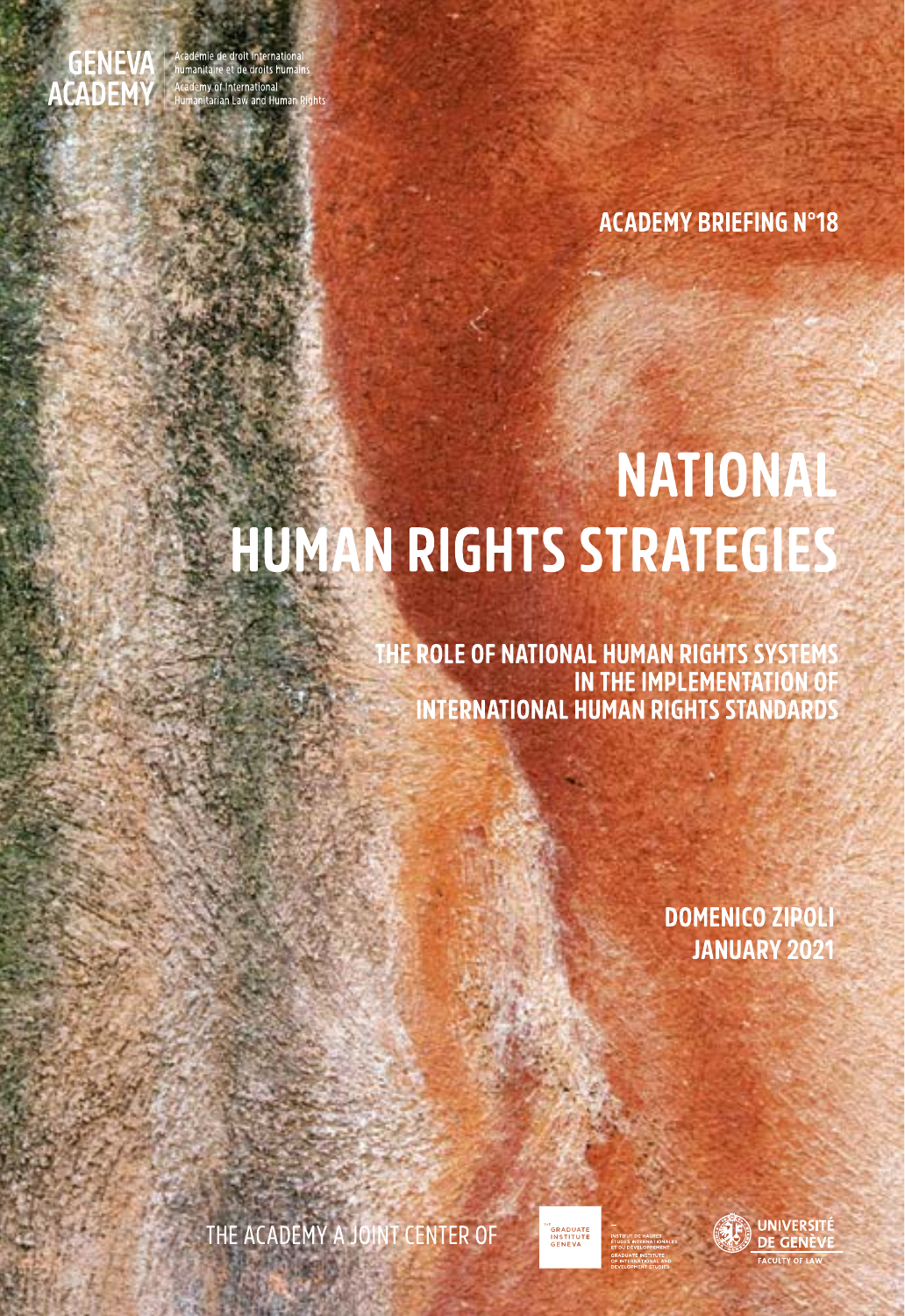## **NATIONAL HUMAN RIGHTS STRATEGIES**

### **THE ROLE OF NATIONAL HUMAN RIGHTS SYSTEMS IN THE IMPLEMENTATION OF INTERNATIONAL HUMAN RIGHTS STANDARDS**

#### **ACKNOWLEDGEMENTS**

This Academy briefing was researched and written by Domenico Zipoli, Research Fellow at the Geneva Academy of International Humanitarian Law and Human Rights.

With deep gratitude to Miloon Kothari (independent expert), Ariunaa Tumurtogoo and Undrakh Ulziisumya (National Human Rights Commission of Mongolia), Khishigsaikhan Batchuluun (Mongolian Human Rights NGO Forum), Zineb Ouaaba (Interministerial Delegation for Human Rights of the Kingdom of Morocco), Mourad Errarhib (National Human Rights Council of the Kingdom of Morocco), Naji Moulay Lahsen (Network of the Independent Commission for Human Rights in North Africa), María Isabel Sanabria-Castro and Melissa Lorincz Sosa (Ministry of Foreign Affairs and Worship of the Republic of Costa Rica), Temistocles Guerra Vargas (Permanent Body of Consultation of Civil Society Organizations of Costa Rica), Ashley Bowe (IMPACT OSS Trust Fund), Santiago Fiorio (Ministry of Foreign Affairs of Paraguay) and Jaime Torales (human rights consultant) who shared their expertise and knowledge about their respective institutions' strategies for monitoring and implementation of international human rights recommendations. Thank you to Stephanie Lagoutte and Sebastien Lorion (Danish Institute for Human Rights) for their help in promoting the project within their network. Thanks to Felix Kirchmeier who provided comments to the draft and to all participants of the expert seminar linked to this project, held online on 8th and 9th December 2020. The precious input from the two-day seminar has greatly contributed to the drafting of this report. A heartfelt thank you also to Munizha Ahmad-Cooke for her meticulous copy-editing. A special word of thanks to Riccardo Zipoli, whose photograph features as cover for this briefing.

The Geneva Academy would like to thank the Permanent Mission of the Federal Republic of Germany to the Office of the United Nations and Other International Organizations for the generous support it has provided to the project.

#### **DISCLAIMER**

This Academy Briefing is the work of the author. The views expressed in it do not necessarily reflect those of the project's supporters, or of anyone who provided input to, or commented on drafts of the Briefing.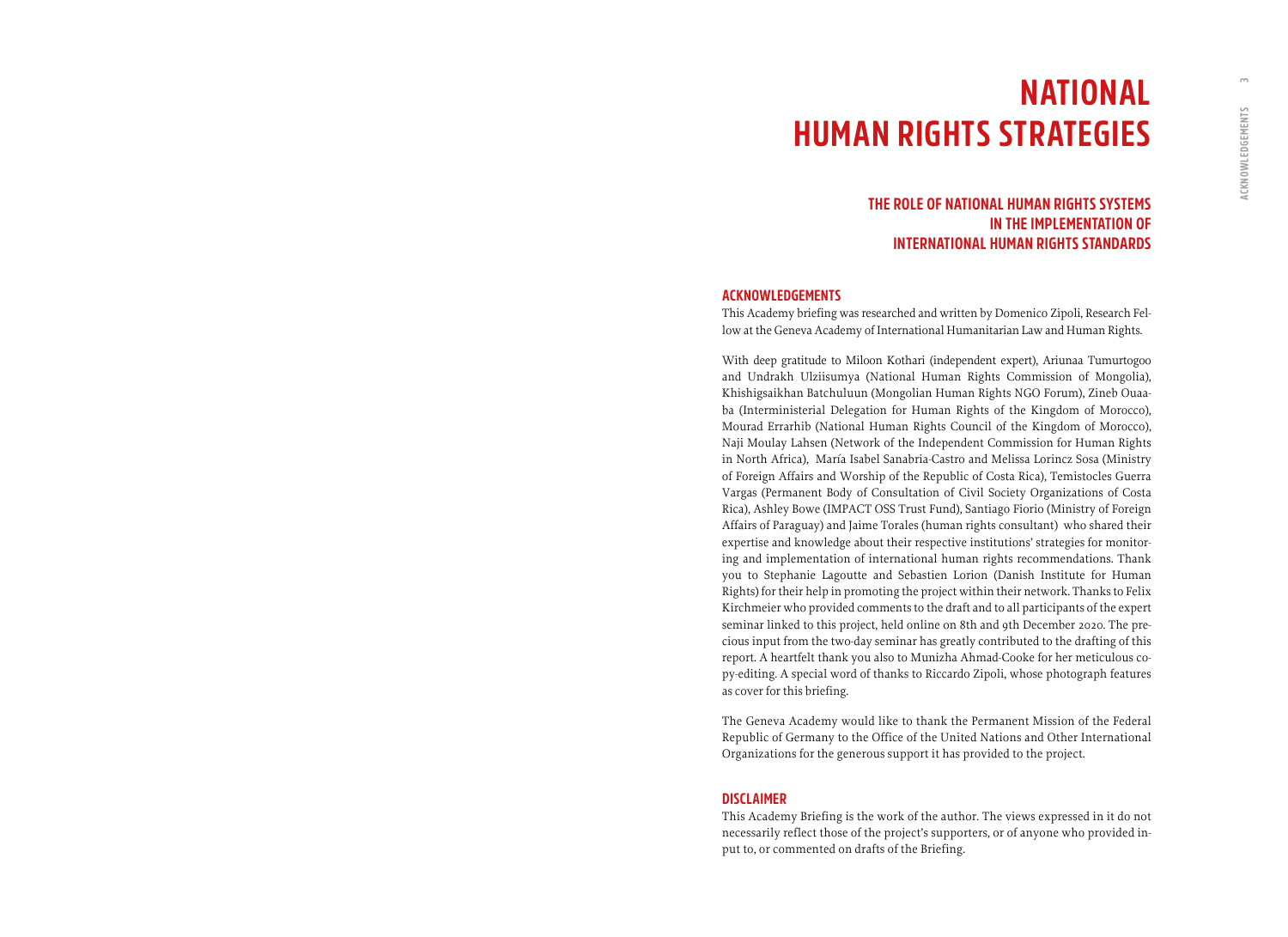## **TABLE OF CONTENTS**

| 1. | <b>INTRODUCTION</b>                                                                                               |                                                                            |    |  |  |  |
|----|-------------------------------------------------------------------------------------------------------------------|----------------------------------------------------------------------------|----|--|--|--|
| A. | THE TREATY BODY REVIEW 2020 PROCESS AND CALLS FOR STRENGTHENED<br><b>DOMESTIC STAKEHOLDER ENGAGEMENT</b>          |                                                                            |    |  |  |  |
| 2. | THE NATIONAL HUMAN RIGHTS SYSTEMS FRAMEWORK                                                                       |                                                                            |    |  |  |  |
| A. | CONTEXTUAL FACTORS SHAPING THE EFFECTIVENESS OF NATIONAL HUMAN RIGHTS SYSTEMS                                     |                                                                            |    |  |  |  |
| B. | THE ACTORS. INTERACTIONS AND FRAMEWORKS OF NATIONAL HUMAN RIGHTS SYSTEMS<br>14                                    |                                                                            |    |  |  |  |
|    | 1.                                                                                                                | NATIONAL HUMAN RIGHTS ACTION PLANS                                         | 20 |  |  |  |
|    | 2.                                                                                                                | STANDING NATIONAL REPORTING AND COORDINATION MECHANISMS                    | 21 |  |  |  |
|    | 3.                                                                                                                | NATIONAL MECHANISMS FOR REPORTING AND FOLLOW-UP                            | 23 |  |  |  |
|    | 4.                                                                                                                | THE ADDED VALUE OF 'NHRS THINKING'                                         | 24 |  |  |  |
| 3. | THE ENGAGEMENT AND COORDINATION CAPACITIES OF NATIONAL HUMAN RIGHTS SYSTEMS                                       |                                                                            |    |  |  |  |
| A. |                                                                                                                   | THE INTERMINISTERIAL DELEGATION FOR HUMAN RIGHTS OF THE KINGDOM OF MOROCCO | 26 |  |  |  |
|    | 1.                                                                                                                | <b>VERTICAL SYNERGIES</b>                                                  | 27 |  |  |  |
|    | 2.                                                                                                                | <b>HORIZONTAL SYNERGIES</b>                                                | 30 |  |  |  |
| В. |                                                                                                                   | THE NATIONAL HUMAN RIGHTS COUNCIL OF THE KINGDOM OF MOROCCO                | 32 |  |  |  |
|    | 1.                                                                                                                | <b>VERTICAL SYNERGIES</b>                                                  | 33 |  |  |  |
|    | 2.                                                                                                                | <b>HORIZONTAL SYNERGIES</b>                                                | 34 |  |  |  |
| C. |                                                                                                                   | THE NATIONAL HUMAN RIGHTS COMMISSION OF MONGOLIA                           | 35 |  |  |  |
|    | 1.                                                                                                                | <b>VERTICAL SYNERGIES</b>                                                  | 36 |  |  |  |
|    | 2.                                                                                                                | <b>HORIZONTAL SYNERGIES</b>                                                | 38 |  |  |  |
| D. | THE IMPORTANCE OF ENGAGEMENT AND COORDINATION TOWARD EFFICIENT AND EFFECTIVE<br>HUMAN RIGHTS IMPLEMENTATION<br>41 |                                                                            |    |  |  |  |

| 4. | THE INFORMATION MANAGEMENT CAPACITY OF NATIONAL HUMAN RIGHTS SYSTEMS               |                                                                                                                                                                                                              |    |  |  |  |
|----|------------------------------------------------------------------------------------|--------------------------------------------------------------------------------------------------------------------------------------------------------------------------------------------------------------|----|--|--|--|
| A. | SIMORE PLUS                                                                        |                                                                                                                                                                                                              | 44 |  |  |  |
|    | 1.                                                                                 | <b>MANDATE, STRUCTURE AND FUNCTIONING</b>                                                                                                                                                                    | 46 |  |  |  |
|    | 2.                                                                                 | ASSIGNING RECOMMENDATIONS AND THE REPORTING PROCESS                                                                                                                                                          | 47 |  |  |  |
|    | 3.                                                                                 | THE DOMESTIC AND INTERNATIONAL IMPACT OF SIMORE PLUS                                                                                                                                                         | 49 |  |  |  |
| В. |                                                                                    | <b>IMPACT OSS</b>                                                                                                                                                                                            |    |  |  |  |
|    | 1.                                                                                 | TRACKING IMPLEMENTATION THROUGH REPORTING CYCLES USING IMPACT OSS                                                                                                                                            | 51 |  |  |  |
|    | 2.                                                                                 | OTHER IMPLEMENTING ACTORS AND IMPACT OSS                                                                                                                                                                     | 53 |  |  |  |
|    | 3.                                                                                 | SADATA - A CASE STUDY OF IMPACT OSS FUNCTIONALITY AND OUTCOMES                                                                                                                                               | 55 |  |  |  |
|    | 4.                                                                                 | THE ROLE OF IMPACT OSS AT THE INTERNATIONAL LEVEL                                                                                                                                                            | 56 |  |  |  |
| C. |                                                                                    | FUTURE CHALLENGES FOR HUMAN RIGHTS DIGITAL TRACKING TOOLS                                                                                                                                                    | 57 |  |  |  |
| 5. |                                                                                    | THE PARTICIPATORY CAPACITY OF NATIONAL HUMAN RIGHTS SYSTEMS                                                                                                                                                  | 59 |  |  |  |
| A. |                                                                                    | THE INTER-INSTITUTIONAL COMMISSION FOR THE MONITORING AND IMPLEMENTATION<br>OF INTERNATIONAL HUMAN RIGHTS OBLIGATIONS OF COSTA RICA AND ITS PERMANENT BODY<br>OF CONSULTATION OF CIVIL SOCIETY ORGANIZATIONS | 59 |  |  |  |
|    | 1.                                                                                 | FROM RECOMMENDATIONS TO PUBLIC POLICY                                                                                                                                                                        | 60 |  |  |  |
|    | 2.                                                                                 | <b>WORKING IN COALITIONS</b>                                                                                                                                                                                 | 61 |  |  |  |
| В. |                                                                                    | THE NETWORK OF THE INDEPENDENT COMMISSION OF HUMAN RIGHTS IN NORTH AFRICA                                                                                                                                    | 62 |  |  |  |
|    | 1.                                                                                 | <b>AWARENESS RAISING</b>                                                                                                                                                                                     | 62 |  |  |  |
|    | 2.                                                                                 | <b>WORKING IN COALITIONS</b>                                                                                                                                                                                 | 62 |  |  |  |
|    | 3.                                                                                 | <b>SEIZING ADEQUATE MOMENTS</b>                                                                                                                                                                              | 63 |  |  |  |
|    | 4.                                                                                 | PROVIDING EXPERTISE AND CAPACITY BUILDING                                                                                                                                                                    | 63 |  |  |  |
| C. | THE MONGOLIAN HUMAN RIGHTS NGO FORUM<br>64                                         |                                                                                                                                                                                                              |    |  |  |  |
| D. | PARTICIPATION AS A BROADER CONCEPT THAN CONSULTATION AND INFORMATION-SHARING<br>65 |                                                                                                                                                                                                              |    |  |  |  |
| 6. | <b>CONCLUSIONS AND RECOMMENDATIONS</b><br>66                                       |                                                                                                                                                                                                              |    |  |  |  |

 $\Rightarrow$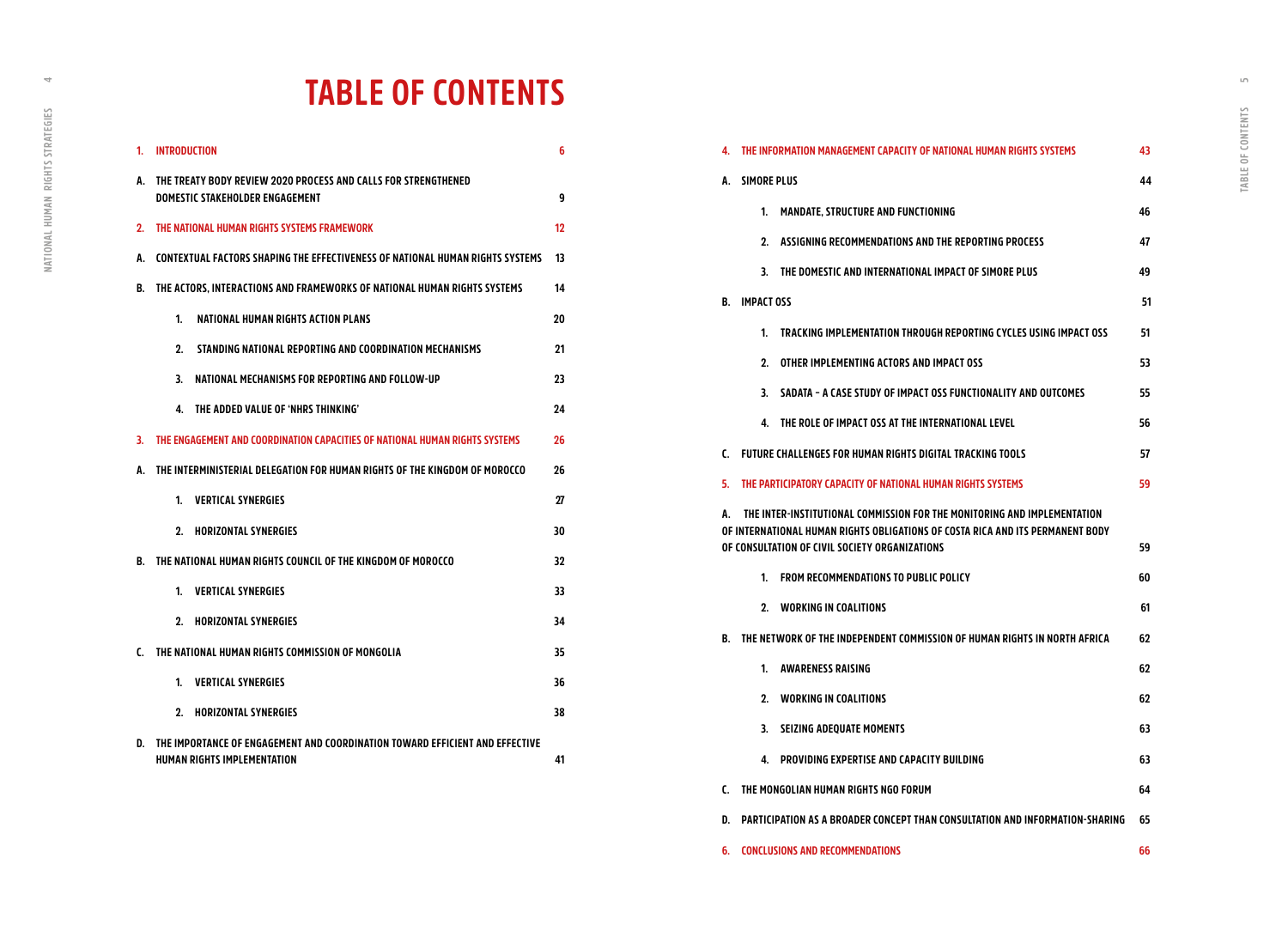Н

## **1. INTRODUCTION**

The international human rights system has been expanding at a con siderable pace over the last three decades, in relation to new human rights treaties, Human Rights Council (HRC) mechanisms as well as domestic bodies established to monitor states' commitment to pro moting and protecting human rights. Such growth has increased hu man rights monitoring capacity worldwide whilst causing the sys tem's complexity to challenge its effectiveness.

A main concern is the *overburdening* of the international human rights system, as the treaty bodies (TBs), HRC and states' monitoring and reporting structures have struggled to keep up with their workload. 1 Increasing demand has not been matched by a corresponding increase in *resources*, in terms of numbers and levels of expertise of dedicated staff. <sup>2</sup> *Poor horizontal coordination* among TBs and between TBs and HRC procedures has increased the risk of substantive overlap and con tradiction in ensuing international human rights recommendations. 3 The lack of *systemic coherence*, with each TB adopting its own working methods and rules of procedures, has raised unnecessary barriers to *stakeholder accessibility* to the system, which adds to the problem of *low visibility* compared to other international human rights mechanisms. 4

The COVID-19 pandemic, with the resulting reliance on digital technology to keep the monitoring apparatus functioning, has exacerbated these challenges, affect ing the accessibility of the system and the availability of dedicated resources. 5 All these factors contribute to fueling the 'ineffectiveness critique' of the international

human rights system.<sup>6</sup> The burden of work is bound to increase as more states ratify more treaties and the work and procedures of TBs become better known.

Through this process of increasing legal and policy-related interconnectedness, global regulation has become ever more pluralist, with the inclusion of govern mental human rights focal points, national mechanisms for reporting and fol low-up (NMRFs), parliamentary committees on human rights, national human rights institutions (NHRIs), international and domestic civil society organiza tions, transnational corporations and other state and non-state entities entering into agreements and shaping international law with their growing involvement. Such institutional expansion and interrelatedness in today's international human rights system need to be assessed, rationalized and ultimately systemized. This necessity stems from the increasing requirements states are subject to, related to implementing treaty obligations, reporting to international and regional human rights systems and following up on the multitude of recommendations or deci sions emanating from various human rights mechanisms. Effective implementa tion is consequently a growing challenge, even for the most willing and resourced state apparatus.

To counter these challenges, it is important to ask ourselves whether the current international human rights system can benefit from improved coordination and leveraging synergies at the domestic level. Indeed, it is now recognized that the in ternational human rights system's 'report-and-review process seeps into domestic politics', 7 as reflected in growing domestic institutionalization trends. Without a doubt, Geneva-based human rights mechanisms are shaping the global discussion on human rights, but the reality check for their success is to be found elsewhere. After all, 'what is discussed in Geneva does not stay in Geneva. It spills over into domestic debates, adding fuel to mobilization and prompting demands for im plementation.' 8 This briefing, dedicated to addressing institutional cooperation initiatives at the domestic level, attempts to address the felt need to look beyond Geneva, in order to make Geneva-based human rights mechanisms more efficient, especially at a time when such mechanisms are battling with budget cuts, staff shortages and the accessibility/connectivity problems linked to the COVID-19 pandemic. If there was ever a need to bolster the importance of the national and subnational levels in human rights monitoring and implementation, 2020 has pro vided a stark reminder of just that.

In order to define what a national human rights system (NHRS) is, this briefing shifts attention from a dualist orientation toward international law and national law to a focus on how legal norms are developed, conveyed and settled *transna tionally*, integrating both bottom-up and top-down mechanisms for human rights monitoring and implementation. Investigating NHRSs and the extent to which

<span id="page-3-0"></span> $\circ$ 

**<sup>1</sup> Office of the United Nations High Commissioner for Human Rights (OHCHR),** *United Nations Human Rights Appeal 2020***, <https://www.ohchr.org/Documents/Publications/AnnualAppeal2020.pdf>(last ac cessed 16 January 2021).**

**<sup>2 &#</sup>x27;The funding and resourcing of the treaty bodies have not kept up with the fast growth in the num ber of ratifications, and the system now risks collapse'. N. Pillay, 'The International Human Rights Treaty System: Impact at the Domestic and International Levels', 21** *Human Rights Brief* **1 (2014) 32–34.**

**<sup>3</sup> I. Salama, '**Strengthening the UN Human Rights Treaty Body System: Prospects of a Work in Progress**', 2016, [www.geneva-academy.ch/joomlatools-files/docman-files/Ibrahim%20Salama%20](https://www.geneva-academy.ch/joomlatools-files/docman-files/Ibrahim%20Salama%20-%20Strenghtening%20the%20UN%20human%20rights%20TBs.pdf) [-%20Strenghtening%20the%20UN%20human%20rights%20TBs.pdf](https://www.geneva-academy.ch/joomlatools-files/docman-files/Ibrahim%20Salama%20-%20Strenghtening%20the%20UN%20human%20rights%20TBs.pdf) (last accessed 16 January 2021).**

**<sup>4</sup> C. Callejon, K. Kemileva, F. Kirchmeier and D. Zipoli,** *Optimizing the UN Treaty Body System: Academic Platform Report on the 2020 Review***, Geneva Academy of International Humanitarian Law and Human Rights (Geneva Academy), May 2018, [www.geneva-academy.ch/joomlatools-files/docman-files/](https://www.geneva-academy.ch/joomlatools-files/docman-files/Optimizing%20UN%20Treaty%20Bodies.pdf) [Optimizing%20UN%20Treaty%20Bodies.pdf](https://www.geneva-academy.ch/joomlatools-files/docman-files/Optimizing%20UN%20Treaty%20Bodies.pdf) (last accessed 16 January 2021). Currently, there are 562 treaty body (TB) reports overdue worldwide and 87% of UN Member States have at least one report overdue, which is exactly the same level of state compliance as 5 years ago. See 'Late and Non-Reporting States', UN Treaty Body Database, [https://tbinternet.ohchr.org/\\_layouts/15/TreatyBodyExternal/](https://tbinternet.ohchr.org/_layouts/15/TreatyBodyExternal/LateReporting.aspx) [LateReporting.aspx](https://tbinternet.ohchr.org/_layouts/15/TreatyBodyExternal/LateReporting.aspx) (last accessed 16 January 2021).**

**<sup>5</sup> UN General Assembly (UNGA), Report of the Co-Facilitators on the Process of the Consideration of the State of the UN Human Rights Treaty Body System, 14 September 2020, [https://www.ohchr.org/](https://www.ohchr.org/Documents/HRBodies/TB/HRTD/HRTB_Summary_Report.pdf) [Documents/HRBodies/TB/HRTD/HRTB\\_Summary\\_Report.pdf](https://www.ohchr.org/Documents/HRBodies/TB/HRTD/HRTB_Summary_Report.pdf) (last accessed 21 January 2021).**

**<sup>6</sup> J. Crawford, 'The UN Human Rights Treaty System: A System in Crisis?', in P. Alston and J. Crawford (eds),** *The Future of UN Human Rights Treaty Monitoring***, Cambridge University Press, 2000, pp 1, 3; S. Moyn,** *The Last Utopia: Human Rights in History,* **Harvard University Press, 2012; E. A. Posner,** *The Twilight* 

*of International Human Rights Law***, Oxford University Press, 2014. 7 C. D. Creamer and B. A. Simmons, 'The Proof is in the Process: Self-Reporting Under International Human Rights Treaties', 114** *American Journal of International Law* **1 (2020) 1.**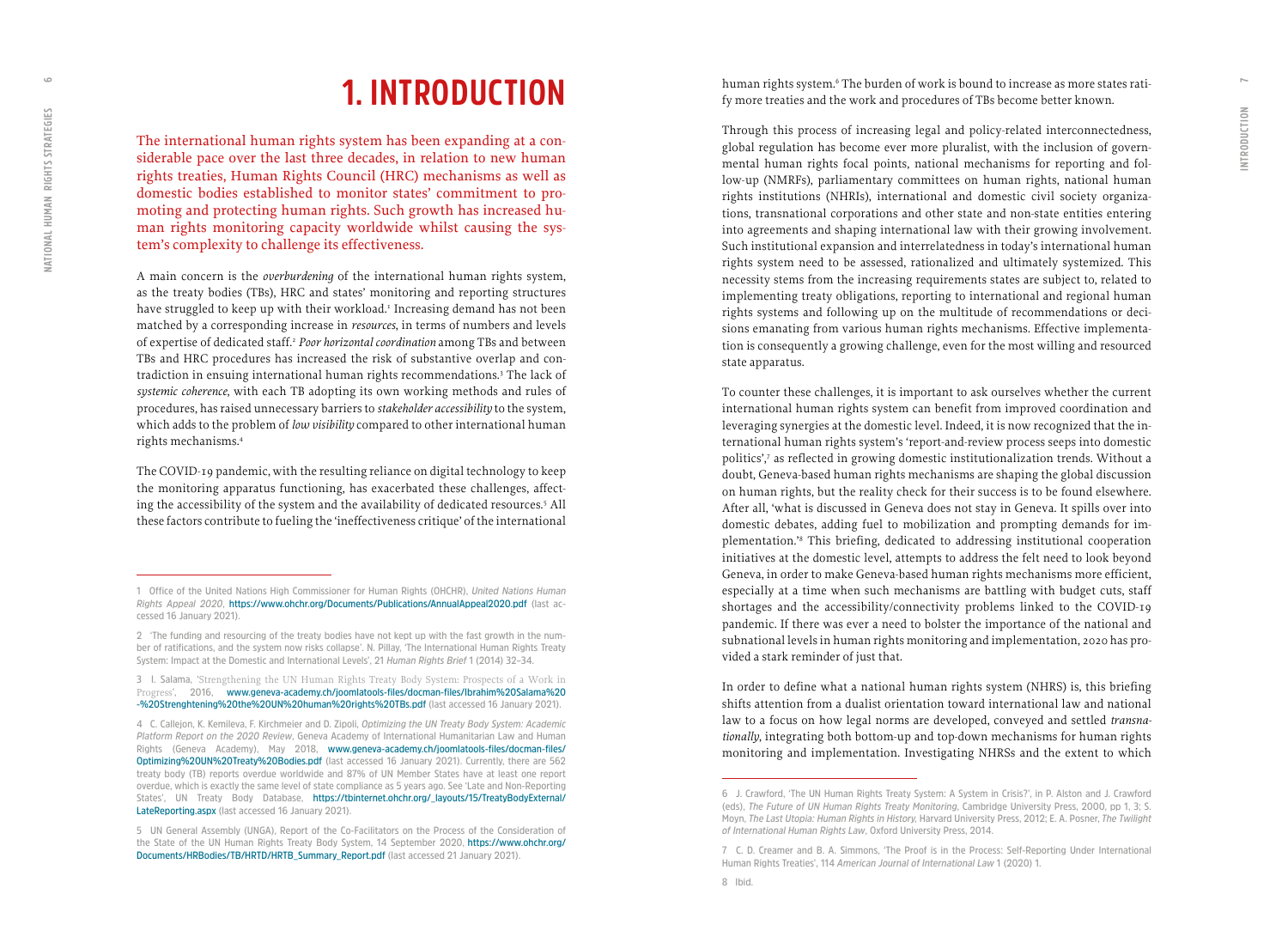$\circ$ 

they may facilitate human rights implementation requires identifying each inte grating institution's mandate and the institutional interactions devoted to human rights implementation. Aside from the formal institutional framework regulating the possible avenues for cooperation among NHRS actors and international human rights mechanisms, a variety of informal logics of influence exist, such as reputatio nal effects, persuasion and socialization,<sup>9</sup> that lead to compliance with international human rights law despite the absence of authoritative interpretation and enforce ment. Compliance understood simply as norm-adherence is too narrow a filter, and does not account for the wide range of effects that contemporary institutional sy nergies trigger in the transmission between the international and domestic levels of human rights protection. Established human rights norms are more complex:

[T]hey may 'guide' behavior, they may 'inspire' behavior, they may 'ratio nalize' or 'justify' behavior, they may express 'mutual expectations' about behavior, or they may be ignored. But they do not effect *cause* in the sense that a bullet through the heart causes death … The impact of norms within international regimes is not a passive process, which can be ascertained ana logously to that of Newtonian laws governing the collision of two bodies. Communicative dynamics may tell us far more about how robust a regime is than overt behavior alone.<sup>10</sup>

This briefing, designed to assess available strategies for human rights monitoring and implementation at the national level, firstly situates domestic stakeholder en gagement with the international human rights system within recent policy devel opments, most notably the TB Review 2020 process. This introductory section is followed by an analysis of what is generally understood as an NHRS framework, including those contextual factors that shape its effectiveness and the different actors, interactions and frameworks that represent its building blocks. In order to provide concrete examples of interactive effects among NHRS actors that may facilitate human rights implementation on the ground, this paper then presents a number of recent human rights monitoring and implementation initiatives as best practices from three specific NHRSs (the Kingdom of Morocco, Mongolia and Costa Rica) as well as two digital human rights tracking tools available for both state and non-state actors (SIMORE PLUS and IMPACT OSS). These best practices are presented according to three key dimensions that shape the ability of NHRSs to function effectively: engagement/coordination capacity, information manage ment capacity and participatory capacity. The final section offers concluding re marks on the value of a systemic approach to human rights implementation efforts, proposing specific policy recommendations towards more consolidated NHRSs.

## **A. THE TREATY BODY REVIEW 2020 PROCESS AND CALLS FOR STRENGTHENED DOMESTIC STAKEHOLDER ENGAGEMENT**

Since the late 1980s the former United Nations Centre for Human Rights and the current Office of the UN High Commissioner for Human Rights (OHCHR) have launched several initiatives to address the TB system's constant expansion and en suing challenges.<sup>11</sup> Among the most recent initiatives, the Treaty Body Strengthening Process (2009–2014) (Strengthening Process),<sup>12</sup> created a momentum that led to the adoption of General Assembly Resolution 68/268, Strengthening and Enhan cing the Effective Functioning of the Treaty Body System.13 The ultimate objective of the process was 'to improve the impact of treaty bodies on rights-holders and duty-bearers at the national level by strengthening the functioning of treaty bo dies while fully respecting the independence of the latter'.14 Learning from past attempts at reform, the process rested on two tenets: 'a bottom-up approach to en sure the buy-in *of all stakeholders'* and 'incremental progress to achieve sustainable change through a transparent process that genuinely involves *all relevant stakehold ers'*. <sup>15</sup> The growing relevance of domestic actors to TB reform initiatives was often reiterated in official statements and the Strengthening Process was embedded in the understanding that the TB system is inherently multi-stakeholder.<sup>16</sup> Thus, over 20 consultations on how to further strengthen the TB system allowed for the active participation of diverse categories of stakeholders.<sup>17</sup>

**13 UNGA Res 68/268, supra fn 12.**

<span id="page-4-0"></span> $\infty$ 

**<sup>9</sup> R. Goodman and T. Pegram (eds),** *Human Rights, State Compliance and Social Change: Assessing National Human Rights Institutions***, Cambridge University Press, 2012; R. Goodman and D. Jinks,**  *Socializing States: Promoting Human Rights Through International Law***, Oxford University Press, 2013; G. W. Downs and M. Jones. 'Reputation, Compliance, and International Law', 31** *The Journal of Legal Studies* **S1 (2002).** 

**<sup>10</sup> J. G. Ruggie, 'Epistemology, Ontology and the Study of International Regimes', in J. G. Ruggie,**  *Constructing the World Polity: Essays on International Institutionalisation***, Routledge, 1998, pp 97–98. Original emphasis.**

**<sup>11</sup> P. Alston, Final Report on Enhancing the Long-Term Effectiveness of the UN Human Rights Treaty System", UN doc E/CN.4/1997/74, 27 March 1997; P. Alston, Interim Report on Study on Enhancing the Long-Term Effectiveness of the United Nations Human Rights Treaty Régime, UN doc A/CONF.157/ pc/62/Add.11/Rev.1, 22 April 1993; P. Alston, Initial Report on Enhancing the Long-Term Effectiveness of the UN Human Rights Treaty System, UN doc A/44/668, 8 November 1989. For further informa tion see The Alston Proposals (1988–1996), https://www.ohchr.org/EN/HRBodies/HRTD/Pages/ FirstBiennialReportbySG.aspx#Alston (last accessed 16 January 2021); UNGA, Strengthening of the United Nations: An Agenda for Further Change, Report of the Secretary-General, UN doc A/57/387, 9 September 2002; Proposal for The Single Report (2002–2006), https://www.ohchr.org/EN/HRBodies/HRTD/Pages/ FirstBiennialReportbySG.aspx#SingleReport (last accessed 16 January 2021); UN International Human Rights Instruments, Concept Paper on the High Commissioner's Proposal for a Unified Standing Treaty Body, Report by the Secretariat, UN doc HRI/MC/2006/2, 22 March 2006; Proposal for a Unified Standing Treaty Body (2006), https://www.ohchr.org/EN/HRBodies/HRTD/Pages/FirstBiennialReportbySG.as px#proposals (last accessed 16 January 2021).**

**<sup>12</sup> Treaty Body Strengthening Process (2009–2014), https://www.ohchr.org/EN/HRBodies/HRTD/** Pages/FirstBiennialReportbySG.aspx#treaty (last accessed 16 January 2021), initiated by the Report of **the United Nations High Commissioner for Human Rights on the Strengthening of the Human Rights Treaty Bodies Pursuant to Assembly Resolution 66/254, UN Doc A/66/860, 26 June 2012, and resulting in UNGA Res 68/268, Strengthening and enhancing the effective functioning of the human rights treaty body system, A/RES/68/268, 9 April 2014.** 

**<sup>14</sup> UN High Commissioner for Human Rights, Navanethem Pillay, in her statement to the Human Rights Council (HRC), 14 September 2009.** 

**<sup>15</sup> Salama, 'Strengthening the UN Human Rights Treaty Body System', supra fn 3, p 5. Emphasis added.**

**<sup>16</sup> For a list of the most recent statements on TB strengthening, see [https://www.ohchr.org/EN/](https://www.ohchr.org/EN/HRBodies/HRTD/Pages/3rdBiennialReportbySG.aspx) [HRBodies/HRTD/Pages/3rdBiennialReportbySG.aspx](https://www.ohchr.org/EN/HRBodies/HRTD/Pages/3rdBiennialReportbySG.aspx)**

**<sup>17</sup> All documents related to the treaty body strengthening consultations are available at https://www. ohchr.org/en/hrbodies/hrtd/pages/tbstrengthening.aspx.**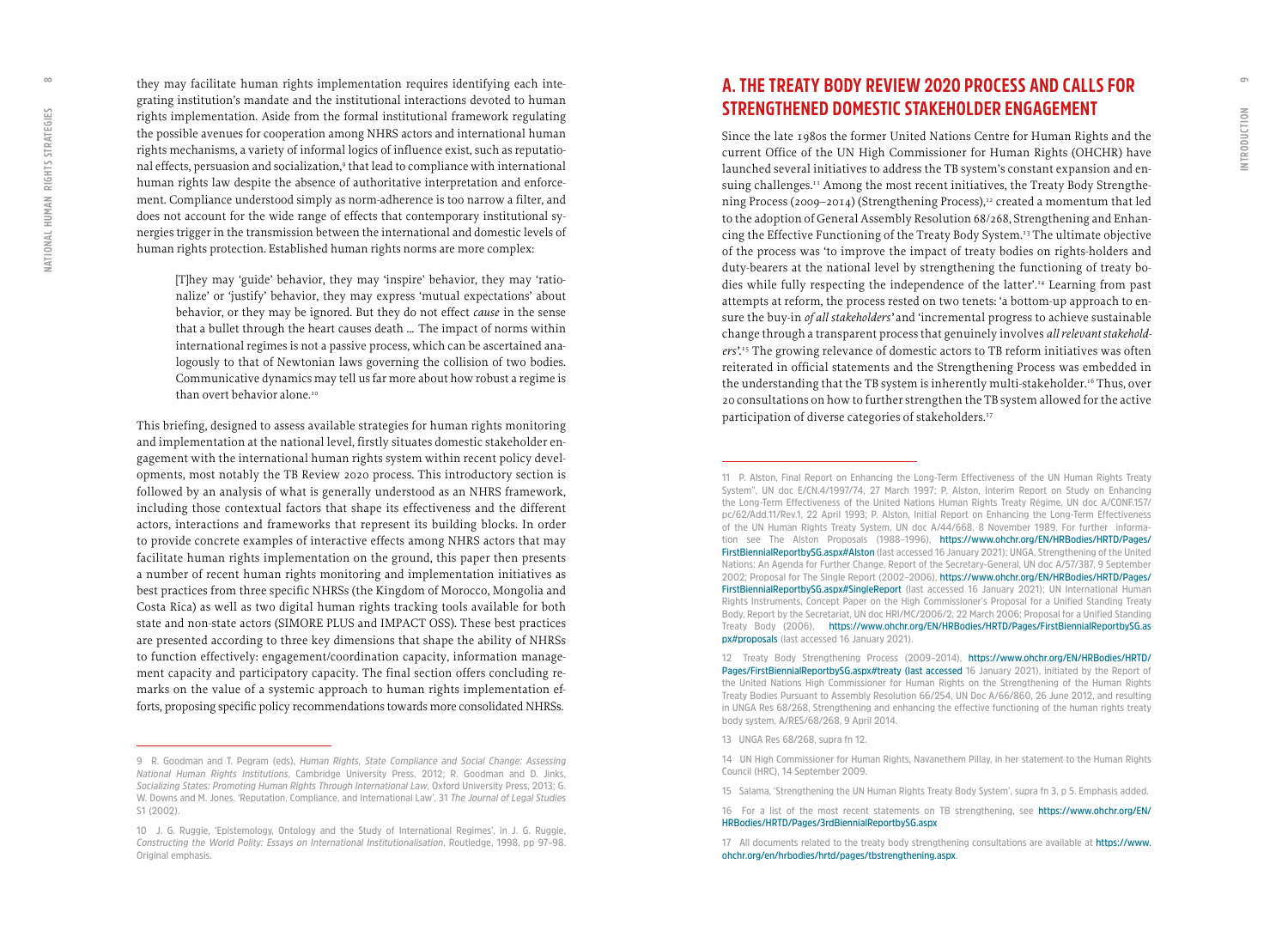$\subseteq$ 

In 2014, the then High Commissioner for Human Rights, Navanethem (Navi) Pillay, further underlined the importance of connecting the international human rights monitoring system to its domestic counterparts: 'even with a strengthened treaty body system, treaty implementation will only be as effective as the network of actors prepared to work together for the improvement of human [sic] rights performance on the ground'.18 In much more direct terms than past reform processes, the Strengthening Process spelt out that in order to increase its effectiveness and impact, the TB system needed to bolster its cooperation with key national actors. Due to this stronger focus on domestic implementation, Resolution 68/268 encouraged the TBs to harmonize their working methods as a step toward a more consistent and predictable relationship with domestic counterparts.<sup>19</sup> However, due to the ad hoc and independent nature of the system, each committee enjoys exclusive competence to determine its working methods and rules of procedure. These are not only privileges but also requirements to ensure the objectivity and impartiality of TB members in fulfilling their quasi-judicial functions. Given that the TB system is currently composed of 10 committees which collectively have 172 members, it is unsurprising that harmonization throughout the system remains a challenge.

Notwithstanding these difficulties, Resolution 68/268 (and the Strengthening Process leading to it) constitutes the most recent unanimous political recognition by the community of states of the essential role that domestic actors have regarding a stronger, more effective TB system. Resolution 68/268 established a six-year implementation process, the Treaty Body Review Process 2020, or so-called 2020 Review. Notably, two aspects of GA Res. 68/268 ensure accountability in its implementation: two biennial reports of the secretary-general on the state of the TB system and the commitment expressed by states in the resolution to review the TB system in 2020 and consider further action following the 2020 Review. Overall, by July 2020, 55 states had submitted their response to the latest OHCHR request for input.<sup>20</sup> Each submission presents its own peculiar considerations regarding a variety of proposals towards further action to strengthen and enhance the effective functioning of the human rights TB system. Throughout the vast majority of state submissions to the 2020 Review, notable attention has been dedicated to the improvement of the TB system's accessibility for national stakeholders, including specific reference to NHRIs.<sup>21</sup> In the latest rounds of state submissions, states often refer to the fact that 'the TB system as it stands today does not allow for an effective domestic stakeholder engagement'.<sup>22</sup> This has been a recurring theme of the

review process, and its solution has been found to require 'more accurate and harmonized provision of information and working methods, as well as an increased predictability of the system'.23

In the final 2020 Report on the Process of the Consideration of the State of the UN Human Rights Treaty Body System, the co-facilitators renewed the call for aligned models of interaction between treaty bodies and domestic actors as a reform that would be 'beneficial for all stakeholders'.<sup>24</sup> The co-facilitators report has since been presented to the General Assembly. However, in its latest biannual resolution on the treaty body system adopted on 30 October 2020<sup>25</sup>, the Third Committee of the General Assembly 'takes note' of the co-facilitators report but falls short of welcoming it, or recommending any action towards the implementation of the recommendations it makes.

**<sup>18</sup> Pillay, 'The International Human Rights Treaty System', supra fn 2, 34.**

**<sup>19 &#</sup>x27;[T]o strengthen and enhance the effective functioning of the treaty body system, particularly in the area of the simplified reporting procedure, constructive dialogue, concluding observations, and the consultation process in the elaboration of general comments'. UNGA Resolution 68/268, supra fn 12.**

**<sup>20</sup> Geneva Human Rights Platform (GHRP), An Overview of Positions Towards the 2020 Treaty Body Review by States, 2020. On file with the author.** 

**<sup>21</sup> GHRP, An Overview of Positions Towards the 2020 Treaty Body Review, supra fn 20.**

**<sup>22</sup> European Union General Approach to the UN Human Rights Treaty Body System Strengthening and Enhancing Process, submission to the 2020 Review of the UN Human Rights Treaty Bodies System, May 2020, https://www.ohchr.org/EN/HRBodies/HRTD/Pages/Co-Facilitation-Process.aspx.**

**<sup>23</sup> Geneva Human Rights Platform, An Overview of Positions Towards the 2020 Treaty Body Review, supra fn 20.**

**<sup>24</sup> UNGA, Report of the Co-Facilitators, supra fn 5, Para 49.**

**<sup>25</sup> UNGA Res. 75/174, Human rights treaty body system, A/RES/75/174, 30 October 2020.**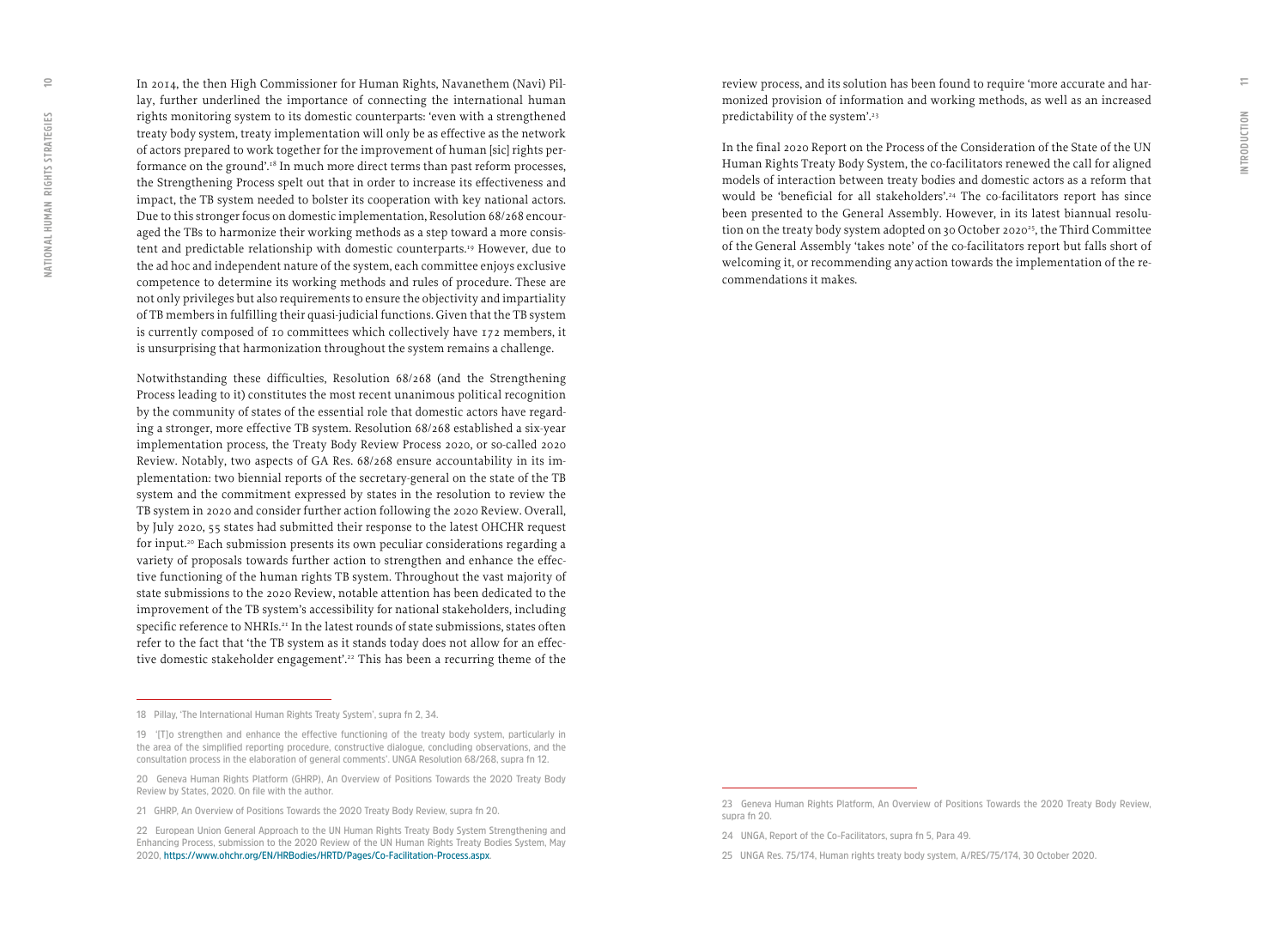## <span id="page-6-0"></span>**2. THE NATIONAL HUMAN RIGHTS SYSTEMS FRAMEWORK**

This section introduces the concept of the NHRS, which serves as a useful framework to simplify analyses of the various national human rights protection systems worldwide.

The notion of a system refers to a collection of components with a common pur pose and underscores the fact that 'human rights promotion and protection entail continuous interactions between a complex whole of actors and processes'.26 The notion of a *national* system underlines 'that human rights are implemented locally through a state's ability to meet its human rights duties and rights-holders' abili ty to claim their rights'.27 With these elements in mind, a functioning NHRS is *a system where the state guarantees human rights protection to everyone*. Such guarantees of human rights protection are ensured when 'all actors of the NHRS – i.e. govern mental state actors, independent state actors and non-state actors – respect and promote human rights and when the state effectively respects, protects and fulfils its human rights obligations'.28

Every NHRS consists of different sets of actors, each with its own designated man date to monitor and/or implement international human rights recommendations. In one of the most recent and detailed analyses on the matter, Stéphanie Lagoutte identifies three main NHRS components: actors, interactions and frameworks.<sup>29</sup> The analysis below will dissect this trichotomy, with the understanding that 'most of these frameworks, actors and interactions are state driven, some of them are both state driven and independent, such as the work of courts or NHRIs, and others are driven by civil society'.<sup>30</sup> Critically, there is no standardized NHRS formulation and its components are affected by contextual variations in each country of refe rence. A useful common denominator to contrast the potentially infinite NHRS variations, however, is that when actors, interactions and frameworks are purpose fully set up to integrate and monitor human rights in-country, the state will be bet ter equipped to abide by its international human rights commitments. Of course, this is not to say that all these NHRS conditions are necessary, nor that they are sufficient for compliance purposes. Nonetheless, from a probabilistic perspective, these conditions arguably increase the chances of better human rights implementation.

In sum, it is through such understanding that it is possible to assess whether the necessary preconditions are in place for effective human rights implementation. This section unpacks domestic inter-institutional dynamics by identifying how different NHRSs may ultimately shape the monitoring and implementation of hu man rights standards. To this end, it is first useful to introduce a broad categoriza tion of relevant contextual factors that may influence the work of both domestic and international mechanisms for human rights monitoring and implementation. Secondly, it is important to dig deeper into the definition of an NHRS, including an analysis of how NHRS establishment is tied to certain obligations under UN human rights treaties as well as an overview of the actors, interactions and frameworks that make an NHRS. With all these elements in mind, this section concludes with some reflections on the value of 'NHRS thinking' in the formulation of strategies for the most effective implementation of international human rights standards.

## **A. CONTEXTUAL FACTORS SHAPING THE EFFECTIVENESS OF NATIONAL HUMAN RIGHTS SYSTEMS**

A first useful step towards assessing the effectiveness of different NHRSs is to consider the range of contextual factors that influence the receptiveness to inter national human rights recommendations of different domestic actors.<sup>31</sup> We can summarize such factors in three broad categories: the institution-specific context, the constituencies context and the political context at both global, regional and local levels.

Institution-specific contextual factors relate to the mandates, structures and pro cesses specific to each domestic actor involved in human rights monitoring and implementation.32 Depending on their structure and process, institution-specific contextual factors may impact the ways in which audiences relate to the different actors and, ultimately, the way in which international human rights recommen dations are monitored and implemented. This requires a bottom-up approach that looks into the specific, practical work of each domestic actor, in order to unders tand how it can feed back into international human rights monitoring, relying on an institution-specific understanding and microanalysis of institutional struc tures and processes.

Aside from institution-specific contexts, different constellations of constituencies can assist or impede the manner in which international human rights recommen dations are ultimately implemented. In order to analyse this specific set of factors, it is important to regard 'the state' as contextually skewed and focus on the relative advantages of different forms of state institutions in different contexts. The state, in this sense, is emergent: 'it emerges from the interaction of legal subjects and of

**<sup>26</sup> The Danish Institute for Human Rights,** *National Human Rights Systems and State Human Rights Infrastructure***, HRS Concept Note, 2016, p 3.** 

**<sup>27</sup> Ibid.** 

**<sup>28</sup> Ibid, p 2.** 

**<sup>29</sup> S. Lagoutte 'The Role of State Actors Within the National Human Rights System' 37** *Nordic Journal of Human Rights* **3 (2019).**

**<sup>31</sup> K. J. Alter, L. R. Helfer and M. R. Madsen, 'How Context Shapes the Authority of International Courts', 79** *Law and Contemporary Problems* **(2016).**

**<sup>32</sup> Examples include formal mandate, internal structure, priorities, resources and relevant domestic procedures, etc.**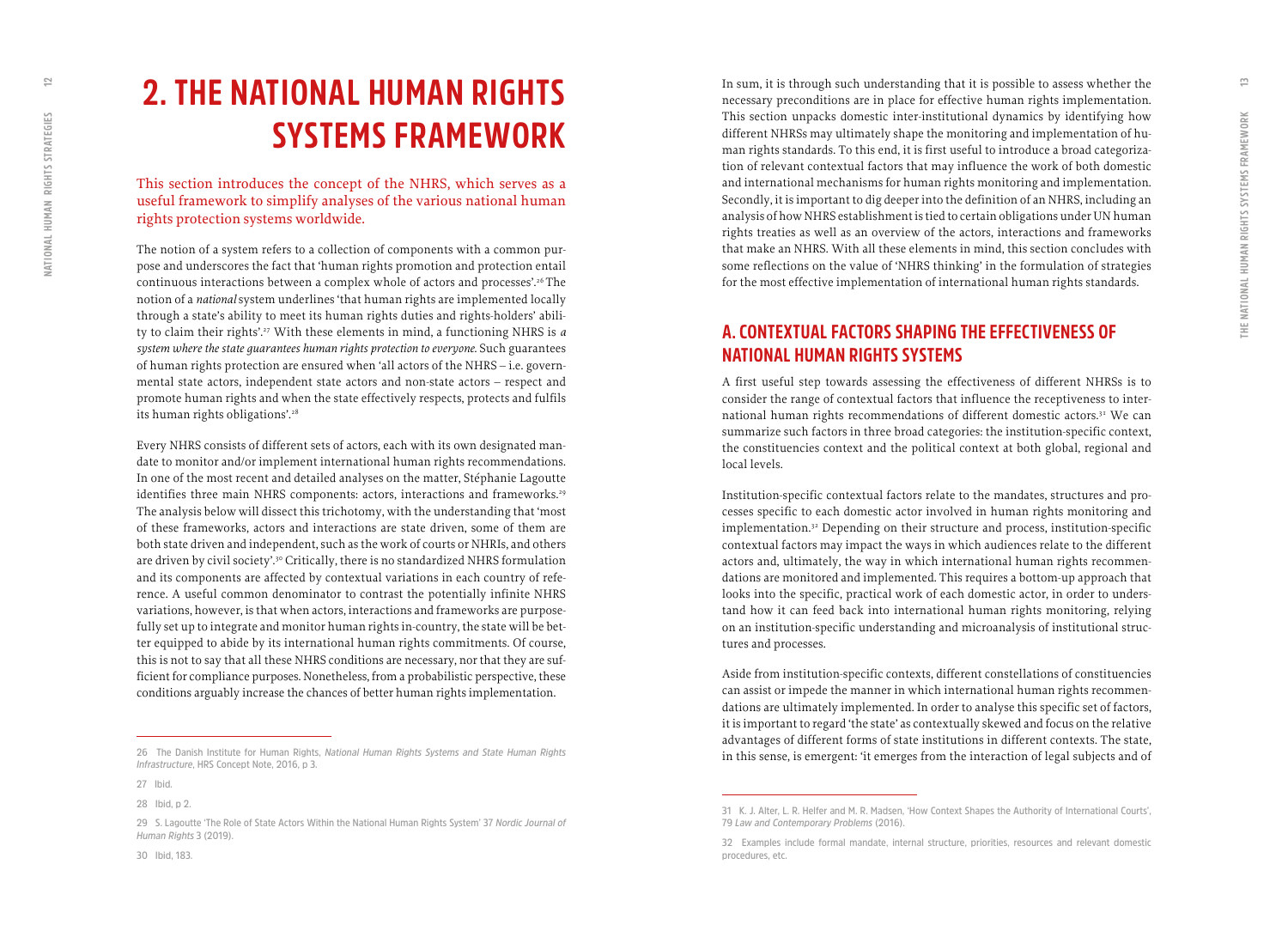<span id="page-7-0"></span>different institutions …The "state" is not imposed from on high, either by gover nors or by legal theories. It emerges from real-world interaction.'33 It is thus useful to disaggregate its various constituent parts, including sub-state (government officials, national courts, administrative agencies, etc.) and non-state (civil society, the media, etc.) constituencies. The multifaceted and context-dependent nature of the state, inclusive of a variety of state and non-state actors, suggests that there are multiple pathways for human rights implementation.

Monitoring and implementation efforts may also see their success bolstered or hindered by specific political contexts. From a geopolitical perspective, 'trends and practices produce global frameworks of power and ideas, which in turn influence and enable actions in international institutions and in regional and national set tings'.34 Such influences can, of course, strengthen or weaken recommendations from international monitoring bodies. This is especially true in the human rights field, as UN human rights conventions may reflect externally supported rights that local audiences do not necessarily share.<sup>35</sup> The disjuncture between externally and internally held ideals may be bridged by domestic actors themselves vernaculari zing international human rights recommendations to accommodate internal au diences. Another way to 'mediate the pathologies created by disjunctures between global and local interests'36 is through so-called regionalism.37 Finally, and perhaps most significantly, shifts in domestic politics may have a strong impact on the le vel of authority international human rights recommendations hold vis-à-vis the executive or indeed the public at large. As officials at the helm of government change, so does the extent to which international human rights recommendations are considered an authoritative voice in the country. Domestic actors in countries where different political parties often succeed one another may fluctuate between having little to no authority and rapidly expanding authority. The same applies to international human rights recommendations, as more 'globalist' governments may regard them as extensively authoritative while more 'localist' governments may see recommendations from Geneva as imposing on their sovereignty.

## **B. THE ACTORS, INTERACTIONS AND FRAMEWORKS OF NATION - AL HUMAN RIGHTS SYSTEMS**

The tripartite responsibility to respect, protect and fulfil human rights stands as one of the precepts of the contemporary transnational human rights legal order.

Without an adequate and receptive domestic human rights dimension, this res ponsibility risks facing a priori structural and procedural complications before any substantive deliberations on the matter. According to Bertrand Ramcharan, such responsibilities are the founding pillars of 'one of the most strategic concepts for the universal realisation of human rights', that is, a functioning and effective NHRS.<sup>38</sup>

By adopting the Millennium Declaration, UN Member States agreed to strengthen their domestic capacity to implement the principles and practices of human rights.39 As the then UN Secretary-General, Kofi Annan, put it in his 2002 Stren gthening of the United Nations report: 'Building strong human rights institutions at the country level is what in the long run will ensure that human rights are pro tected and advanced in a sustained manner. The emplacement or enhancement of a national protection system in each country, reflecting international human rights norms, should therefore be a principal objective of the Organization.'40

Soon thereafter, Mary Robinson, former UN High Commissioner for Human Rights, also noted in this regard:

We still do not put adequate emphasis on helping … to build … national pro tection systems for human rights … This means the courts, the legislature, as well as national human rights institutions or human rights commis sions. It also means the educational system and human rights education programmes. It includes space for civil society, human rights defenders and support for their relationship with the formal system of promotion and pro tection of human rights.<sup>41</sup>

In broader terms, such an understanding joins a prospering academic field focused on the role of national human rights actors and procedures, a trend recently brand ed as the domestic institutionalization of human rights.42 According to Lagoutte,

a systems approach to the role of state actors in human rights protection and promotion allows us to capture the political and institutional complexity of domestic human rights implementation. Such an approach values coordina tion of the state human rights action (horizontal dimension) and its interac tion with supra national human rights mechanisms (vertical dimension).<sup>43</sup>

**<sup>33</sup> V. Nourse and G. Shaffer, 'Varieties of New Legal Realism: Can a New World Order Prompt a New Legal Theory', 95 Cornell Law Review 1 (2009) 110**

**<sup>34</sup> Alter et al, 'How Context Shapes the Authority of International Courts', supra fn 31, 26.**

**<sup>35</sup> For example, see state responses to questionnaire on implementation of UnGA Res 68/268, Third Biennial report by the Secretary General, 2019, [www.ohchr.org/EN/HRBodies/HRTD/Pages/3rdBiennial](http://www.ohchr.org/EN/HRBodies/HRTD/Pages/3rdBiennialReportbySG.aspx) [ReportbySG.aspx](http://www.ohchr.org/EN/HRBodies/HRTD/Pages/3rdBiennialReportbySG.aspx) (last accessed 16 January 2021).**

**<sup>36</sup> Alter et al, 'How Context Shapes the Authority of International Courts', supra fn 31, 27.**

**<sup>37</sup> Andrew Moravcsik, for example, attributes the success of the European Court of Human Rights to the social and political interest of member states in protecting liberal democracy in the context of the Cold War. A. Moravcsik, 'The Origins of Human Rights Regimes: Democratic Delegation in Postwar Europe', 54**  *International Organization* **2 (2000) 220.**

**<sup>38</sup> B. G. Ramcharan, 'National Responsibility to Protect Human Rights' 39** *Hong Kong Law Journal* **2 (2009) 1.** 

**<sup>39</sup> UNGA Res A/RES/55/2 (2000), 18 September 200, §§25 and 26.**

**<sup>40</sup> UNGA, Strengthening of the United Nations, supra fn 11, §50.** 

**<sup>41</sup> M. Robinson, 'From Rhetoric to Reality: Making Human Rights Work' 1** *European Human Rights Law Review* **(2003) 6–7.**

**<sup>42</sup> S. L. B. Jensen, S. Lagoutte and S. Lorion, 'The Domestic Institutionalisation of Human Rights: An Introduction' 37** *Nordic Journal of Human Rights* **3 (2019).**

**<sup>43</sup> Lagoutte, 'The Role of State Actors Within the National Human Rights System', supra fn 29, 179. For earlier discussions on the importance of systemic studies on national human rights protection systems, see Ramcharan, 'National Responsibility to Protect Human Rights', supra fn 38 (n. 17); Robinson, 'From Rhetoric to Reality', supra fn 41; UNGA, Strengthening of the United Nations, supra fn 11.**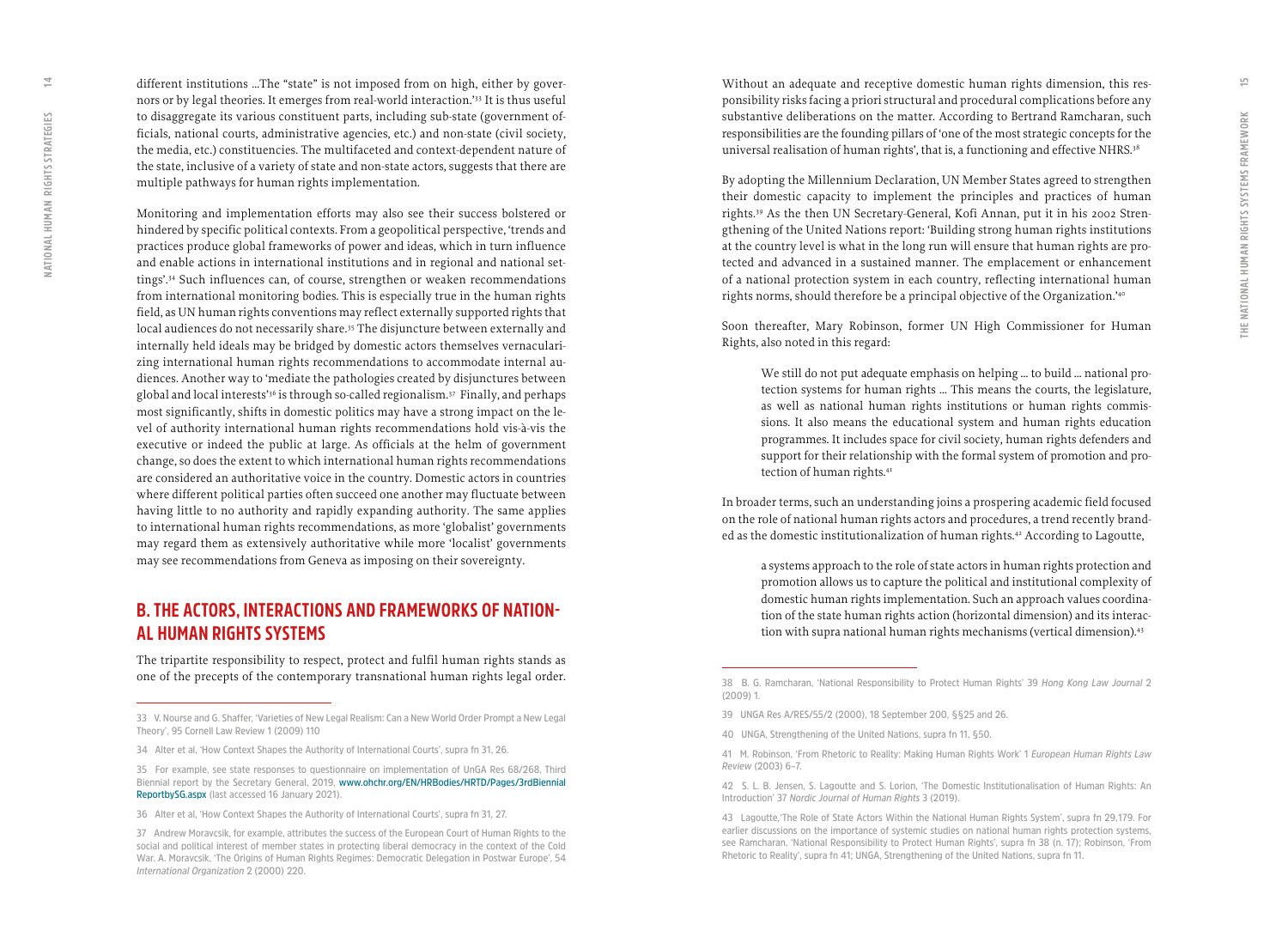

**UN CHARTER**

**UN CHARTER** 

**OPCAT**

**CED**

**CRPD**

**CMW**

**CRC**

**CAT**

**CEDAW**

**CERD**

**CESCR**

**CCPR**

By adopting this understanding and adapting its novel analytical framework to explain domestic human rights dynamics, it is possible to devise a matrix that ex emplifies the different components that shape an NHRS. Figure 1 represents such a matrix in more detail. Every NHRS consists of different sets of actors, each with its own designated mandate to monitor and/or implement UN human rights recom mendations. A strong NHRS prescribes formal and informal interactions among its actors as well as frameworks that connect the domestic and international efforts of human rights monitoring. Thus, the NHRS fosters synergetic action throughout the human rights transnational legal order (TLO). These synergies can be both hor izontal (through cooperation among actors within the NHRS, at central and local levels) and vertical (between NHRS actors and the UN human rights system).

As exemplified in Figure 1, every NHRS consists of different sets of actors, each with its own designated mandate to monitor and/or implement UN human rights recommendations. We can distinguish three generally applicable categories of NHRS actors, namely governmental state actors, independent state actors and nonstate actors.

Governmental state actors consist, first of all, of ministerial bodies, including both politically nominated officials and career bureaucrats acting under their designated ministries. Within each ministry, internal human rights focal points and related structures can also be envisaged as well as inter-ministerial coordination bodies for an organic streamlining of governmental human rights action. Second, govern mental state actors include law enforcement and security bodies, such as the armed forces, police and detention services. On both counts, the decentralization of public authority and the general organization of the state will affect the relevance of local government and administration, which are nonetheless to be considered as poten tial governmental state actors involved in human rights implementation.

Turning to independent state actors, four target bodies can be distinguished. Firstly, the judicial power, consisting of the entire court system of the country in question. Here too, context plays a major role, with notable distinctions between, for example, a constitutional or supreme court structure. Once again, an NHRS re quires an independent court system mandated to monitor the conformity of legis lation with both the constitution and the fundamental rights enshrined therein, as well as with the state's international human rights obligations. Secondly, the parliament, although some reservations may apply when considering the actual independence of members of parliament in dealing with human rights monito ring outside of party politics. Within each parliament, depending once again on the characteristics of individual systems (for example, single or double chamber), inter-parliamentary committees are often established with thematic focuses. Such committees are useful for streamlining parliamentary efforts that require tech nical and/or contextual knowledge, as is the case with human rights. Thirdly, ombudsman bodies are also part of the independent state actor category, and are sometimes recognized as NHRIs. The recent endorsement by the Council of Eu rope's Committee of Ministers of the Principles on the Protection and Promotion of the Ombudsman Institution (the Venice Principles) reiterates the state's duty 'to support and protect the Ombudsman Institution and refrain from any action un -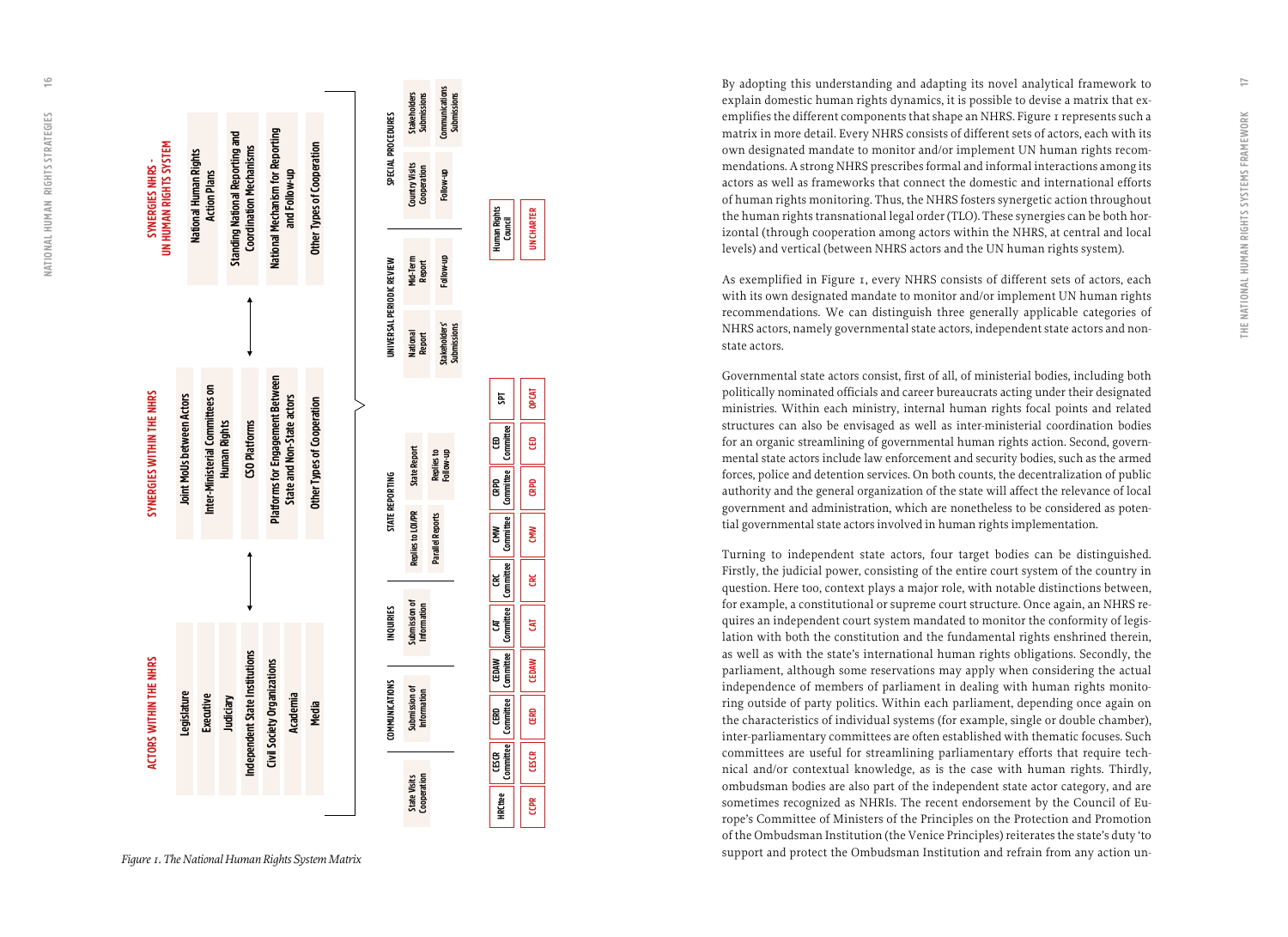dermining its independence'.44 Although not explicitly linked to the international human rights system, ombudsman institutions not recognized as NHRIs may also have a part in human rights implementation.<sup>45</sup>

Central to the current analysis, NHRIs are par excellence state actors mandated to promote and protect human rights independently of the government of the day. As stated by the General Assembly, NHRIs play an important role in 'promoting and protecting human rights and fundamental freedoms, strengthening participation, in particular of civil society organizations, promoting the rule of law and develo ping and contributing to the prevention of human rights violations and abuses'.46 There are major variations within this category, with the Paris Principles Relating to the Status of National Human Rights Institutions (the Paris Principles) spe cifying that 'the national institution shall have an infrastructure which is suited to the smooth conduct of its activities',<sup>47</sup> essentially allowing the state to decide on its composition. NHRI structural models are indeed varied. The Sub-Committee on Accreditation of the Global Alliance of National Human Rights Institutions summarizes these diverse models as 'commissions; ombudsman institutes; hybrid institutions; consultative and advisory bodies; research institutes and centres; civil rights protectors; public defenders; and parliamentary advocates'.48 Whatever the configuration, the key elements are a broad human rights mandate and indepen dence from government, in compliance with the Paris Principles.

In addition, non-state actors are a crucial component in the architecture of the NHRS and among the main beneficiaries of a strong system. In relation to this, OH - CHR outlines five elements that optimize civil society's transformative potential: • A robust legal framework compliant with international standards

- and a strong national human rights protection system that safeguards public freedoms and effective access to justice
- A political environment conducive to civil society work Access to information
- 

**45 Ibid, §§12–13.**

- Avenues for participation by civil society in policy development and decision-making processes
- Long-term support and resources for civil society <sup>49</sup>

In a context of shrinking space for civil society worldwide, it is important that each NHRS creates and maintains an enabling environment for civil society. Further more, 'international human rights law places an obligation on States to respect rights and freedoms that are indispensable for civil society to develop and ope rate'.50 Serving as a basis for civil society organization (CSO) activity are the rights to freedom of opinion and expression, and peaceful assembly and association, the right to participate in public affairs and the principle of non-discrimination.51 OH - CHR has gone as far as defining CSO engagement as a threshold issue: 'if space exists for civil society to engage, there is a greater likelihood that all rights will be better protected'.52 States thus have an obligation to facilitate CSOs in their advoca cy campaigns, through monitoring and reporting activities, awareness raising and education, and research.

In any NHRS, all the actors involved are connected through their participation in interactions characterized by distinct levels of formalization. In turn, such interac tions are nested within wider frameworks, stemming from treaties, soft law and policies, legislation and regulations. If the nature and numbers of actors pertaining to an NHRS are very much dependent on contextual factors within each country, interactions among actors multiply the possibilities of available formats. As pre viously mentioned, these synergies can be both horizontal and vertical.53 Horizon tal synergies may include national coordination structures, processes and dialo gues, joint memoranda of understanding (MoUs) between two state actors or more elaborate frameworks among several state actors. It is often the case that non-state actors are invited to these (in)formal platforms, either as integrating participants with decisional powers or as simple observers of the process. Vertical synergies may enable regular interaction between NHRS actors and the UN human rights

 $\approx$ 

**<sup>44</sup> European Commission for Democracy Through Law (the Venice Commission), Principles on the Protection and Promotion of the Ombudsman Institution (the Venice Principles), CDL-AD(2019)005, 3 May 2019, §1.**

**<sup>46</sup> UNGA Res 74/156, 23 January 2020, p 2.**

**<sup>47</sup> The Paris Principles Relating to the Status of National Human Rights Institutions (the Paris Principles), Composition and Guarantees of Independence and Pluralism, §2, [https://nhri.ohchr.org/EN/AboutUs/](https://nhri.ohchr.org/EN/AboutUs/Pages/ParisPrinciples.aspx) [Pages/ParisPrinciples.aspx](https://nhri.ohchr.org/EN/AboutUs/Pages/ParisPrinciples.aspx) (last accessed 16 January 2021).**

**<sup>48</sup> Global Alliance of National Human Rights Institutions (GANHRI), General Observations of the Sub-Committee on Accreditation (SCA), Para 7, [https://nhri.ohchr.org/EN/AboutUs/GANHRIAccreditation/](https://nhri.ohchr.org/EN/AboutUs/GANHRIAccreditation/General%20Observations%201/EN_GeneralObservations_Revisions_adopted_21.02.2018_vf.pdf) [General%20Observations%201/EN\\_GeneralObservations\\_Revisions\\_adopted\\_21.02.2018\\_vf.pdf](https://nhri.ohchr.org/EN/AboutUs/GANHRIAccreditation/General%20Observations%201/EN_GeneralObservations_Revisions_adopted_21.02.2018_vf.pdf) (last accessed 16 January 2021). For a more complete discussion of the different model types, the SCA refers to OHCHR,** *National Human Rights Institutions: History, Principles, Roles and Responsibilities***, Professional Training Series no 4, 2010, pp 15–19.**

**<sup>49</sup> HRC, Practical Recommendations for the Creation and Maintenance of a Safe and Enabling Environment for Civil Society, Based on Good Practices and Lessons Learned, Report of the United Nations High Commissioner for Human Rights, UN doc A/HRC/32/20, 11 April 2016, §4.** 

**<sup>50</sup> Ibid §5.** 

**<sup>51</sup> These rights are guaranteed by Arts 19, 21, 22 and 25, International Covenant on Civil and Political Rights; Arts 8 and 15, International Covenant on Economic, Social and Cultural Rights (ICESCR); Art 3, Convention on the Elimination of All Forms of Discrimination against Women; Art 5, International Convention on the Elimination of All Forms of Racial Discrimination; Arts 13 and 15, Convention on the Rights of the Child; Arts 21, 29 and 30, Convention on the Rights of Persons with Disabilities (CRPD); Art 24, International Convention for the Protection of All Persons from Enforced Disappearance; Art 26, International Convention on the Protection of the Rights of All Migrant Workers and Members of Their Families.**

**<sup>52</sup> HRC, Practical Recommendations for the Creation and Maintenance of a Safe and Enabling Environment for Civil Society, supra fn 49, §11.**

**<sup>53</sup> The establishment of formal interactions and frameworks has surged since the 1990s. One recent example stems from the TB system, as Art 33, CRPD imposes a three-legged 'framework' by distributing roles and responsibilities to focal points in ministries and the administration in charge of implementing the convention's provisions, Paris Principles-compliant agencies, as well as civil society.**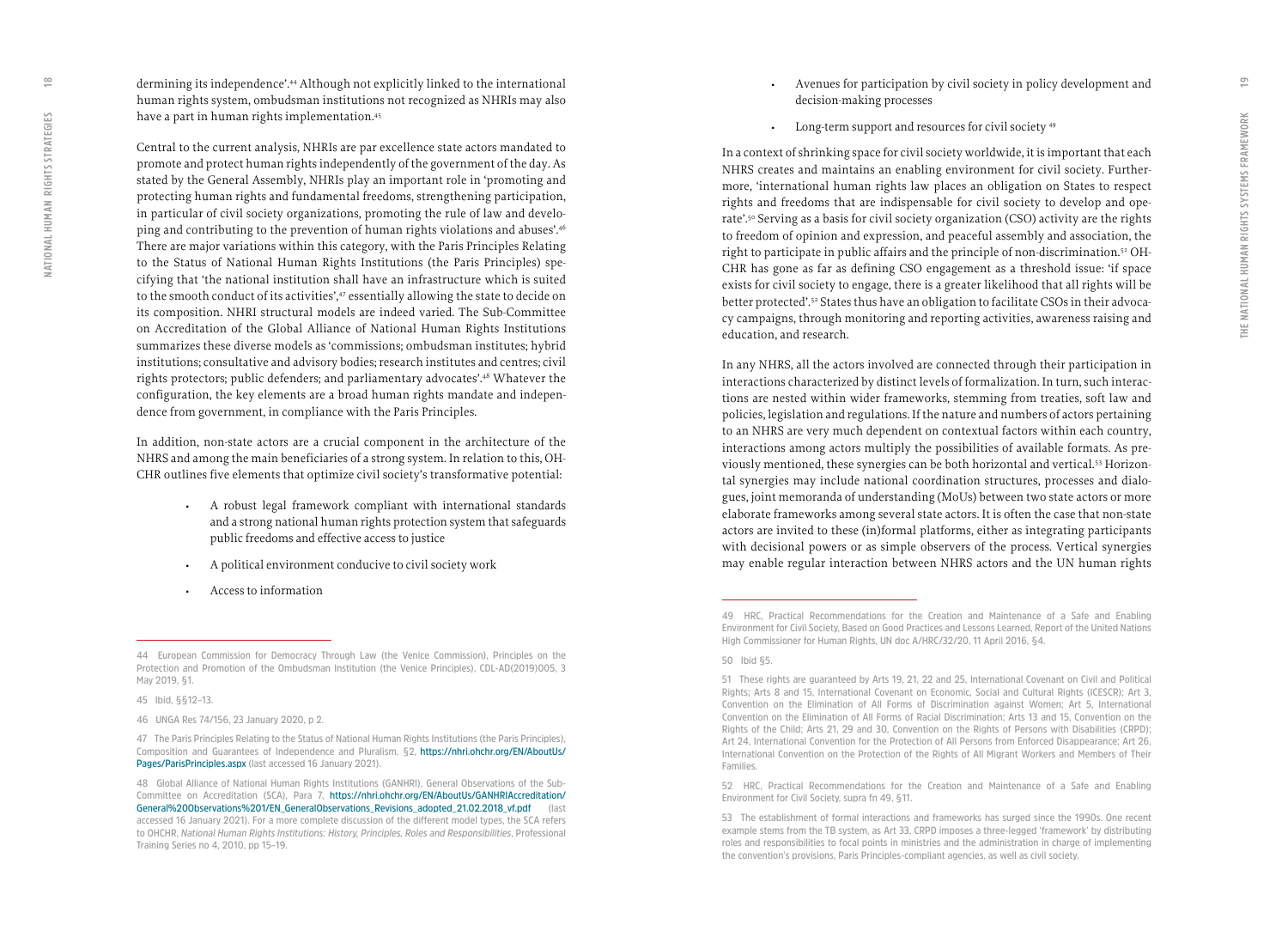<span id="page-10-0"></span>system through strengthened national ownership of reporting and follow-up. Usually of a formal nature, vertical synergies systematize and rationalize the en gagement with international and regional human rights mechanisms, including the preparation of reports, and coordinate follow-up initiatives, thereby ensuring national coherence.

What follows are three examples of formalized NHRS interactions that have shaped recent efforts toward a 'domestic institutionalization of human rights', namely national human rights action plans, standing national reporting and coor dination mechanisms and national mechanisms for reporting and follow-up. Com mon to all three is the reliance on iterative, two-way processes of dialogue between the (sub-)national and international levels. These interlinkages are essential for the effectiveness of the overall human rights TLO, inasmuch as an integrated and complex network of transnational human rights mechanisms requires a solid NHRS to meet its demands in terms of data collection, monitoring, and follow-up.

#### **1. NATIONAL HUMAN RIGHTS ACTION PLANS**

An early expression of the need for a methodical approach to developing and supporting NHRSs comes from the 1993 World Conference on Human Rights in Vienna, which recommended that 'each State consider the desirability of drawing up a national action plan identifying steps whereby that State would improve the promotion and protection of human rights'.54 In proposing national human rights action plans (NHRAPs), the conference took the view that a comprehensive struc tured approach to human rights planning would facilitate the achievement of po sitive outcomes. A cornerstone of this approach is the understanding 'that each country starts from its own political, cultural, historical and legal circumstances' and that 'lasting improvements in human rights ultimately depend on the govern ment and people of a particular country deciding to take concrete action to bring about positive change'.55 NHRAPs essentially place human rights improvements in the context of public policy, so that governments and communities can endorse human rights improvements as practical goals, devise programmes to ensure the achievement of these goals, engage all relevant sectors of government and society and allocate sufficient resources.

The obligation to adopt a detailed plan of action dates back to the International Covenant on Economic, Social and Cultural Rights (ICESCR) (1966), applying spe cifically to the right to education under Article 14.56 However, an analysis of the

reports and recommendations of the Committee on Economic, Social and Cultu ral Rights (CESCR) shows that this understanding has also been applied to other rights under the Covenant.57 The CESCR formalized this interpretation in its Ge neral Comment No. 1:

While the Covenant makes this obligation explicit only in article 14 in cases where 'compulsory primary education, free of charge' has not yet been se cured for all, a comparable obligation 'to work out and adopt a detailed plan of action for the progressive implementation' of each of the rights contained in the Covenant could arguably be implied by the obligation in article 2, pa ragraph 1 'to take steps ... by all appropriate means'.<sup>58</sup>

The Committee, in General Comment No. 1, not only establishes a clear obligation for the states parties to adopt an NHRAP to implement all the rights contained in the ICESCR but also provides a conceptual basis for this obligation which applies readily to other UN human rights committees.59

There are different types of NHRAP, broadly divided in two distinct categories: com prehensive and rights-specific. As the name suggests, states adopt comprehensive NHRAPs to implement their obligations under all ratified international human rights instruments. On the other hand, rights-specific NHRAPs focus either on the implementation of a specific convention or a specific theme.<sup>60</sup> Both offer distinct advantages and it is up to each state to consider the most appropriate setup for its own national context. The adoption of a comprehensive NHRAP avoids the need to develop multiple NHRAPs, a potentially unwieldy process which risks further fragmenting an already complex endeavour. Moreover, a comprehensive NHRAP allows for resource optimization and can accommodate the interrelatedness of hu man rights. However, adopting rights-specific NHRAPs may allow more effective and transparent implementation, with the understanding that each convention is unique and deserves specificity. Separate plans, with more specific targets, may also be easier to be monitor and evaluate.

No matter what type of NHRAP is adopted, it is important to highlight the im portance that this form of domestic human rights institutionalization has for a functioning NHRS.

#### **2. STANDING NATIONAL REPORTING AND COORDINATION MECHANISMS**

As previously mentioned, the recent TB Strengthening Process has contributed to a shift toward increasing domestic-level efforts to implement human rights. In her

**<sup>54</sup> Vienna Declaration and Programme of Action, Para 71.** 

**<sup>55</sup> OHCHR, Handbook on National Human Rights Plans of Actions, Professional Training Series no 10, p 8, <https://www.ohchr.org/Documents/Issues/Education/Training/HandbookNationalHR.pdf>(last accessed 16 January 2021).**

**<sup>56</sup> Art 14, ICESCR: 'Each State Party to the present Covenant which, at the time of becoming a Party, has not been able to secure in its metropolitan territory or other territories under its jurisdiction compulsory primary education, free of charge, undertakes, within two years, to work out and adopt a detailed plan of action for the progressive implementation, within a reasonable number of years, to be fixed in the plan, of the principle of compulsory education free of charge for all.'**

**<sup>57</sup> A. Chalabi, 'The Nature and Scope of States' Obligation to Adopt a National Human Rights Action Plan', 18** *The International Journal of Human Rights* **4–5 (2014) 392.**

**<sup>58</sup> Committee on Economic, Social and Cultural Rights, General Comment No. 1: Reporting by States Parties, UN doc E/1989/22, 27 July 1981, §4.** 

**<sup>59</sup> Chalabi, 'The Nature and Scope of States' Obligation to Adopt a National Human Rights Action Plan', supra fn 57.** 

**<sup>60</sup> E.g. national action plans on women, peace and security and business and human rights.**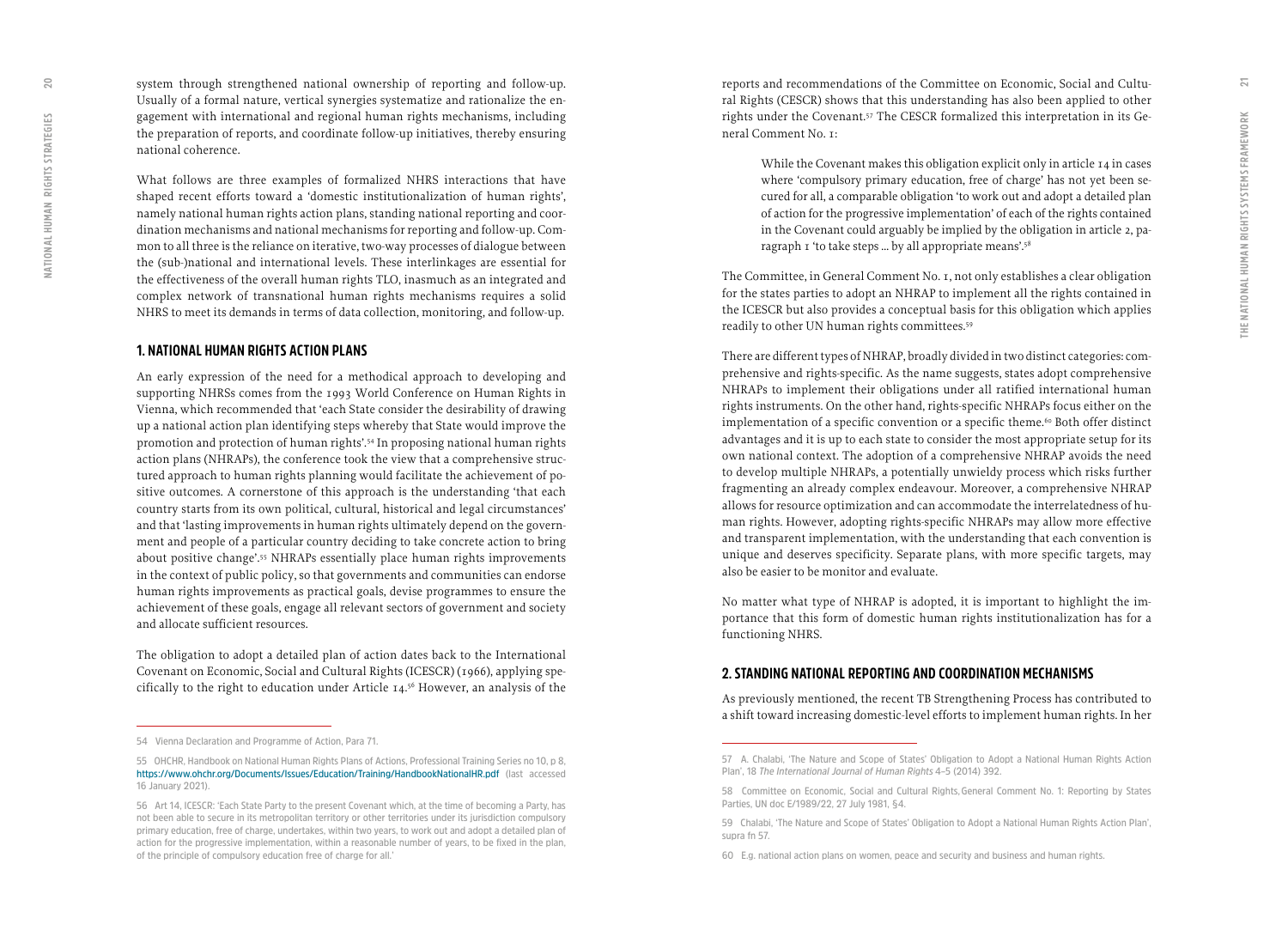<span id="page-11-0"></span>2014 report, Navi Pillay advocated the establishment of a standing national repor ting and coordination mechanism (SNRCM) in each state, aimed at 'reinforcing the capacity of States to continuously engage with and benefit from the United Nations human rights system, towards a more effective implementation of their human rights obligations'.<sup>61</sup> This 'would serve as the core reference body in relation to human rights protection at the country level, particularly with regard to the treaty bodies'.62 Notably, although the focus of this at the UN is on the TB level, the importance of national involvement in follow-up is still pertinent in the context of the broader implementation crisis affecting the international human rights system.<sup>63</sup>

The SNRCM is the first sign of NHRS operationalization by OHCHR. Variance among possible SNRCMs mirrors what has already been said of the NHRS – that many variations are possible as to the composition of national drafting mecha nisms: 'As recommended by most treaty bodies, the SNRCM should receive inputs from all stakeholders … In recent years, more States parties have begun to include representatives of stakeholders outside the Government, not only as contributors of information but as full members of drafting committees'.<sup>64</sup>

No matter what form it takes, an SNRCM analyses and clusters recommendations from all human rights mechanisms, thematically and/or operationally, identi fies relevant actors involved in the implementation of the recommendations and guides them throughout the process. Governments should ensure the permanent involvement of all branches of state, NHRIs, civil society and academia. Others who can offer valuable information and perspectives should also be included. The Pillay report also touches on the second element of a functioning NHRS – relevant interactions among actors. To this end, it recommends that states parties mandate the SNRCM to establish and execute the modalities for systematic engagement with national stakeholders, including NHRIs, CSOs and academia.<sup>65</sup>

The Pillay report is a clear indication that a functioning NHRS is at the root of re form proposals toward a stronger human rights TB system, and a possible solution to the overarching human rights implementation crisis. However, the resulting Resolution 68/268 does not quite reflect this.<sup>66</sup> The closest mention of the NHRS concept is a rather feeble recognition that 'some States parties consider that they would benefit from improved coordination of reporting at the national level'.<sup>67</sup>

#### **3. NATIONAL MECHANISMS FOR REPORTING AND FOLLOW-UP**

Despite the apparently cursory attention in Resolution 68/268 to the need for states to approach reporting at a systematic level, several important developments did arise out of the TB Strengthening Process. The key novelty was its development of the SNRCM concept into what has been redefined as a national mechanism for reporting and follow-up (NMRF). In 2016, OHCHR published a practical guide<sup>68</sup> and accompanying study<sup>69</sup> on effective state engagement with international human rights mechanisms through NMRFs. According to OHCHR, an NMRF is

a national public mechanism or structure that is mandated to coordinate and prepare reports to and engage with international and regional human rights mechanisms (including treaty bodies, the universal periodic review and special procedures), and to coordinate and track national follow-up and implementation of the treaty obligations and the recommendations emana ting from these mechanisms.<sup>70</sup>

From an NHRS perspective, it is important to stress that an NMRF establishes a national coordination structure among ministries, specialized state bodies, parlia ment and the judiciary, as well as in consultation with the NHRI and civil society. As a government mechanism or structure, it derives its mandate from the state's obligations and commitments to implement and report on treaty obligations and recommendations from human rights mechanisms.

The introduction of an NMRF may have a substantial impact on the effectiveness of the NHRS as a whole, and on specific interactions between domestic human rights actors. Firstly, it establishes a national coordination structure, thereby creating national ownership of reporting and follow-up and regular interaction within ministries now engaging seriously in reporting and follow-up. Secondly, it systematizes and rationalizes the engagement with international and regional human rights mechanisms, including the preparation of reports, and coordinates follow-up, thereby ensuring national coherence. Thirdly, it allows for structured and formalized contacts with parliament, the judiciary, NHRIs and civil society, thereby mainstreaming human rights at the national level, strengthening public discourse on human rights and improving transparency and accountability. This includes establishing strategic national partnerships, including with NHRIs and civil society, thus ensuring a more participatory, inclusive and accountable hu man rights-based governance.<sup>71</sup>

**62 Ibid.** 

**67 Ibid, §20.** 

**<sup>61</sup> Report of the United Nations High Commissioner for Human Rights, supra fn 12, §4.5.4.**

**<sup>63</sup> R. Murray and D. Long,** *The Implementation of the Findings of the African Commission on Human and Peoples' Rights***, Cambridge University Press, 2015, p 24.** 

**<sup>64</sup> Report of the United Nations High Commissioner for Human Rights, supra fn 12, §4.5.6.** 

**<sup>65</sup> Ibid.** 

**<sup>66</sup> UNGA Res 68/268, supra fn 12, §17(b).** 

**<sup>68</sup> OHCHR,** *National Mechanisms for Reporting and Follow-up: A Practical Guide to Effective State Engagement With International Human Rights Mechanisms***, 2016, [www.ohchr.org/](https://www.ohchr.org/Documents/Publications/HR_PUB_16_1_NMRF_PracticalGuide.pdf) [Documents/Publications/HR\\_PUB\\_16\\_1\\_NMRF\\_PracticalGuide.pdf](https://www.ohchr.org/Documents/Publications/HR_PUB_16_1_NMRF_PracticalGuide.pdf) (last accessed 16 January 2021).**

**<sup>69</sup> OHCHR,** *National Mechanisms for Reporting and Follow-up: A Study of State Engagement With International Human Rights Mechanisms***, 2016, [www.ohchr.org/Documents/Publications/](https://www.ohchr.org/Documents/Publications/HR_PUB_16_1_NMRF_Study.pdf) [HR\\_PUB\\_16\\_1\\_NMRF\\_Study.pdf](https://www.ohchr.org/Documents/Publications/HR_PUB_16_1_NMRF_Study.pdf) (last accessed 16 January 2021).**

**<sup>70</sup> OHCHR,** *National Mechanisms for Reporting and Follow-up: A Practical Guide***, supra fn 68, p 2.**

**<sup>71</sup> Ibid, pp 4–5.**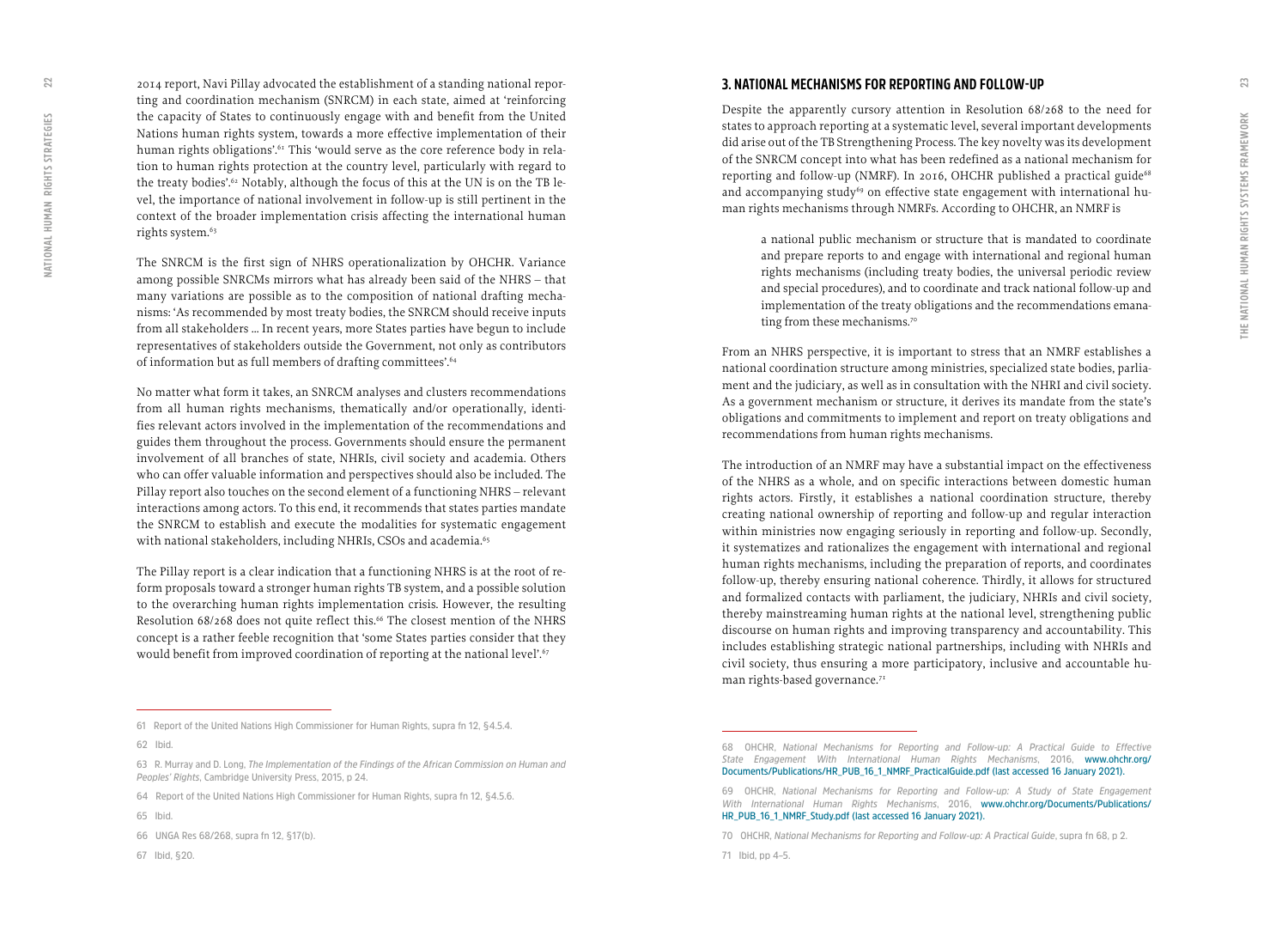<span id="page-12-0"></span>The latest OHCHR Management Plan (2018–2021) provides further evidence of a heightened attention to the role of domestic human rights actors. During this pe riod, OHCHR has been supporting existing NMRFs to enhance implementation of recommendations of all international human rights mechanisms.72 In doing so, it has specifically reached out to domestic human rights actors 'to build networks for cross-learning, develop a one-stop online platform for engagement with the mechanisms, and exploit up-to-date communications to facilitate two-way ex change of information during mechanisms' hearings'.73 In order to enable the broadest audience to have access to the UN human rights mechanisms, OHCHR has continued to upgrade its existing online repository of recommendations, the Universal Human Rights Index.74 In a new development, OHCHR is developing the National Human Rights Recommendations Tracking Database, 'an electronic tool that aims at facilitating the recording, tracking and reporting on the implementa tion of human rights recommendations emanating from international, regional and national human rights mechanisms at the national level'.75 When these initia tives are added to the 'increased interest in a number of countries towards establi shing a NMRF',<sup>76</sup> the domestic institutionalization trend is clear.

#### **4. THE ADDED VALUE OF 'NHRS THINKING'**

In sum, all actors within an NHRS can benefit from institutionalized interactions and frameworks, such as comprehensive/rights-specific NHRAPs, SNRCMs and NMRFs. Various national contexts may also adopt mixed approaches, with other sources of coordination that are either non-human rights specific (e.g. parliamen tary committees, national auditing institutions, etc.) or locally developed practices (e.g. dedicated human rights ministries, inter-ministerial committees, etc.). The NHRS thinking directs attention to the role of these mechanisms and the impor tance of building their capacity.77 As a corollary to this, all processes require coo peration initiatives, through regular dialogue and consultation. Strengthening interactions and coordination among governmental actors, NHRIs and non-state actors enables equal and meaningful participation of all stakeholders in all rele vant processes as well as enhancing accountability through monitoring and inde pendent oversight. An effective and sustainable set of interactions and frameworks within an NHRS is beneficial from both top-down and bottom-up perspectives. On the one hand, it allows the contextualizing of international human rights stan dards at the domestic level, thus supporting promotion and protection on the ground. On the other hand, it enables domestic human rights actors to participate meaningfully in the iterative cycles of monitoring that stem from international human rights mechanisms. Thus, 'a state with a well-functioning NHRS will have the capacity to fulfil its obligation to participate in international cooperation on human rights and to shape and develop the human rights agenda'.78 The clear and systematized approach typical of 'NHRS thinking' helps to ensure comprehensive ness when assessing the different strategies adopted toward domestic human rights implementation.

Having outlined the general underpinnings and value of adopting an NHRS ap proach, it is now necessary to situate the discussion within existing best practices from different national contexts. The following sections seek to provide a reality check from recent strategies for human rights monitoring and implementation, according to three key capacities that shape the ability of NHRSs to function effectively: engagement/coordination, information management and participation.

 $25$ 

**<sup>72</sup> Ibid.** 

**<sup>73</sup> Ibid, p 19.** 

**<sup>74</sup> OHCHR, Universal Human Rights Index, <https://uhri.ohchr.org/en> (last accessed 16 January 2021).**

**<sup>75</sup> UNGA, Status of the Human Rights Treaty Body System, Report of the Secretary-General, UN doc A/73/309, 6 August 2018, Annex X.**

**<sup>76</sup> UNGA, Status of the Human Rights Treaty Body System, Report of the Secretary-General, UN doc A/73/309, 6 August 2018,, §29** 

**<sup>77</sup> The Danish Institute for Human Rights,** *National Human Rights Systems and State Human Rights Infrastructure***, supra fn 26, p 7.**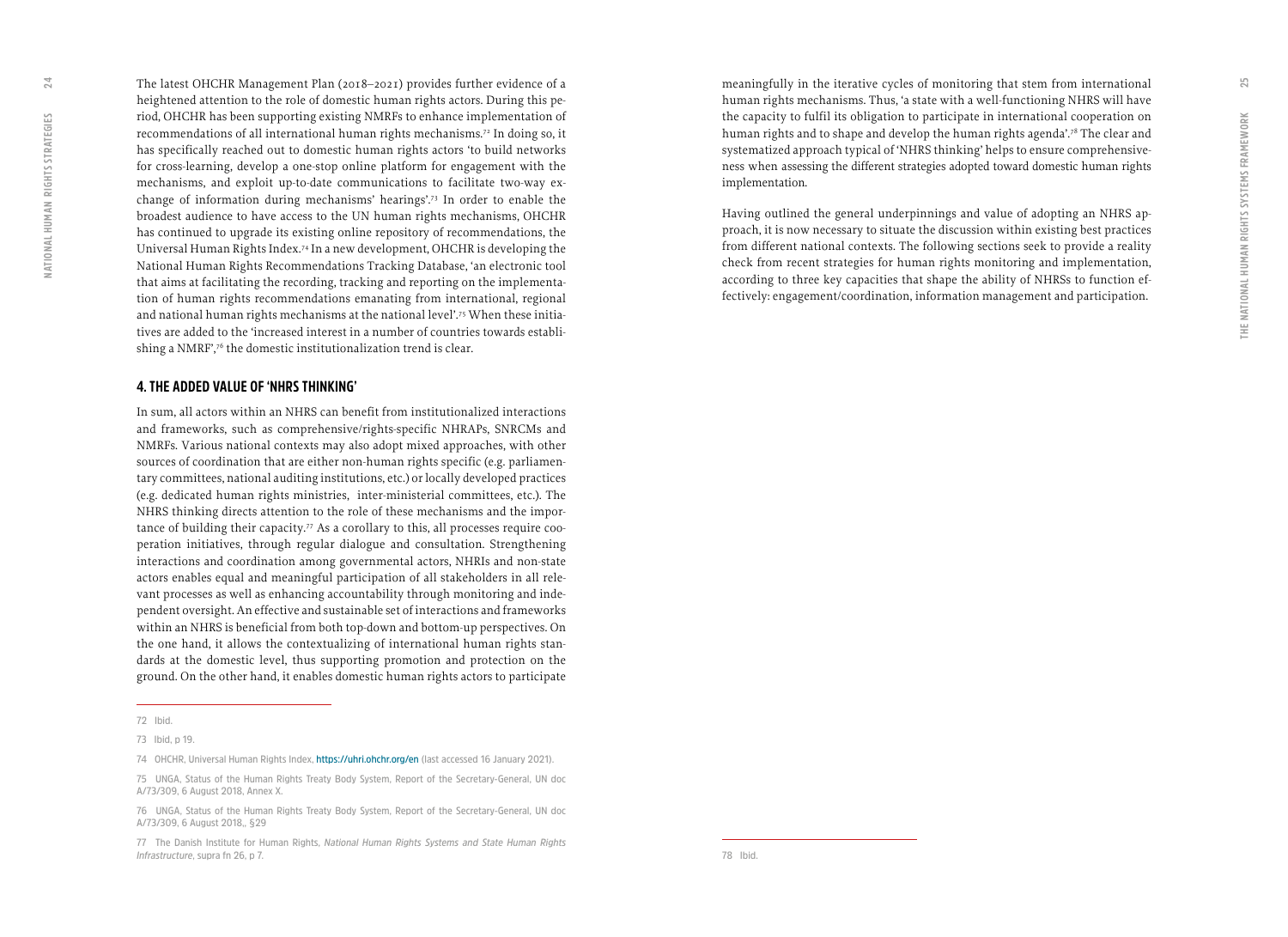## <span id="page-13-0"></span>**3. THE ENGAGEMENT AND COORDINATION CAPACITIES OF NATIONAL HUMAN RIGHTS SYSTEMS**

Every NHRS consists of different sets of actors (governmental bodies, independent state institutions, CSOs, etc.), each with its own designated mandate to monitor and/or implement international and regional human rights recommendations.

This section focuses on the capacity of different domestic actors to mutually engage with each other and liaise with international human rights bodies in the context of reporting and facilitation of visits by special procedure mandate holders or other international expert bodies. More specifically, it discusses the capacity of different domestic actors to coordinate and jointly facilitate the preparation of state and other reports to international and regional human rights mechanisms, as well as responses to communications and follow-up questions and recommendations/ decisions received from such mechanisms.

## **A. THE INTERMINISTERIAL DELEGATION FOR HUMAN RIGHTS OF THE KINGDOM OF MOROCCO**

With the adoption of a new constitution in 2011, the Kingdom of Morocco enacted important reforms to its governance mechanisms for the protection and promotion of human rights, with the intention of developing a coherent, coordinated, modern and effective NHRS. The suite of reforms included the creation of the Interministerial Delegation for Human Rights (DIDH), a national structure for the coordination of different national human rights actors, the consolidation of the human rights approach in terms of public policies and the promotion of the interaction of the Kingdom with international and regional human rights systems. DIDH is a government structure created by Decree no 2-11-150 of 11 April 2011, in response to recommendations from Morocco's National Council for Human Rights (CNDH) as well as sustained demands from civil society. In its early stages, DIDH was attached to the Head of Government, before its attachment to the Ministry of Human Rights and Relations with the Parliament. Its main role is to develop and implement government policy on human rights in coordination with the parties concerned, and to ensure compliance with Morocco's international human rights commitments. More specifically, DIDH has several roles vis-à-vis the different national and international human rights actors.

#### **a. Developing and Implementing an Integrated Government Policy on Human Rights**

Through its expertise in the field of human rights, DIDH seeks to ensure the development and monitoring of the implementation of government human rights policy in coordination with all stakeholders. It plays a catalytic and advocacy role in order to boost action at the national and territorial level, strengthen capacities and establish the dynamics necessary to ensure the complementarity and coherence of the efforts deployed. The participatory approach and close coordination adopted by DIDH vis-à-vis the government departments and national institutions concerned help to promote the integration of human rights into public policies. It promotes the dissemination of the culture of human rights and constitutes a means of contributing to the development of regulations and national strategies, plans and programmes in accordance with the principles of human rights and the international commitments of the Kingdom of Morocco.

#### **b. Developing Partnerships With Civil Society**

The role of civil society in the protection and promotion of human rights is essential, and is one of the main pillars of any human rights policy. In recognition of this role, the 2011 Constitution devotes considerable space to civil society in terms of participation in the development of public policies and programmes. DIDH contributes to making these new functions concrete by strengthening dialogue, partnerships and associations with CSOs in its various projects and action programmes. Partnerships are established in order to support civil society actors, strengthen their capacities and facilitate their interaction with the international human rights system, as well as promote their role in documentation, monitoring and reporting on human rights issues.

#### **c. Strengthening Interaction and Cooperation With International and Regional Human Rights Actors**

DIDH seeks to ensure respect for the international human rights commitments of the Kingdom of Morocco and to strengthen its contribution in this field at the international and regional levels. In this regard, DIDH works to strengthen interaction with UN and regional human rights systems as well as with international NGOs. It also takes care to promote any cooperation aimed at the protection and promotion of human rights at the regional and international levels.

#### **1. VERTICAL SYNERGIES**

#### **a. Interaction with the Universal Periodic Review Process**

The preparation and examination of Morocco's national report under the Universal Periodic Review (UPR) as well as the follow-up to the resulting recommendations are carried out by DIDH. This has put in place a national approach to the preparation of the various reports to be submitted to the UN human rights mechanisms, based on the inclusion, participation and ownership of the various stake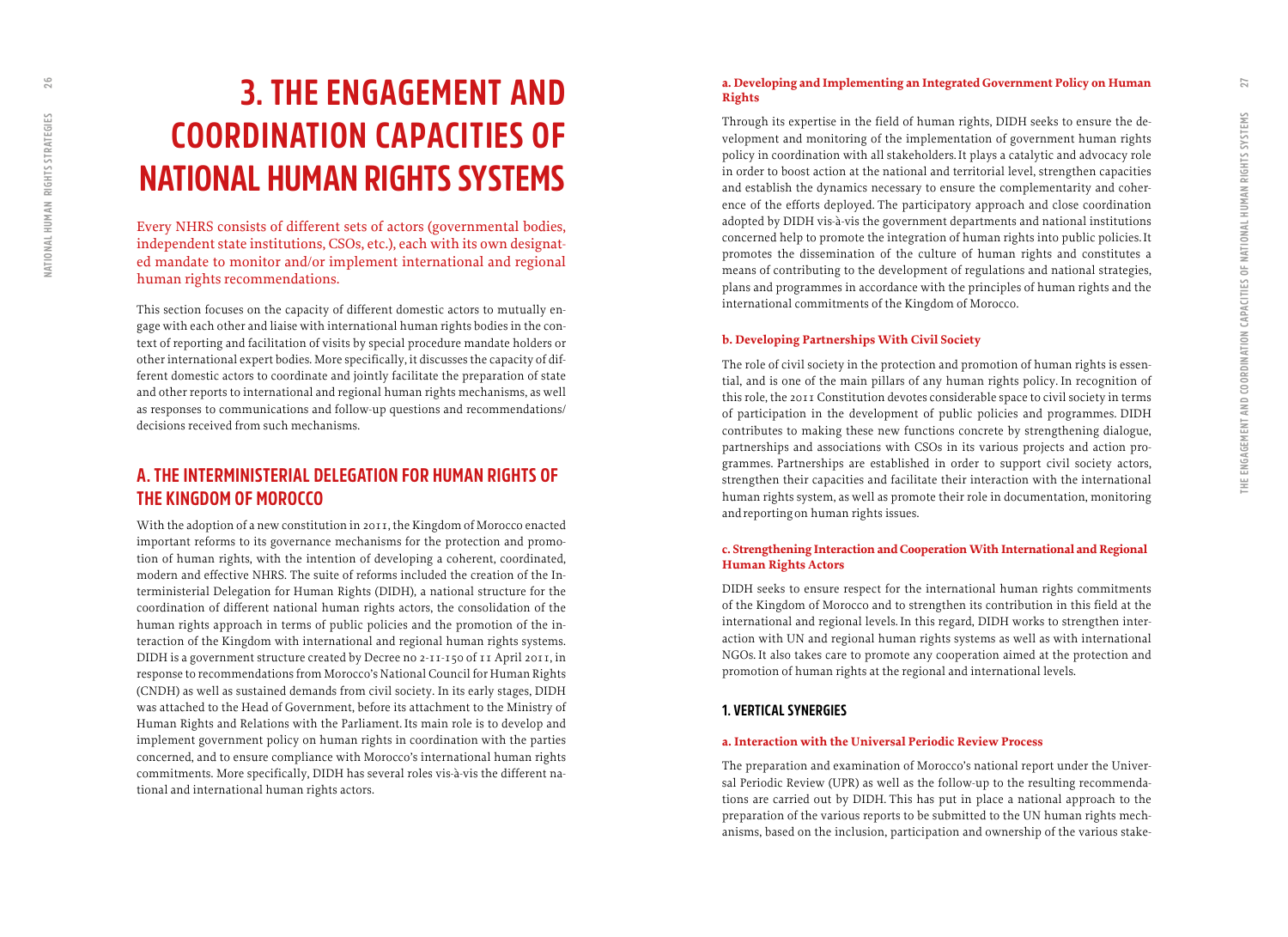holders. To this end, a practical guide detailing this approach has been made available to the actors involved in the preparation of national reports.79

Regarding the UPR participation process, it should be noted that the preparation of the national report starts one year before the interactive dialogue, in accordance with the approach adopted, of which the following five main phases allow the inclusion of and debate among different national and regional actors.

#### **Phase 1: Preparation of the First Draft Report (Six Months)**

This phase consists of consultation, at the national level, with government departments, national institutions and parliament to collect data and information which are subsequently processed, as well as to clarify the role of these actors in the process of preparing the report and the interactive dialogue with the UPR Working Group. A methodological scoping note is prepared and validated. This highlights the salient points to be highlighted in the national report as well as the overall timetable for its preparation.

#### **Phase 2: Regional Consultations (Three Months)**

On the basis of the first draft of the national report, consultations are organized with the territorial actors, in particular CSOs, universities, local elected officials and the media concerning the recommendations raised and the answers provided in the draft report. The regional dimension and local specificities are widely debated, the aim being to enrich the national report and mobilize local actors to participate in the next stages of the process.

The national report under the second cycle of the UPR annexes opinions and proposals resulting from these consultations. The international NGO UPR Info has cited this initiative as good practice.<sup>80</sup>

#### **Phase 3: Consolidation of Consultation With Parliament (One Month)**

This phase consists of the presentation of the advanced draft of the national report to parliament for discussion, with the added aim of involving it more in the future stages of the UPR process, given its crucial role in legislation and regulation, monitoring and evaluation of different government policies and programmes. It should be noted that the second cycle of the UPR includes the participation of parliamentarians in the interactive dialogue with the UPR Working Group.

#### **Phase 4: Preparation for Interactive Dialogue (Two Months)**

During this phase, the national delegation participating in the interactive dialogue

with the UPR Working Group mobilizes to prepare. DIDH takes care to collect the various questions that may be raised during this dialogue, and special attention is paid to the issues presented in parallel reports as well as in the compilation of OHCHR. Adequate responses are provided by the national delegation. Likewise, responses to written questions sent by states on the eve of the interactive dialogue are prepared in a concerted manner. DIDH organizes interactive dialogue simulation sessions for members of the national delegation, who familiarize themselves with the conditions of the interactive dialogue and prepare themselves appropriately.

#### **Phase 5: Monitoring the Results of the Interactive Dialogue and Preparing the Recommendations' Implementation Plan (One month)**

Immediately after the UPR Working Group report is adopted, DIDH mobilizes the parties concerned, in particular government departments, to prepare a follow-up plan for the implementation of the recommendations. The latter are thus categorized according to nine main axes, each containing sub-axes. The parties responsible for carrying out the plan are designated by DIDH in order to proceed with the implementation of the recommendations. To facilitate this process, a methodological guide for the implementation of UN recommendations is made available to all these parties.<sup>81</sup> DIDH organizes meetings for sharing and debate with civil society in order to strengthen its role in the implementation of recommendations and advocacy around the issues they raise.

#### **b. National Ownership of the UPR Mechanism**

Through its expertise, DIDH also strives to facilitate the participation of the different national human rights actors involved in the UPR process. National know-how and competence have been developed within DIDH through a core of officials mastering the workings of this mechanism and its operating methods. This is aimed at ensuring constant exchange and sharing of experience, essential to maintaining and developing interaction with this mechanism and guaranteeing the follow-up of its orientations and new decisions.

In this regard, three types of action have been carried out:

• Capacity building for stakeholders through the organization of study days, training workshops and seminars $82$ 

**<sup>79</sup>** Interministerial Delegation for Human Rights (DIDH), Guide sur la Préparation des Rapports Nationaux et le Dialogue avec les Organes Conventionnels des Droits de l'Homme, September 2016, **[https://didh.gov.ma/sites/default/files/2016-11/GUIDE% 20Reporting\\_sept.2016.pdf](https://translate.google.com/translate?hl=it&prev=_t&sl=fr&tl=en&u=https://didh.gov.ma/sites/default/files/2016-11/GUIDE%2520Reporting_sept.2016.pdf)** (last accessed 16 January 2021)

**<sup>80</sup> UPR Info,** *Identifying Best Practices: An Analysis of National Reports***, 2015, [https://www.upr-info.](https://www.upr-info.org/sites/default/files/general-document/pdf/upr_info_identifying_best_practices_in_national_reports_2015.pdf) [org/sites/default/files/general-document/pdf/upr\\_info\\_identifying\\_best\\_practices\\_in\\_national\\_reports\\_](https://www.upr-info.org/sites/default/files/general-document/pdf/upr_info_identifying_best_practices_in_national_reports_2015.pdf) [2015.pdf](https://www.upr-info.org/sites/default/files/general-document/pdf/upr_info_identifying_best_practices_in_national_reports_2015.pdf) (last accessed 16 January 2021), pp 7, 15, 21.**

**<sup>81</sup>** DIDH, *Mise en œuvre des recommandations onusiennes: Guide méthodologique*, September 2017, **<https://didh.gov.ma/sites/default/files/2017-09/GUIDE%2017-24%20le%20site00.pdf>(last accessed 16 January 2021).**

**<sup>82</sup> Examples of such initiatives include: training by UPR Info for officials in government departments, national institutions and parliament involved in preparing the national report under the 3rd UPR cycle in December 2015; the international seminar on 'Monitoring the Implementation of UPR Recommendations and Strategic Planning in the Area of Human Rights: Comparative Experiences and Good Practices', on 3 and 4 December 2013, organized within the framework of the preparation of the mid-term report, submitted in May 2014; the study day on 21 May 2016 for the benefit of parliamentarians, with the participation of experts from the OHCHR Regional Office in Lebanon and the UN Development Programme, on the role of parliaments in human rights mechanisms, in particular the UPR; and the study day organized for the benefit of media professionals on 26 November 2016 on their role in consolidating Morocco's international commitments on human rights.**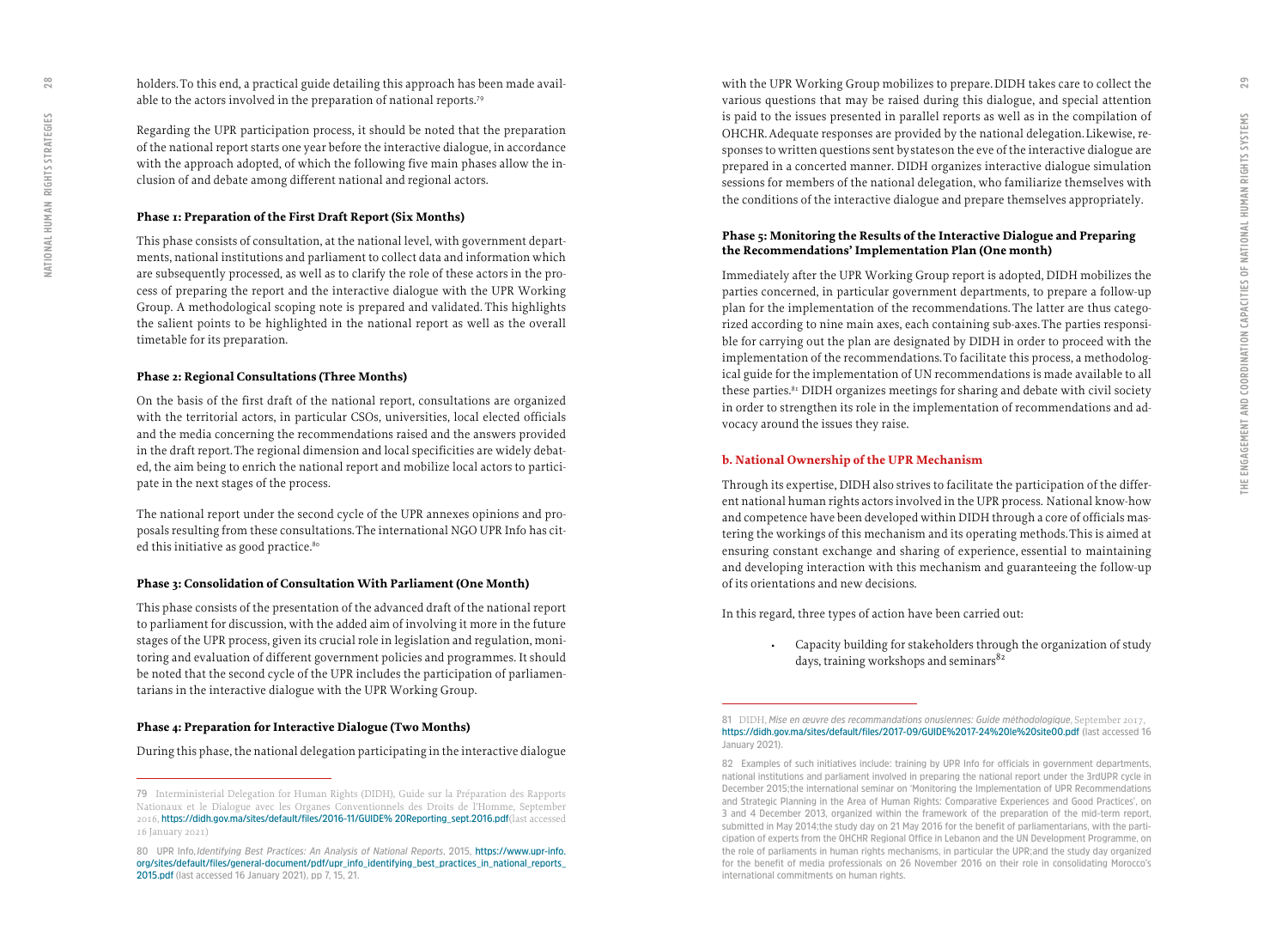- The production of methodological tools to support stakeholders in the implementation and follow-up of UPR recommendations, and also to enable their active involvement in all phases of interaction with this mechanism $83$ 
	- Participation and initiatives at the regional and international levels to involve the actors concerned<sup>84</sup>

#### **2. HORIZONTAL SYNERGIES**

#### a. The National Action Plan for Democracy and Human Rights<sup>85</sup>

Morocco's adoption of the National Action Plan for Democracy and Human Rights (PANDDH) in December 2017 is part of its interaction with the recommendations and the Vienna Declaration and Programme of Action adopted by the 1993 World Conference on Human Rights as a strategic framework for human rights policies.

The PANDDH is one of the fruits of collective and participatory action carried out by governmental, parliamentary, judicial and university institutions, as well as by the NHRI, political parties, unions and civil society. It draws its references from the 2011 Constitution, international human rights commitments, the conclusions and recommendations of the Equity and Reconciliation Authority and the fiftieth anniversary report on human development in Morocco. It also capitalizes on all the national achievements in terms of reporting, sector strategies and programmes related to human rights issues, and takes into account the orientations of the government programme (2017–2021). Indeed, the Kingdom's fundamental international human rights commitments include the Universal Declaration of Human Rights, human rights treaties and related protocols ratified by the country in accordance with its Constitution and conventional practice in this area, as well as the fundamental conventions of international humanitarian law and the International Labour Organization (ILO). The concluding observations and recommendations resulting from Morocco's interaction with the TBs, the UPR mechanism and the special procedures of the HRC are also taken into consideration.

The PANDDH (2018–2021) aims to consolidate the process of political reforms, institutionalize the protection and promotion of human rights and encourage initiatives contributing to the emergence of a participatory democracy. It is made up of four main axes,<sup>86</sup> each of which comprises several sub-axes, making it possible to define the objectives to be achieved over time and the actors concerned. Three types of measures are presented: legislative and institutional, awareness-raising and communication and those relating to capacity building.

#### **b. The Implementation of the PANDDH**

In order to guarantee an effective implementation of the PANDDH, executing the implementation recommendations that it presents, DIDH has drawn up an implementation plan following a participatory approach based mainly on the holding of preparatory meetings with various government departments, parliament, the judiciary and national institutions, as well as consultative meetings with NGOs.

This executive plan constitutes a contractual framework which makes it possible to mobilize and involve the actors concerned with the implementation, within a framework of complementarity, coordination and convergence, taking into account the respective roles and functions of each party. It also constitutes a procedural document translating the measures of the PANDDH into activities that can be implemented, identifying those responsible for the implementation and partners, and planning the implementation, the expected results of the programmed activities and the measurement indicators to facilitate monitoring and evaluation.

At the central level, the parties concerned with the monitoring of the implementation of the PANDDH operate according to a participatory approach to keep pace with the various actors through:

- Coordination and monitoring of the implementation of PAND-DH measures between the different actors
- Building the capacity of the various stakeholders by providing them with mechanisms allowing for better execution of the PANDDH
- The creation of a dynamic to achieve convergence and complementarity between various interventions aimed at integrating the human rights approach into programmes and public policies.

At the local level, in order to promote the culture of human rights, disseminate its values and integrate its principles and mechanisms into local public policies, as well as into economic, social, cultural and development programmes and activities, DIDH works according to a participatory approach in order to support local actors in the implementation of PANDDH measures, through:

> • Building the capacity of local actors and enabling them to put in place mechanisms to better execute the plan

<span id="page-15-0"></span> $\overline{50}$ 

**<sup>83</sup> See fns 79, 81**

**<sup>84</sup> E.g., a seminar hosted in Rabat on 29–30 September 2014 on 'Translating International Commitments in the Area of Human Rights in National Realities: The Contribution of Parliaments to the Work of the UN Human Rights Council'. This seminar for African parliaments was organized jointly by the Parliament of the Kingdom of Morocco and the Inter-Parliamentary Union, in partnership with DIDH and the National Council for Human Rights (CNDH) and in collaboration with OHCHR. The seminar resulted in the Rabat Declaration, calling for greater involvement of parliaments in the UPR mechanism.** 

**<sup>85</sup> Plan d'action national en matière de democratie et les droits de l'homme 2018–21, December 2017, [https://didh.gov.ma/fr/publications/plan-daction-national-en-matiere-de-democratie-et-des-droits-de](https://translate.google.com/translate?hl=it&prev=_t&sl=fr&tl=en&u=https://didh.gov.ma/fr/publications/plan-daction-national-en-matiere-de-democratie-et-des-droits-de-lhomme-2018-2021/)[lhomme-2018-2021/](https://translate.google.com/translate?hl=it&prev=_t&sl=fr&tl=en&u=https://didh.gov.ma/fr/publications/plan-daction-national-en-matiere-de-democratie-et-des-droits-de-lhomme-2018-2021/) (last accessed 16 January 2021).**

**<sup>86</sup> Axis I: Democracy and Governance; Axis II: Economic, Social, Cultural and Environmental Rights; Axis III: Protection and Promotion of Categorical Rights; Axis IV: Legal and Institutional Framework.**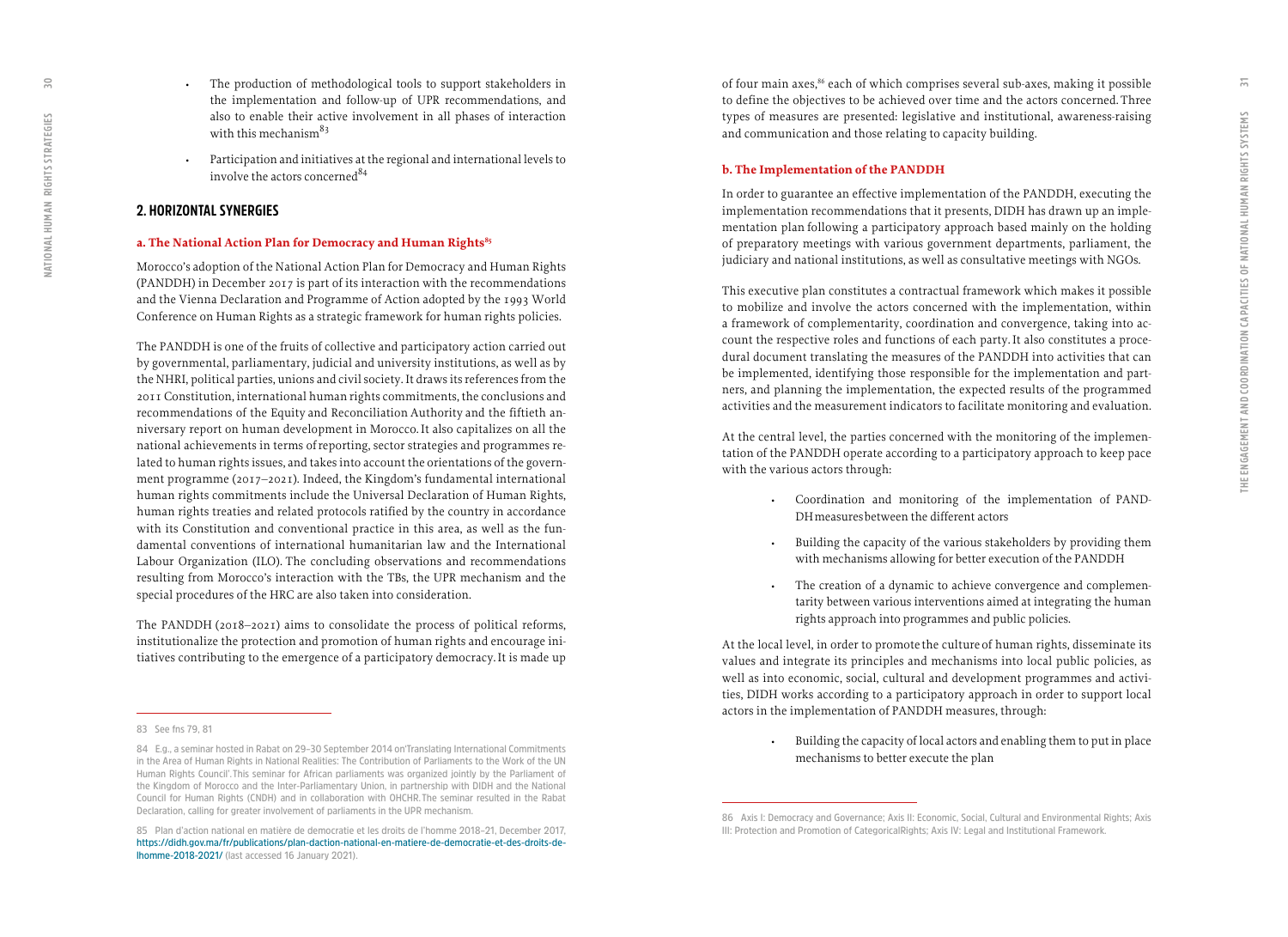- <span id="page-16-0"></span>• The creation of a dynamic at the local level through mobilization and awareness programmes on the PANDDH; the promotion of a culture of human rights and the dissemination of its values
- Strengthening the role of universities at the regional level in the field of research; building the capacity and monitoring the pace of local actors in the implementation of the PANDDH

In accordance with the tenth recommendation of the PANDDH on the pursuit of societal dialogue on controversial issues relating to the abolition of the death penalty, the ratification of the Rome Statute of the International Criminal Court, ILO Convention on freedom of association and the protection of the right to organize, DIDH has taken measures to create a national dynamic to enrich public debate on these questions. It helps to frame the initiatives of civil society associations in this regard, and include important institutions such as universities, research centres and think tanks in order to broaden and deepen the dialogue.

## **B. THE NATIONAL HUMAN RIGHTS COUNCIL OF THE KINGDOM OF MOROCCO**

The Conseil national des droits de l'Homme (CNDH) is a constitutionally mandated and independent NHRI functioning in compliance with the Paris Principles. It has been accredited with A status since 1999 and discharges the mandate of protection and promotion of human rights. More particularly, the CNDH also examines the harmonization of laws and regulations in force through international human rights instruments, ratified by Morocco. The CNDH has 12 regional human rights commissions working throughout Morocco, which have the same prerogatives as the CNDH, but at the regional level. It was designated in 2006 to follow up on the implementation of the recommendations made by the Equity and Reconciliation Commission, Morocco's truth committee, and is a member of various national bodies in Morocco, including the High Council of the Judicial Power, the National Press Council, the National Commission for the Coordination of Measures to Combat and Prevent Trafficking in Persons and the Commission on the Right of Access to Information. The CNDH also runs a training institute, established in 2015, to build the capacities of various stakeholders, mainly civil society and law enforcement officials. A new law (Law 76.15) reforming the CNDH was adopted by parliament in February 2018. This significantly broadens the protective mandate of the CNDH, entrusting it with the functions of three mechanisms provided for by the international human rights instruments: the national prevention mechanism against torture, the national redress mechanism for child victims of human rights violations and the national mechanism for the protection of the rights of persons with disabilities. In addition to its president and secretary general, the CNDH is composed of the chairpersons of its regional human rights commissions and 27 members representing different sections of society.

#### **1. VERTICAL SYNERGIES**

The 2019–2021 strategy of the CNDH outlines how it continues to strengthen its interaction with the HRC, the UPR, special procedures and TBs through the submission of reports and written or oral statements. It has systematically presented parallel reports to the international human rights system. For example, it submitted two reports in connection with the Universal Periodic Review in 2012 and 2017 as well as five reports to TBs that reviewed Morocco, namely the Committee against Torture (CAT) (2011), the Committee on the Rights of the Child (CRC) (2014), the CESCR (2015), the Human Rights Committee (HRCttee) (2016) and the Committee on the Rights of Persons with Disabilities (CRPD) (2017). The CNDH is currently preparing reports to the Committee on Migrant Workers (CMW), the Committee on the Elimination of Discrimination against Women (CEDAW) and the Committee on the Elimination of Racial Discrimination (CERD).

Key recommendations issued by TBs, monitored and advocated by the CNDH and implemented by the government, include:

- The recommendation to establish a national preventive mechanism in line with the Optional Protocol to the Convention against Torture, a child redress mechanism in line with General Comment No. 2 of the Convention on the Rights of the Child and a mechanism for the rights of persons with disabilities in line with Article 33 of the Convention on the Rights of Persons with Disabilities
- The recommendation to draft a law on combating violence against women. A law was adopted in 2018 and the CNDH memorandum was elaborated<sup>87</sup>
- The recommendation to elaborate a law against trafficking in human beings<sup>88</sup>

Other recommendations have not been implemented so far and the CNDH is still advocating their implementation. These include, but are not limited to:

- A recommendation to finalize the ratification process relating to the First Optional Protocol to the International Covenant on Civil and Political Rights and the Optional Protocol to the Convention on the Elimination of All Forms of Discrimination against Women
- A recommendation to abolish the death penalty in law and in practice and bring the penal legislation into compliance with international human rights instruments<sup>89</sup>

**<sup>87</sup> CNDH,** *La lutte contre la violence à l'égard des femmes: Avis du CNDH sur le projet de loi no 103- 13***, 2016, [https://www.cndh.org.ma/sites/default/files/avis\\_violence\\_a\\_legard\\_des\\_femmes\\_francais.pdf](https://www.cndh.org.ma/sites/default/files/avis_violence_a_legard_des_femmes_francais.pdf) (last accessed 16 January 2021).**

**<sup>88</sup> CNDH,** *La lutte contre la traite des personnes: Avis du CNDH sur le projet de loi no 27-14***, 2016, [https://](https://www.cndh.org.ma/sites/default/files/10-_cndh_-_traite_fr_-_.pdf) [www.cndh.org.ma/sites/default/files/10-\\_cndh\\_-\\_traite\\_fr\\_-\\_.pdf](https://www.cndh.org.ma/sites/default/files/10-_cndh_-_traite_fr_-_.pdf) (last accessed 16 January 2021).**

**<sup>89</sup> CNDH,** *Projet de loi no 10.16: modifiant et complétant le Code penal***, Mémorandum, 2019, [https://www.](https://www.cndh.org.ma/sites/default/files/cndh_-_memo_code_penal_vf_5mai.pdf) [cndh.org.ma/sites/default/files/cndh\\_-\\_memo\\_code\\_penal\\_vf\\_5mai.pdf](https://www.cndh.org.ma/sites/default/files/cndh_-_memo_code_penal_vf_5mai.pdf) (last accessed 16 January 2021).**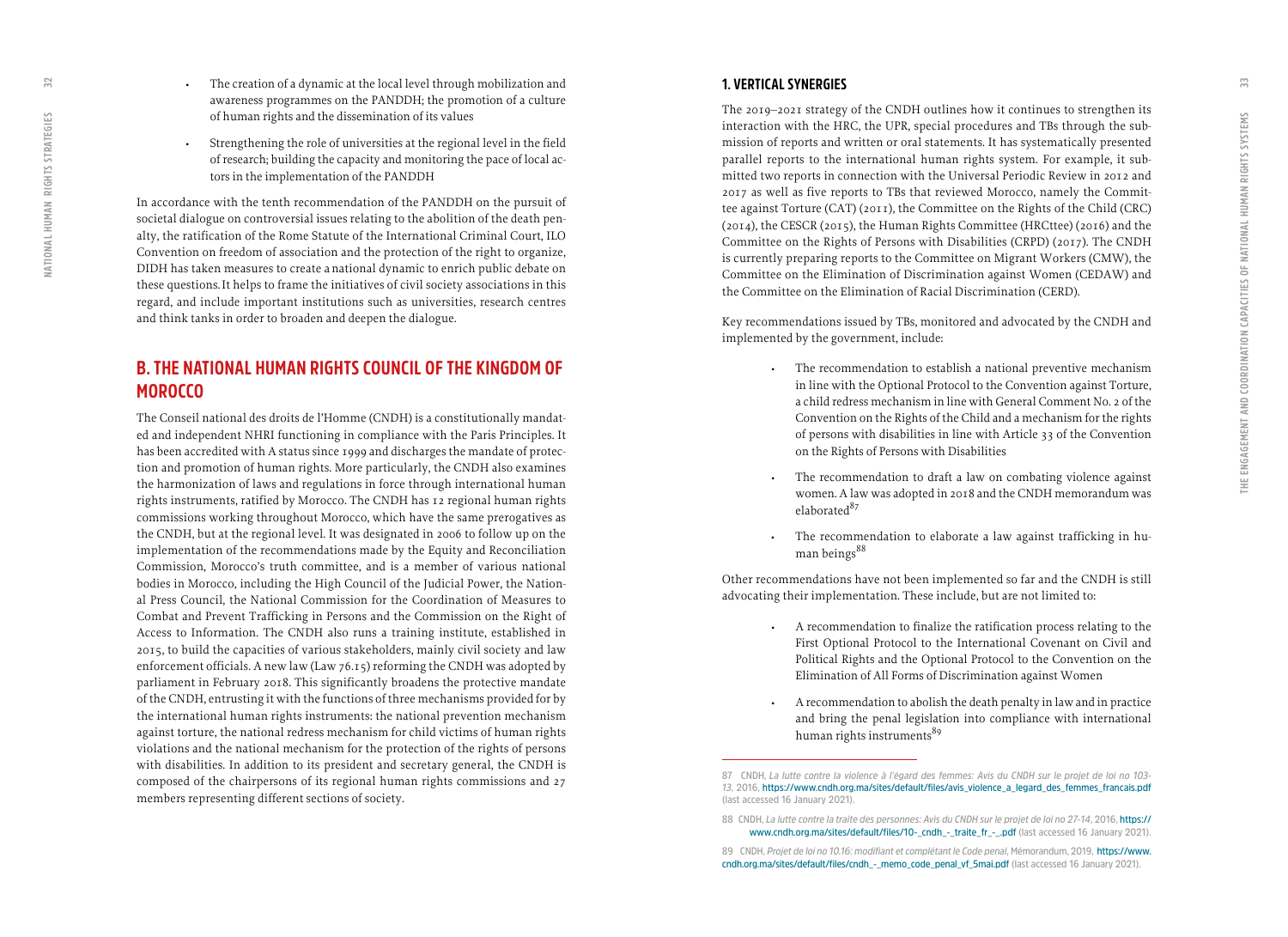• A recommendation to address the standing invitation to special procedures mandate holders

During the COVID-19 pandemic, the CNDH has used the recommendations included in the guidance notes, advice, statements and press releases of TBs as tools to monitor human rights compliance during this period of crisis. The CNDH and its regional commissions held working meetings with special procedures mandate holders when they visited Morocco.

#### **2. HORIZONTAL SYNERGIES**

The CNDH maintains cooperation and coordination with national stakeholders to advance the human rights agenda in Morocco. In this regard, it signed, in December 2014, two MoUs with both houses of parliament. These memoranda, based on the Belgrade Principles on the Relationship Between National Human Rights Institutions and Parliaments adopted in February 2012, are being updated. They aim, among other things, to mobilize the advice of the CNDH concerning human rights mainstreaming in legislations and compliance with international human rights instruments. They also seek to elaborate a joint strategy to follow up the recommendations made by international and regional mechanisms.

In this regard, the CNDH has issued several reports, advisory opinions or memoranda to parliament or the government regarding the compliance of Moroccan legislative, institutional and policy frameworks with international human rights standards. The most recent examples include its 2019 annual report.<sup>90</sup> This contains a detailed analysis of the overall situation of human rights throughout Morocco as well as recommendations, based on international human rights instruments and the national Constitution, with a view to advancing the human rights agenda at the legal, institutional, policy and practice levels. The annual report incorporates, in a systematic and cross-cutting manner, the recommendations addressed to Morocco by international human rights mechanisms.

With a view to contributing to the dialogue on the new development model, in August 2020 the CNDH submitted to the Development Model Committee a memorandum entitled Effectiveness of Rights and Freedoms in Morocco: for a New Social Contract.<sup>91</sup> The memorandum provides the perspective of the CNDH, aimed at making the realization of rights and freedoms a basic entry point to guarantee the right to development. This memorandum was a result of 12 regional consultations held in various regions of Morocco, including three consultations held in October and November 2019 by the three regional commissions. They brought together civil society, local authorities and stakeholders from businesses, the media and academia. These bottom-up consultations aimed to engage with citizens and stakeholders with a view to developing the CNDH perspective regarding a human rights-based development model. The memorandum responds to several recommendations on economic and social rights as well as the right to development by the CESCR and included in the UPR as well as the report of the Special Rapporteur on the right to food, who visited Morocco in 2015.

In July 2020, the CNDH submitted to parliament its recommendations and observations regarding draft Law no 72.18 related to the system for targeting beneficiaries of social support programmes and the establishment of the National Records Agency.92 This memorandum revolves around 12 recommendations setting out that this system should be in line with international human rights standards, particularly economic and social rights, including the right to development, as recommended in the UPR report and by the CESCR.

On 11 December 2019, the House of Councillors co-organized with the CNDH a seminar on the 'Contribution of the Parliament to Following Up the Implementation of UPR Recommendations'. The event was an opportunity to strengthen consultation on how to take actions aimed at implementing UPR recommendations. It was facilitated by the CNDH and Ministry in charge of Human Rights and attended by members and staff of parliament.

Concerning the UPR recommendations falling under a promotional mandate of the CNDH, i.e. training and capacity building, the CNDH, through its Driss Benzekri National Institute for Human Rights Training, has organized several training sessions for various stakeholders, including civil society and law enforcement officers, on the different human rights themes which were the subject of UPR recommendations. These include, but are not limited to, the prevention of torture, the fight against discrimination and the rights of the child and persons with disabilities.

### **C. THE NATIONAL HUMAN RIGHTS COMMISSION OF MONGOLIA**

The National Human Rights Commission of Mongolia (NHRCM) was established under the  [Law on the National Human Rights Commission of Mongolia](https://www.asiapacificforum.net/resources/nhrc-mongolia-act-2000/), adopted by the State Great Hural (parliament) on 7 December 2000. The Paris Principles-compliant Commission commenced operations on 1 February 2001 and its main functions are to review and process complaints about violations of human rights and freedoms; advise, with recommendations and proposals, on the compliance of national legislative acts and administrative decisions with key human rights principles; make suggestions for effective implementation of international human rights covenants and assist the government in preparing its treaty reports; increase public awareness on laws and international treaties related to human rights; promote human rights education and encourage agreement to and ratifi-

<span id="page-17-0"></span> $\overline{34}$ 

**<sup>90</sup> CNDH,** *Annual Report on the Status of Human Rights in Morocco in 2019: The Effectiveness of Human Rights Within an Emerging Paradigm of Freedoms* **(in Arabic), March 2020, [https://www.cndh.org.ma/](https://www.cndh.org.ma/sites/default/files/rapport_annuel.pdf) [sites/default/files/rapport\\_annuel.pdf](https://www.cndh.org.ma/sites/default/files/rapport_annuel.pdf) (last accessed 16 January 2021).**

**<sup>91</sup> CNDH, Effectiveness of Rights and Freedoms in Morocco: for a New Social Contract (in Arabic), August 2020, [https://www.cndh.ma/sites/default/files/mdhkr\\_lmjls-\\_lnmwdhj\\_ltnmwy\\_ljdyd\\_2.pdf](https://www.cndh.ma/sites/default/files/mdhkr_lmjls-_lnmwdhj_ltnmwy_ljdyd_2.pdf) (last accessed 16 January 2021).**

**<sup>92</sup> CNDH, 'The National Council Presents to Parliament's Two Chambers Its Recommendations and Observations on Draft Law no 72.18' (in Arabic), July 2020,[https://www.cndh.org.ma/ar/actualites/lmjls-lwtny](https://www.cndh.org.ma/ar/actualites/lmjls-lwtny-yqdm-llbrlmn-bgrftyh-twsyth-wmlhzth-bshn-mshrw-lqnwn-rqm-7218)  [yqdm-llbrlmn-bgrftyh-twsyth-wmlhzth-bshn-mshrw-lqnwn-rqm-7218](https://www.cndh.org.ma/ar/actualites/lmjls-lwtny-yqdm-llbrlmn-bgrftyh-twsyth-wmlhzth-bshn-mshrw-lqnwn-rqm-7218) (last accessed 16 January 2021).**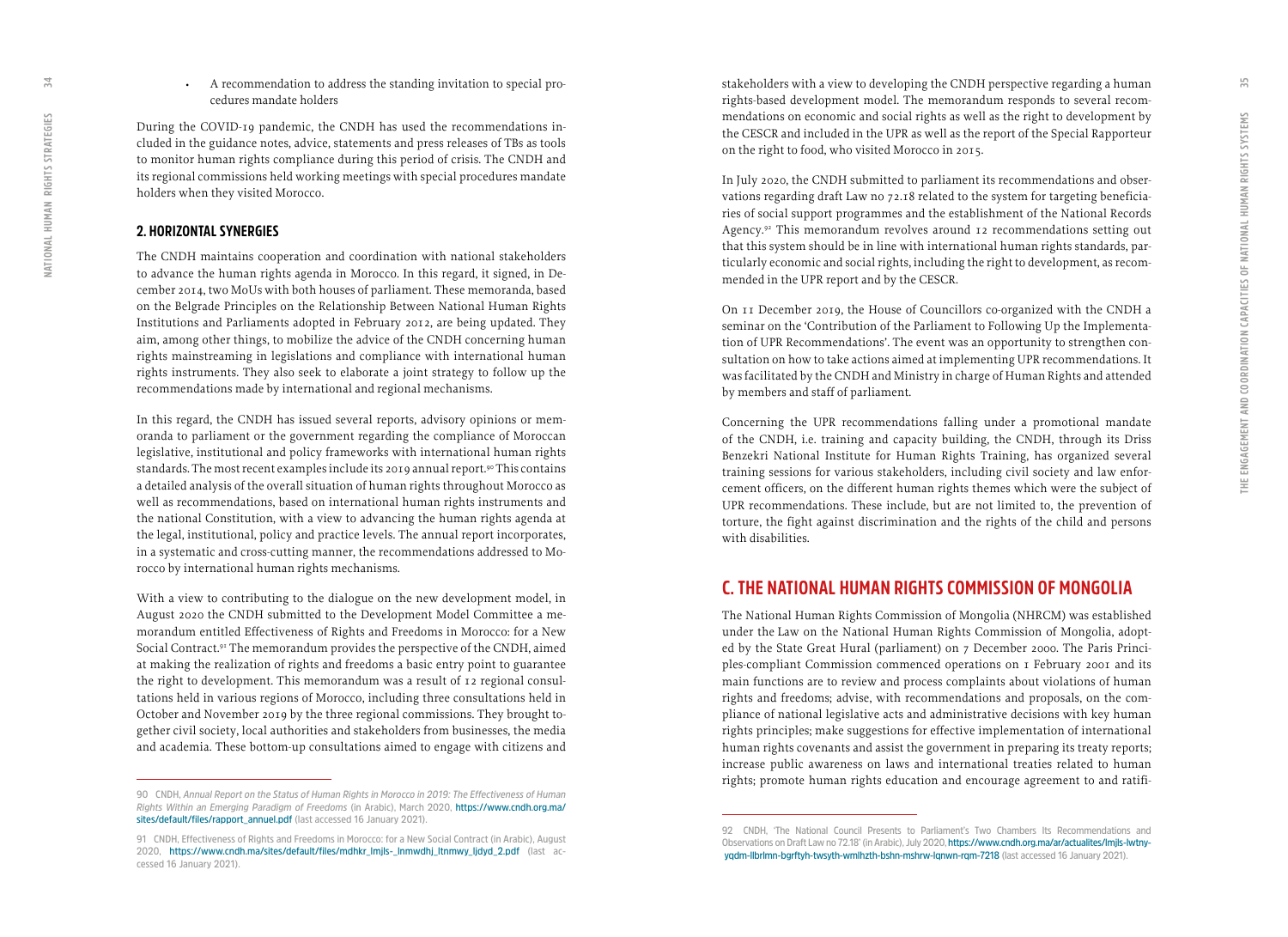cation of international human rights treaties. On 23 January 2020, the parliament considered a final review of the revised draft Law on the National Human Rights Commission of Mongolia and adopted it during its autumn plenary session. This newly enacted law reflects new progressive provisions covering issues such as increasing the number of commissioners from three to five; ensuring a transparent and open appointment procedure for commissioners; establishing a national preventive mechanism (NPM) within the Commission and appointing a commissioner to be in charge of the NPM, and ensuring the implementation of recommendations made by the Commission and improving accountability mechanisms for those officials held responsible for not fulfilling those recommendations.

#### **1. VERTICAL SYNERGIES**

#### **a. Monitoring the Implementation of UN Human Rights Mechanisms' Recommendations**

Although Mongolia is a party to 17 out of 18 international human rights treaties,<sup>93</sup> timely reporting, the quality of national reports and follow-up implementation of recommendations have to some degree been problematic. This is mainly due to the lack of effective coordination and communication among the relevant ministries and government agencies; the lack of carefully calibrated methodologies and information provided by the officers responsible for preparing reports as well as their lack of knowledge about human rights; the flimsy and inconsistent translation of UN recommendations and the lack of inclusion of human rights experts when preparing to submit national reports.

Thus, in its *Report on Human Rights and Freedoms in Mongolia 2007*, the Commission raised the matter of the Government of Mongolia failing to submit its national reports by the deadline and noted that the effective implementation of international human rights treaties and recommendations is essential for any country.94 This concern triggered the government to submit its third and fourth national reports to the CRC and fifth national report to the HRCttee. Since 2007, the government has made improvements in preparing national reports on the implementation of international human rights treaties by soliciting the opinion of the NHRCM. No less importantly, the government took an important step forward in 2009 by adopting the Regulation on Preparation of National Reports on Implementation of International Treaties, which made clarifications regarding the authorities responsible for preparing the national report in due time and provided for CSO participation through consultative meetings. However, a one-off action or report is not adequate to ensure ongoing smooth and timely reporting by the Government.

The NHRCM needs to cooperate consistently with government organizations, CSOs and international organizations in order to encourage the ratification of international treaties and follow up on the implementation of the UN recommendations. It especially needs to remind government organizations about their obligations to the international community as constant staff reshuffling is precipitated by every parliamentary election. Besides, the Commission is concerned that the implementation of recommendations has not been effectively addressed by the government.

Mongolia's human rights record was examined by the HRC's UPR Working Group for the first time in November 2010. As an outcome of the review, the Government of Mongolia accepted 126 recommendations out of 129 provided by the HRC in 2011 and adopted its plan of action to implement them from 2011–2014.

To advocate increased focus on follow-up, the NHRCM organized its fifth meeting with CSOs, in collaboration with the Parliamentary Sub-Committee on Human Rights, with a focus on implementation of UPR recommendations in December 2012. In the course of the meeting, representatives from government organizations, including the Minister of Foreign Affairs and Minister of Justice and Home Affairs gave an update on the implementation progress of the UPR recommendations. The Government of Mongolia acknowledged the challenges and setbacks in advancing the implementation such as government restructuring, inaccurate updates by the relevant government bodies and lack of inter-ministerial coordination. CSOs expressed their views on how each stakeholder can participate in the implementation process and their willingness to provide input and consultation for the national reports.

Hence, the NHRCM decided to cover the implementation status of the recommendations provided by CAT, the HRCttee and the HRC's UPR – compiling the recommendations according to human rights themes – in its *12th Report on Human Rights and Freedoms in Mongolia*. In doing so, it incorporated inputs from relevant ministries and agencies on the implementation process to update parliament. It provided a recommendation to '[c]reate a mechanism for the Cabinet to hear and discuss on annual [sic] basis the implementation of recommendations given by the UN human rights bodies.'95

As a result, the Parliamentary Standing Committee on Legal Affairs issued Resolution no 13 on 3 July 2013 on certain measures to be taken in connection with the consideration of the NHRCM's 12th report. For example, it assigned the government to create a mechanism for the cabinet to hear and discuss the implementation of recommendations by the UN human rights bodies and to report to the relevant authorities on an annual basis. Subsequently, a joint resolution by the Minister of Foreign Affairs and Minister of Justice, along with its action plan to be implemented from 2013–2014, was adopted on 8 October 2013 for the purpose of preparing and submitting the national reports to the international human rights instruments to which Mongolia is a party and improving the quality

<span id="page-18-0"></span>36

**<sup>93</sup> OHCHR, Status of Ratification Interactive Dashboard, <https://indicators.ohchr.org/>(last accessed 16 January 2021).**

**<sup>94</sup> The National Human Rights Commission of Mongolia (NHRCM),** *Report on Human Rights and Freedoms in Mongolia 2007***, pp 35–37 [https://en.nhrcm.gov.mn/news/status-report-human-rights-and](https://en.nhrcm.gov.mn/news/status-report-human-rights-and-freedoms/)[freedoms/](https://en.nhrcm.gov.mn/news/status-report-human-rights-and-freedoms/) (last accessed 16 January 2021).**

**<sup>95</sup> NHRCM,** *12th Report on Human Rights and Freedoms in Mongolia***, p 106, 2013, [http://en.nhrcm.gov.](http://en.nhrcm.gov.mn/news/status-report-human-rights-and-freedoms/) [mn/news/status-report-human-rights-and-freedoms/](http://en.nhrcm.gov.mn/news/status-report-human-rights-and-freedoms/) (last accessed 16 January 2021).**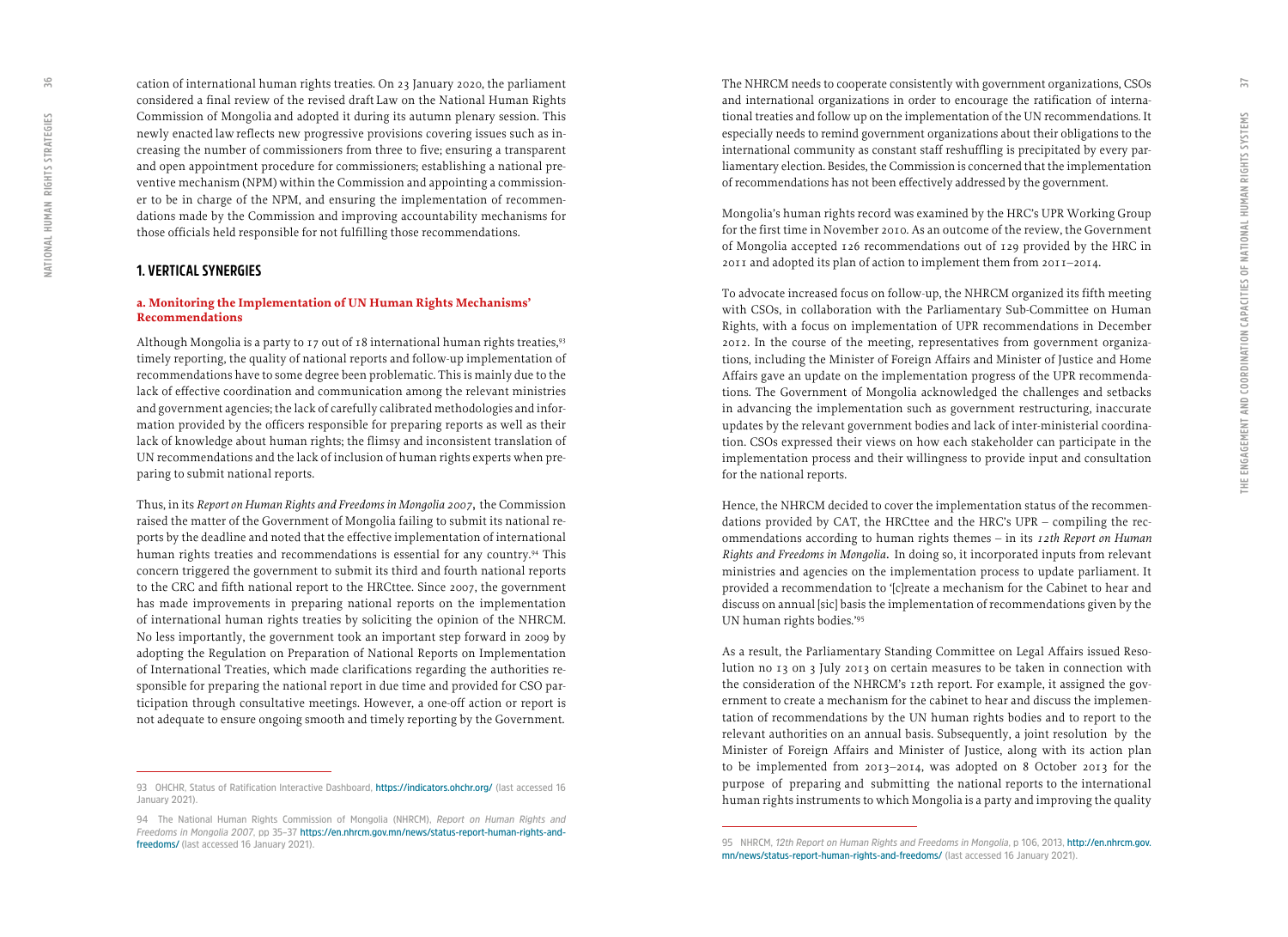<span id="page-19-0"></span>of the implementation of the recommendations of the UN TBs and UPR. The joint resolution along with its action plan was submitted to all ministries who were given an order to take action on compliance with respect to their areas of responsibility.<sup>96</sup>

The Ministry of Foreign Affairs, Ministry of Justice, NHRCM, the Ministry of Population Development and Social Welfare, UN Development Programme (UNDP) and Open Society Forum Mongolia (OSF) co-organized a forum on how to submit the reports on the implementation of Mongolian international human rights instruments to the UN TBs and ILO. On this occasion, they also exchanged information and discussed the issue of submitting to the UN, as part of the UPR process, Mongolia's mid-term report in 2013. As a result of the forum, a working group for the preparation of the mid-term report on the implementation of the HRC's UPR recommendations was established by Prime Ministerial Decree no 185 dated 30 November 2013.

#### **2. HORIZONTAL SYNERGIES**

#### **a. The National Inquiry on Torture**

Ever since the establishment of the NHRCM in 2001, the prevention of torture has been a priority for the Commission. It has regularly launched inquiries into pre-trial detention centres, correctional facilities, military barracks, nursing homes and any institutions where people could be deprived of their liberty and are at risk of torture. For example, it has received a large number of complaints relating to alleged acts of torture by law enforcement officials, including inquirers and investigators, during criminal investigation proceedings in Mongolia to elicit confession. This resulted from a lack of awareness and knowledge among law enforcement officials about the international human rights instruments to which Mongolia is a signatory, including the Convention against Torture and OPCAT.

It had become apparent that the legal prohibition of torture, cruel, inhuman or degrading treatment alone does not ensure full enjoyment of the right to the security. Although such human rights violations are prohibited and punishable by law, evidence on systemic torture, cruel, inhuman and degrading treatment in the police system, especially during pre-trial investigations, comes from a variety of sources, including complaints from ordinary citizens, media reports and publicized cases.<sup>97</sup>

Thus, in order to monitor the implementation of legislations prohibiting torture, cruel, inhuman and other degrading treatment, in 2005 the NHRCM conducted a year-long public inquiry – Combating Torture – for the first time at the national level covering Ulaanbaatar and nine provinces, with the support of UNDP. The scope of the inquiry included a review of the relevant national legislation, procedures and regulations as preventive mechanisms against torture, cruel, inhuman and other degrading treatment, and dialogues with the judiciary, defence attorneys, prosecutors, police officers, citizens and NGO activists. Specifically, the NHRCM organized meetings with around 600 law enforcement officers, conducted surveys among 1,400 detainees, held interviews with 100 individuals, received complaints and collected testimonies and case studies on alleged torture cases and conducted monitoring visits to pre-trial detention centres and correctional facilities.98

At the same time, the NHRCM proposed that the then Special Rapporteur on torture and other cruel, inhuman or degrading treatment or punishment, Manfred Nowak, visit Mongolia and participate in its public inquiry. The Special Rapporteur accepted the proposal and undertook his fact-finding mission to Mongolia from 6– 9 June 2005 at the government's invitation.<sup>99</sup> Based on the national public inquiry, the Commission included findings and recommendations related to torture issues in the Mongolian detention system for the first time in its 2007 Report on Human Rights and Freedoms in Mongolia. The report was submitted to parliament, which discussed it for two days and issued Resolution no 45 in 2006 relating to prevention of torture. As a result of the NHRCM's continuous advocacy efforts against torture and consistent recommendations along with the referral to the Special Rapporteur and CAT's recommendations on torture issues, in its annual status report the frequency of torture cases has gradually fallen and conditions in detention centres have improved to some extent. For example, a project to build a new pre-trial detention centre (no 461) was launched in 2007. The old pre-trial detention centre, located in northeast Ulaanbaatar, used to be overcrowded, poorly ventilated and heated, with inadequate toilet facilities and water supply, and the spread of infectious diseases was common. The construction of the new building was completed in April 2011 in line with international standards. Also, CCTV cameras were installed in its interrogation rooms and cells, which became a significant step in preventing torture and false charges.

Between 2010 and 2013 the Commission signed an MoU on Fighting against Torture with the Independent Authority against Corruption, the Special Investigations Unit at the State General Prosecutor's Office of Mongolia, the General Police Department and the General Agency for Court Decision Enforcement. As a result, inquiries and training activities on torture have been conducted on a regular basis. Moreover, the understanding and perception of torture among law enforcement officers has been gradually changing as the issue is incorporated in the training curricula of these organizations. In addition, the government also adopted a number of bills and revised its legislation in areas relevant to the Convention against Torture. For example, the Criminal Code was revised to provide a definition of torture, abolish the death penalty, criminalize domestic violence, prohibit discrimination on various grounds and outlaw hate crimes and hate speech, while the Code of Criminal Procedure was revised to explicitly prohibit torture and statements obtained under duress as evidence in judicial proceedings.

**<sup>96</sup> NHRCM,** *13th Status Report on Human Rights and Freedoms in Mongolia***, 2014, [http://en.nhrcm.gov.](http://en.nhrcm.gov.mn/news/status-report-human-rights-and-freedoms/) [mn/news/status-report-human-rights-and-freedoms/](http://en.nhrcm.gov.mn/news/status-report-human-rights-and-freedoms/) (last accessed 16 January 2021).**

**<sup>97</sup> NHRCM,** *Report on Human Rights and Freedoms in Mongolia 2006***, [http://en.nhrcm.gov.mn/news/](http://en.nhrcm.gov.mn/news/status-report-human-rights-and-freedoms/) [status-report-human-rights-and-freedoms/](http://en.nhrcm.gov.mn/news/status-report-human-rights-and-freedoms/) (last accessed 16 January 2021).**

**<sup>98</sup> Ibid.**

**<sup>99</sup> UN, 'Special Rapporteur on Torture Ends Visit to Mongolia', 13 June 2005, https://www.un.org/press/ en/2005/hr4856.doc.htm (last accessed 16 January 2021).**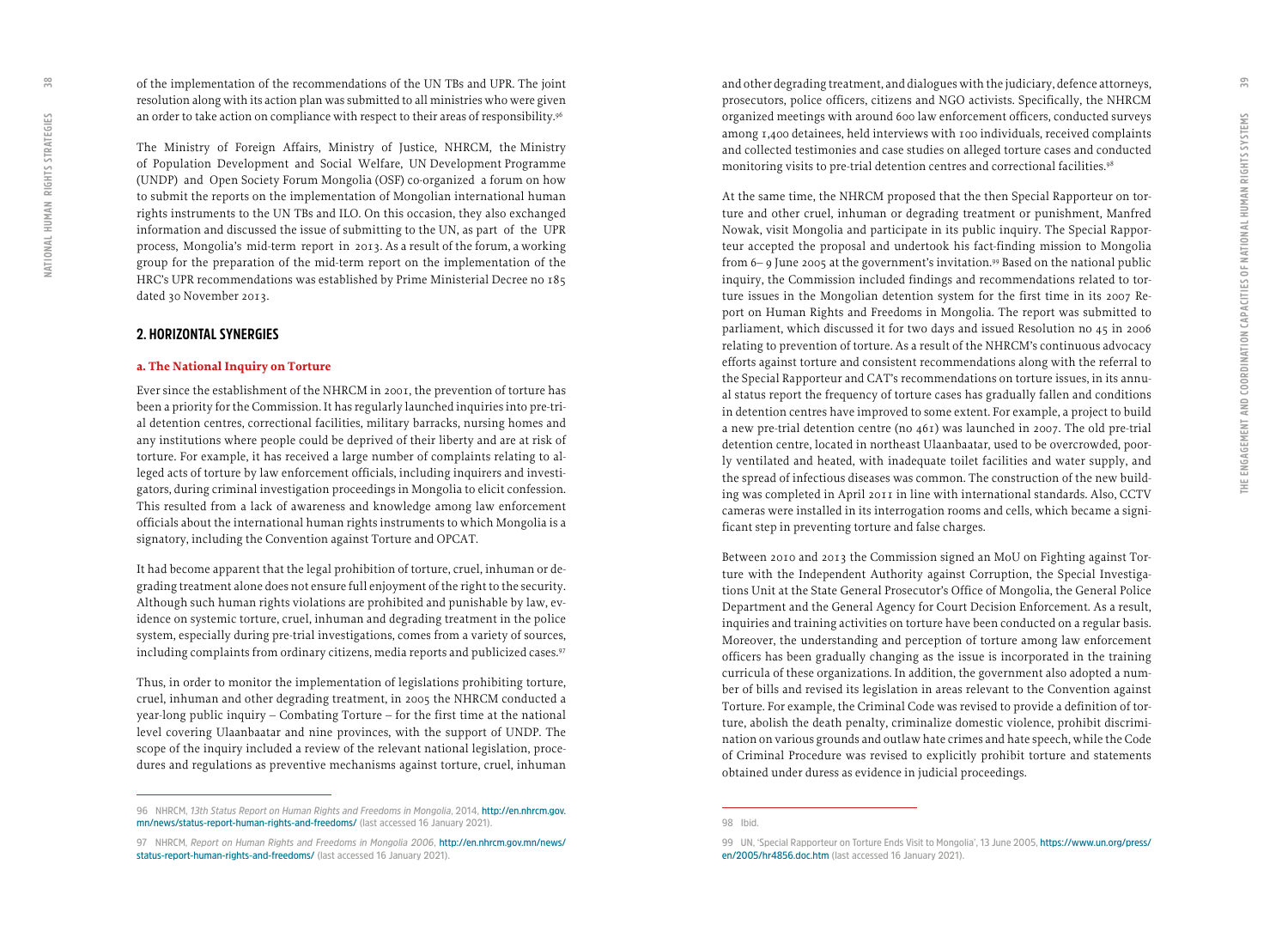From 2001 until 2020, the NHRCM produced a total of 19 annual status reports, 13 of which cover the issue of torture in Mongolia. It submits its status reports along with its findings and recommendations to parliament within the first quarter of every year. It recommends that the government takes necessary actions to ensure the right to be free from torture of its people and fulfil its commitment before the international community by implementing the recommendations provided by the UN human rights mechanisms. These reports are discussed by parliament, specifically by the Parliamentary Standing Committee on Legal Affairs and/or the plenary session of parliament.

#### **b. Reaching Out to Remote Local Communities to Advocate the Implementation of UPR Recommendations**

With a view to advancing the implementation of the HRC's recommendations, the NHRCM and OSF co-organized a discussion meeting among rural communities with the assistance of NHRCM provincial officers from 1 to 10 February 2018 to assess the implementation progress in each of the 21 provinces of Mongolia. The NHRCM provincial officers chose one issue from the given recommendations which was a priority in their respective provincial areas and involved local government and NGOs in the discussion. The issues mainly focused on the rights of persons and children with disabilities, equal education, child rights and the worst forms of child labour, domestic violence and victim protection and the quality and accessibility of health services.

Three different actors including the government, NHRIs and civil society, namely the Ministry of Foreign Affairs and Ministry of Justice and Home Affairs, NHRCM and Human Rights NGO Forum, with financial support from the OSF and UPR Info, organized four regional consultations in Khovd, Umnugovi, Tuv and Khentii provinces between March and April 2018 to jointly evaluate the implementation of the second-cycle UPR recommendations at the rural level.

The main purpose of this activity was to see whether provincial government bodies, civil society and local communities were aware of the UPR at all and what the implementation progress at the grassroots level was. However, the rural participants had no or little understanding of the UPR and its main purpose. Hence, the organizers explained the importance of having a broad national consultation to achieve the effective implementation of UPR recommendations by reaching out to at least those four provinces representing the four regions of Mongolia from then on. As it is not effective and inclusive to organize such discussions only in Ulaanbaatar, relevant stakeholders should also identify the situation of human rights in rural areas and reflect the voices of rural communities and local government bodies in the national reports.

During the regional consultation meetings, the NHRCM presented its role as an independent human rights body in the various stages of the UPR and its shadow reports sent to the HRC. At the same time, the Ministry for Foreign Affairs introduced the UPR process and the Ministry of Justice and Home Affairs informed the participants about government measures undertaken to implement UPR recommendations. The Human Rights NGO Forum introduced its draft mid-term report.100 Following the main consultation, sub-sessions on specific group rights were organized among the participants to identify human rights issues at the local level. The UPR stakeholders encouraged the communities and CSOs to push their respective rural governing bodies and relevant authorities to pay attention to their local human rights issues and to input into the national reports.

As a result of these activities, the participants learned how to effectively utilize this mechanism, and the Chief Commissioner of the NHRCM sent a recommendation letter to each provincial governor to address their respective human rights issues based on the meeting minutes taken by NHRCM provincial officers in February as well as on the findings of those regional consultation meetings.

As a lesson learnt from the first cycle of the UPR, the government established an inter-ministerial working group for monitoring the implementation of the government action plan for the second cycle of UPR recommendations, and this working group consists of all ministries, agencies and provincial administrations. It also invites NGOs and the NHRCM to its meetings.

## **D. THE IMPORTANCE OF ENGAGEMENT AND COORDINATION TOWARD EFFICIENT AND EFFECTIVE HUMAN RIGHTS IMPLEMENTATION**

As already mentioned, the state has a duty to take steps toward effective implementation of conventional provisions. In a well-functioning NHRS, state and non-state actors play a central role in systematically engaging with international human rights mechanisms throughout each reporting process entered into. Just as important is the capacity of NHRSs to facilitate efficient coordination among governmental actors, relevant independent state actors as well as with CSOs. It is through this facilitating role that the state fulfils its duty to take steps, securing a pluralist and transparent approach to the duty.

A solid NHRS also functions as a counterbalance to one of the main problems of the current international human rights system – the extent of overlapping recommendations coming from different monitoring bodies. States are often subject to similar obligations under multiple human rights treaties, and a solid NHRS, through its streamlining potential, can solve the often stated overburdening of the state apparatus vis-à-vis its international commitments.<sup>101</sup> The establishment of a systematic multi-institutional network, involving both state and non-state actors, responds to the current nature of the UN and regional human rights monitoring

<span id="page-20-0"></span> $\supseteq$ 

**<sup>100</sup> For more details, see, UPR Info, 'Consultations Evaluate Implementation in Mongolia', 29 May 2018, <https://www.upr-info.org/en/news/consultations-evaluate-implementation-in-mongolia> (last accessed 16 January 2021).**

**<sup>101</sup> See Geneva Academy Academic Platform on Treaty Body Review 2020, Draft List of Submissions, [www.geneva-academy.ch/tb-review-2020/selected-contributions](https://www.geneva-academy.ch/tb-review-2020/selected-contributions) (last accessed 16 January 2021).**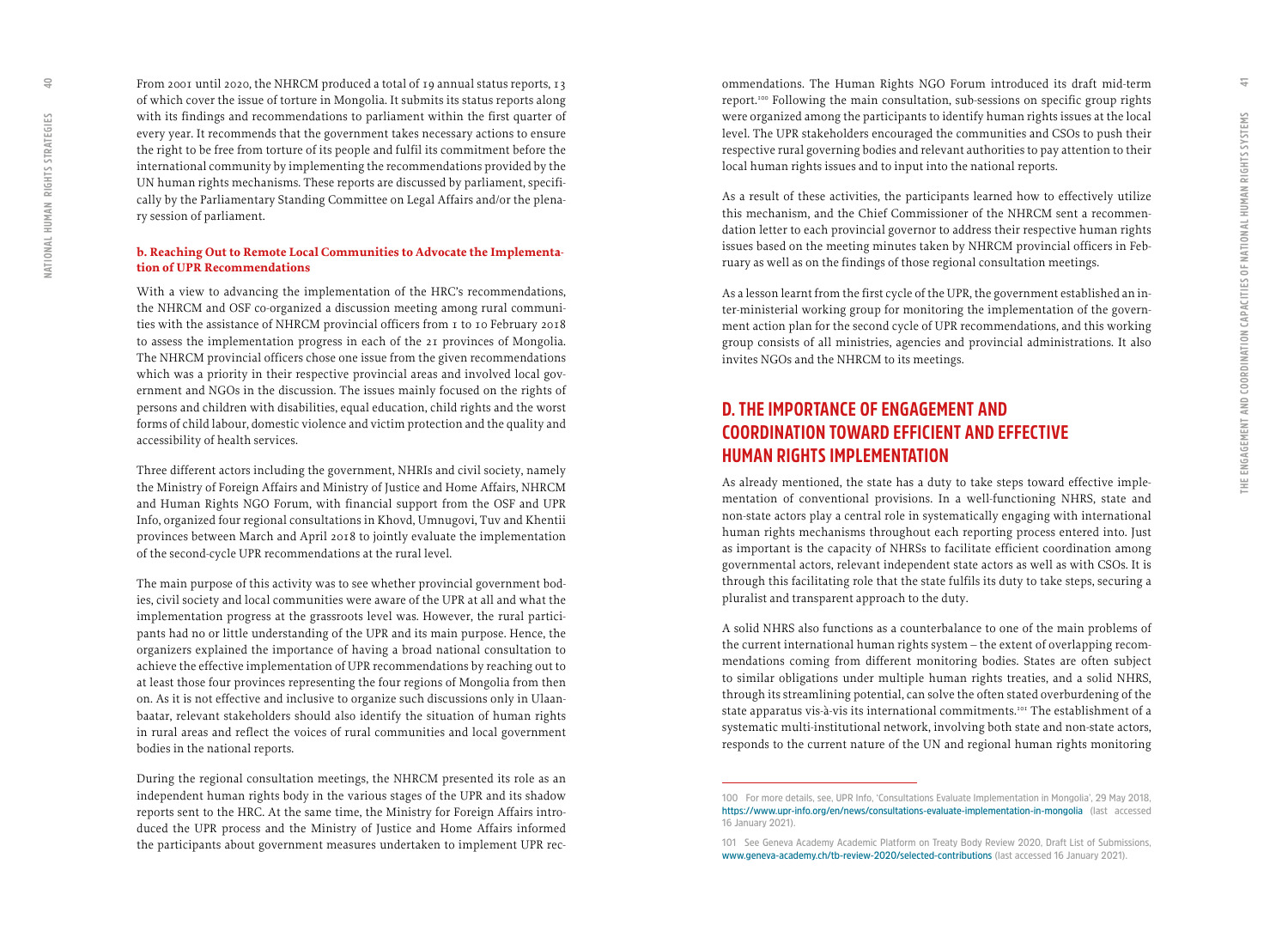<span id="page-21-0"></span> $\overline{1}$ 

framework as a regime complex. A siloed institutional response at the domestic level fails to focus on the fact that every human rights treaty is part of a highly interconnected web of treaties dealing with the same or similar subject matters. Through these overlapping treaty connections, the enforcement of one individual human rights treaty has the potential to impact, and be impacted by, the enforce ment of other human rights treaties.<sup>102</sup> As such, engagement and coordination at the national level are paramount for both an effective and efficient implementa tion of international human rights standards.

## **4. THE INFORMATION MANAGEMENT CAPACITY OF NATIONAL HUMAN RIGHTS SYSTEMS**

One aim of a functioning NHRS is to coordinate national date collec tion on the monitoring and implementation of recommendations from the international human rights system.

This aim stems from the increasing burden states are subject to, related to the im plementation and follow-up of a growing number of recommendations from the UN TBs, UPR and special procedures, as well achieving progress on the Sustainable Development Goals (SDGs). The exact nature of the reporting burden differs from country to country, with hundreds of human rights recommendations and obliga tions often overlapping in nature, to varying degrees. This challenge is often exac erbated by competing demands and priorities, such as SDG reporting, for example, and the regular receipt of further recommendations at the conclusion of each TB review, UPR or special procedure visit. From the outset, this makes tracking im plementation and data collection an onerous task that needs to compete for atten tion with other national priorities. Consequently, data collection often occurs only once a periodic report is due or overdue.

During any given reporting cycle period, if data is not regularly collected it is un likely that full data sets will be available when required. It may not even be straight forward to identify who the data owners are or how to contact them. Staff turnover also contributes to the reporting burden. Having knowledge of data sources and reporting deadlines and requirements (submission process, formatting standards, word limits, etc.) across the various TBs is not easy due to the lack of a standardized approach. It is not uncommon to find that a state is unaware of when its reports are due, how a report should be submitted, as well as the required format and length. If reporting becomes too difficult whilst competing with other priorities, states revert to an ad hoc approach, which often means recommendations do not see the light of day until the next report is due. If the number and complexity of a set of recommen dations received by a state is unmanageable, then comprehensive and coordinated implementation (and therefore effective data collection and reporting) is almost an impossibility. As a result, ministries work in siloes and rarely engage with other im plementing actors<sup>103</sup> in a systematic and regular manner. In turn, this leads to implementation gaps and/or duplication of work and inconsistent messaging.

**<sup>103 &#</sup>x27;[I]ncluding, but not limited to … statutory bodies, parliamentarians, the judiciary, civil society, na tional human rights institutions, traditional and religious leaders/groups, national statistics offices and the private sector'. Art 3.1, The Pacific Principles of Practice of National Mechanisms for Implementation, Reporting and Follow-Up (the Pacific Principles), [https://www.universal-rights.org/wp-content/uploads](https://www.universal-rights.org/wp-content/uploads/2020/07/Pacific-Practice-Principles-final.pdf) [/2020/07/Pacific-Practice-Principles-final.pdf](https://www.universal-rights.org/wp-content/uploads/2020/07/Pacific-Practice-Principles-final.pdf) (last accessed 16 January 2021).**

**<sup>102</sup> P. Quinn Saunders, 'The Integrated Enforcement of Human Rights', 45** *New York University Journal of International Law & Politics* **1 (2012) 105.**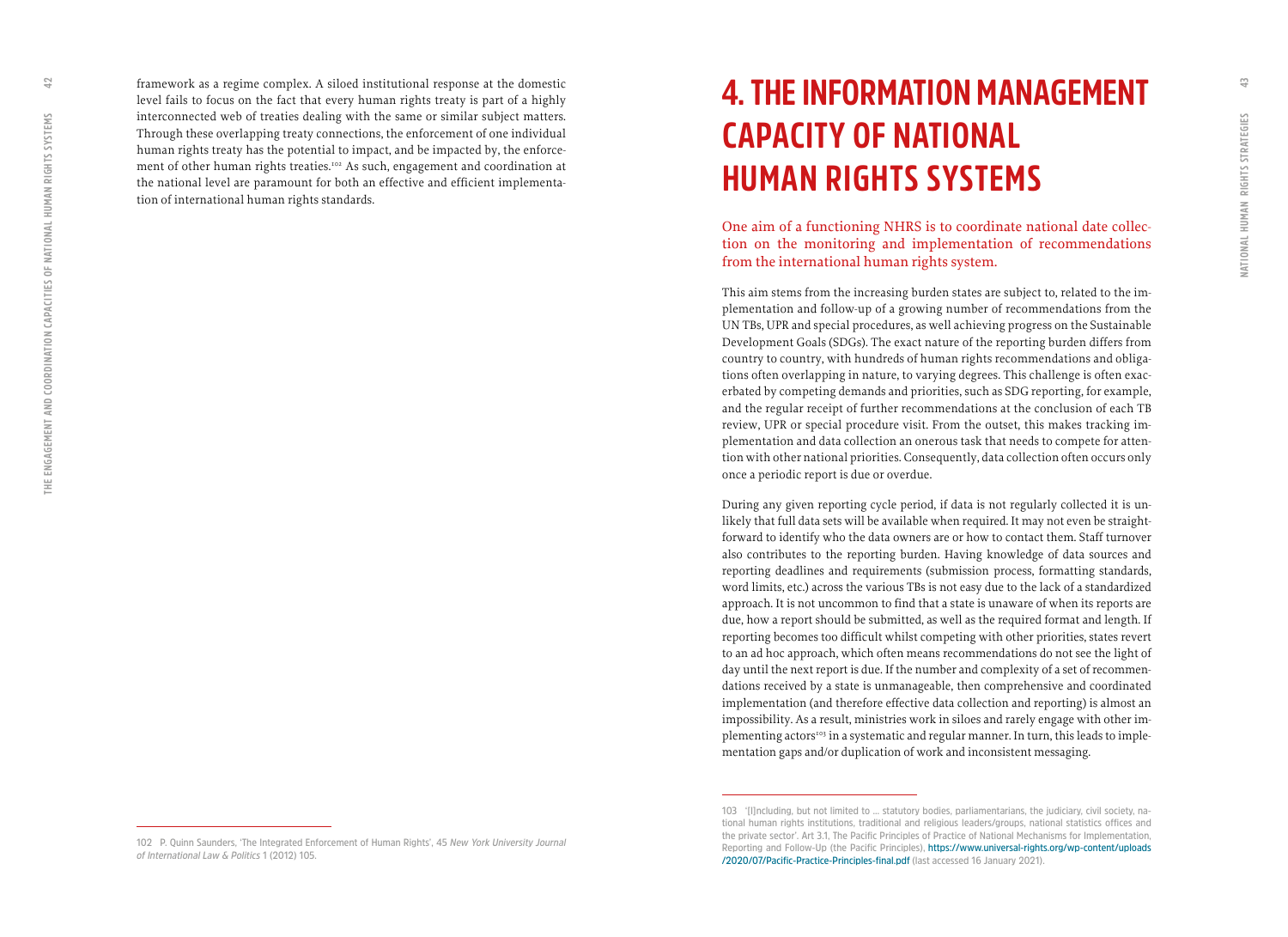$45$ 

#### <span id="page-22-0"></span>The implementation challenges can be summarised as follows:

- 1. Government ministries (and other implementing actors) working in siloes with no coordinated approach
- 2. Implementation gaps
- 3. Duplication of activities
- 4. Inconsistent messaging
- 5. Low levels of engagement with the international human rights system at the domestic level

To counter these challenges, it is important to consider whether the current inter national human rights system may benefit from effective measures of data collec tion and digital tracking tools. This section addresses this question in light of avai lable information management initiatives developed by different stakeholders. Such initiatives include: 1) tracking and thematically clustering recommenda tions and decisions by the international and regional human rights mechanisms; 2) linking specific recommendations to the SDGs; 3) identifying responsible gov ernment ministries and/or agencies for implementation; 4) developing follow-up plans, including timelines with all relevant domestic actors, to facilitate a coordi nated monitoring of implementation; and 5) managing information regarding the implementation of treaty provisions and recommendations.

The aim of this section is to dig deeper into the functioning of two available hu man rights digital tracking platforms, SIMORE Plus and IMPACT OSS. Paraguay's application of SIMORE Plus™4 and Samoa's application of IMPACT OSS – SADA- $TA<sub>105</sub> - will be presented as case studies. The section will conclude by considering$ the broader context of tracking tools, the emerging supply/demand deficit and other challenges relating to the use of such software. There is growing interest in such digital human rights tracking tools and this discussion explores why they came into being and their functionality, in order to inform future thinking at the national and global levels about the utility of digitalization for a more systemic approach to human rights monitoring and implementation.

### **A. SIMORE PLUS**

In order to comply with its international human rights obligations, Paraguay's joint initiative between its Ministry of Foreign Affairs and its Ministry of Justice, has developed a system for monitoring the human rights recommendations is sued to the country. First established in 2014, SIMORE (Sistema de Monitoreo de Recomendaciones en Derechos Humanos) is a follow-up system which organizes international recommendations made to states by the international system for the promotion and protection of human rights in the scope of the UN and the Orga -

nization of American States (OAS). During the creation of this mechanism, joint efforts between institutions of the Judicial Branch, Executive Branch, Legislative Branch, Ministry of Public Defense, Public Ministry and the Office of the Ombuds man were fostered in order to avoid distractions and/or duplications, with the pur pose of guaranteeing the effective implementation of the recommendations and generating information for the preparation of national human rights reports, in cluding a mid-term report for the UPR. Nevertheless, after SIMORE was operative, the need for a more interactive platform was identified, as some CSOs claimed that SIMORE was merely a descriptive platform, and that they could contribute better with the government if they were able to engage more interactively. Therefore, OHCHR, with UNDP in Paraguay, offered technical assistance to enhance SIMORE, updating it to a new version: SIMORE Plus, which had the same functions as the previous version, but with improvements in technology and accessibility and two new features: linkage between international human rights recommendations and the SDGs, and an interactive platform for CSOs: OSC-Plus. SIMORE Plus was launched in 2017, substituting the prior version from 2014.<sup>106</sup>

In brief, the system facilitates access to official information from the state regard ing the implementation of the recommendations. It also enhances the institution al capacity for drafting international reports, national policies and plans. SIMORE operates on the basis of a network of approximately 150 focal points distributed among 80 institutions, which are in charge of following the international human rights recommendations assigned to their institutions. These focal points are responsible for uploading the activities of their respective institutions aimed at



*Figure 2. A SIMORE Plus follow-up tracking list (Ministry of Foreign Affairs of Paraguay)* 

**<sup>104</sup> See <https://www.mre.gov.py/simoreplus/> (last accessed 16 January 2021).**

**<sup>105</sup> See<https://sadata-production.firebaseapp.com/> (last accessed 16 January 2021).**

**<sup>106</sup> [See](file:///C:\Users\Munizha\AppData\Local\Temp\See) Ministerio de Relaciones Exteriores and Ministerio de Justicia, 'Sobre el SIMORE Plus', [https://](https://www.mre.gov.py/SimorePlus/Home/Page?idTipo=1) [www.mre.gov.py/SimorePlus/Home/Page?idTipo=1](https://www.mre.gov.py/SimorePlus/Home/Page?idTipo=1) (last accessed 16 January 2021).**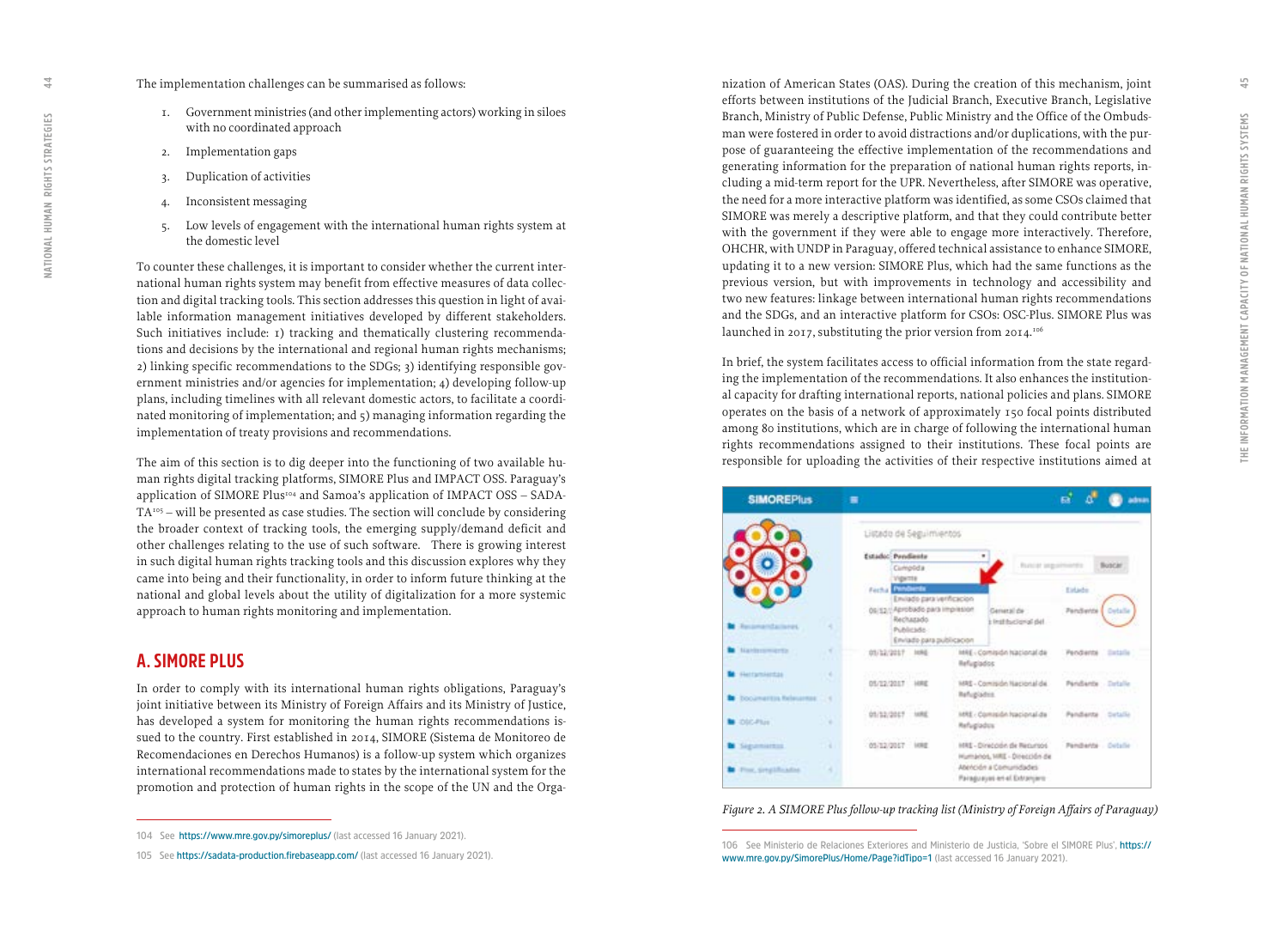<span id="page-23-0"></span>implementing the recommendations that come under their remit. This flow of in formation allows for continuous reporting with up-to-date official information, which can be used for drafting reports to the UN and Inter-American systems. Like wise, this system makes it easy for civil society to source information regarding im plementation of the recommendations, as well as to elaborate its alternative reports.

#### **1. MANDATE, STRUCTURE AND FUNCTIONING**

The main legal instrument that establishes the mandate for SIMORE is Presidential Decree no 4368, dated 9 November 2015. This decree not only reaffirmed the main objectives of SIMORE, but also appointed the Ministry of Foreign Affairs and the Ministry of Justice as 'managers' of SIMORE, enabling them to draft and lead the SIMORE annual plans and implement (and review) the SIMORE regulations. The Decree made it mandatory for governmental institutions and entities to designate institutional 'focal points', at the request of the SIMORE management. These focal points are in charge of reporting on the international human rights recommenda tions assigned to them within the deadlines established by the management. Last, but not least, this Decree also explicitly authorized the Ministry of Foreign Affairs to provide technical cooperation to other states and organizations that may request technical assistance in developing and implementing similar platforms. This start ed the SIMORE Paraguay Technical Cooperation Programme, which has developed into a trend of expansion of national mechanisms for reporting and follow-up on international human rights recommendations throughout Latin America. Decree 4368/15 was established during the period of the first version of SIMORE, but it is still in force for its updated version, SIMORE Plus.

The institutional structure is established by SIMORE's own Rules of Procedure. SIMORE Plus is led by the SIMORE Management, a position held by the human rights departments of the Ministry of Foreign Affairs and the Ministry of Justice. This co-management accounts for the roles that these offices have: the Human Rights Department of the Ministry of Foreign Affairs is in charge of reporting to TBs and the UPR, as well as coordinating country visits to Paraguay with mandate holders of the UN HRC; the Human Rights Department of the Ministry of Justice executes the main governmental domestic authority in the field of human rights, and also, this office holds the coordination of The Executive Branch Network for Human Rights, which is the main inter-institutional mechanism for engaging with coordinated national policies in the field of human rights.

The main actors in the SIMORE Plus structure are its focal points. The SIMORE Plus focal points are governmental officers who work in human rights-related offices, with the role of reporting on the implementation of their respective assigned rec ommendations. All recommendations in SIMORE Plus are assigned to one or several institutions, so multiple reports of implementation measures can be uploaded for a single recommendation. According to the information provided on the main SI - MORE Plus webpage, there are 80 institutions that have assigned focal points.

The focal points come from the three branches of the government, as well as from other national institutions (such as the Ombudsman or the Public Ministry).

This has several advantages:

- Focal points from the Executive Branch: the vast majority of focal points report from a large number of institutions, contributing to maintaining a multi-sectoral response to the implementation of international hu man rights recommendations. Also, this contributes to better commu nication on the development of public policies and efforts, which could result in avoiding multiple and/or overlapping activities.
- Focal points from the Legislative Branch: these focal points play a key role in the implementation of recommendations, particularly as over 33 percent<sup>107</sup> of the recommendations received by Paraguay are focused on legislation harmonization with international human rights standards, the ratification of key international human rights law instruments and allocation of resources to state institutions and policies related to human rights. As can be seen in SIMORE Plus, the Legislative Branch has established two offices for reporting, one in each chamber.
- Focal points from the Judiciary Branch: access to justice is a main issue with regards to human rights recommendations received by Paraguay. In this regard, a significant number of recommendations address access to justice, fair trial and other related rights. This can be seen when enter ing several search criteria in the search engine available on the website.
- Focal points in the NHRI: the role of NHRIs, by their own nature, should include the general monitoring of the state's compliance with international human rights obligations, which would inevitably in clude the implementation of the received recommendations. Never theless, there are also recommendations addressed to NHRIs, aimed at their compliance with international human rights standards in their own role as state actors. For example, there are at least 26 recommen dations<sup>108</sup> from different TBs and mechanisms for the Ombudsman to comply with the Paris Principles. There are several implementation reports in this regard.

#### **2. ASSIGNING RECOMMENDATIONS AND THE REPORTING PROCESS**

Recommendations are given to states cyclically, as a part of a permanent follow-up on compliance made by TBs and the UPR. In other ways, other mechanisms, such as the special rapporteurs of the HRC, address recommendations occasionally, based on their country visits and following their experience in the field. In either case, as soon as the Paraguayan state is given new human rights recommendations, the SIMORE Plus focal points are assembled in order to work on assigning each and every recommendation to the relevant institutions.

**<sup>107</sup> The number after applying the proper search criteria in the SIMORE Plus search engine.**

**<sup>108</sup> The number after applying the proper search criteria in the SIMORE Plus search engine.**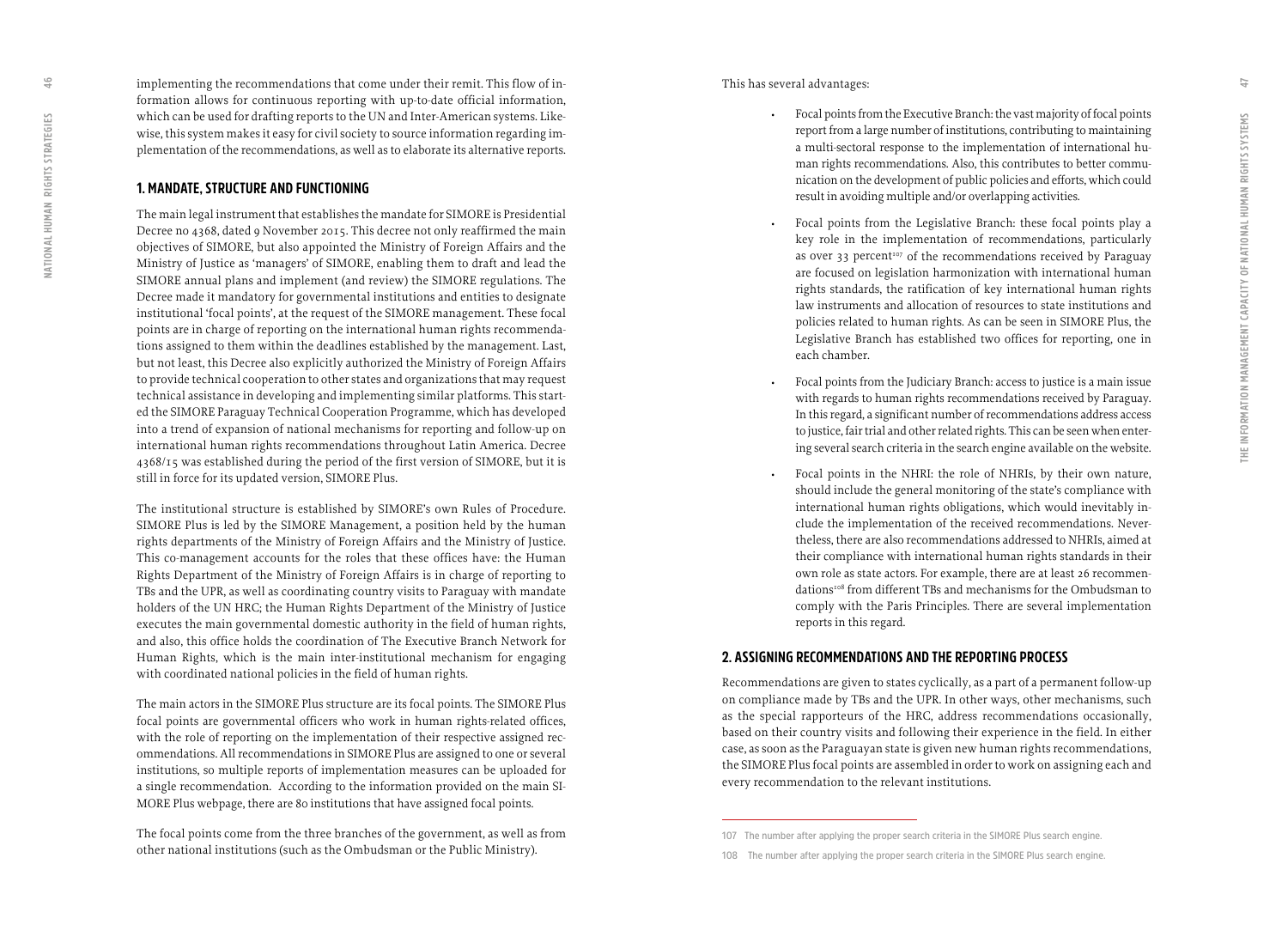<span id="page-24-0"></span>In this regard, the focal points meet at 'thematic tables', working sessions in which all recommendations are self-assigned by each participating focal point to its own institution. In case an institutional focal point is absent for this self-assignment, the thematic table members assign the respective recommendation to the compe tent (absent) institution. An advantage of this methodology is that the institution al focal points are better aware of the institutional efforts, policies, programmes and activities that could be useful for complying with the recommendations, as well as good practices to report in this regard. Moreover, a voluntary-based ap pointment also contributes to motivating focal points to using SIMORE Plus. All focal points are invited to participate in all seven thematic tables.

- Rights of women
- Rights of children and adolescents
- Rights of persons deprived of their liberty
- Rights of indigenous peoples, afro descendants and migrants
- Rights of older persons and persons with disabilities
- Poverty
- Institutional strengthening and LGBTI rights

Each thematic table is assembled according to the mechanism that issues the rec ommendations. For example, if the CRC makes recommendations, the rights of children and adolescents thematic table will meet. If on the same occasion a significant number of recommendations are addressed to other relevant thematic tables, these will also be called for working sessions. During these sessions, these recom mendations are also linked to other criteria offered by the SIMORE Plus search engine, such as with specific 'Rights', 'Mechanism' and 'SDGs'.

After the working session has concluded, all the recommendations assigned to ev ery pertinent institution are collected in a technical report that is delivered to the IT office at the Ministry of Foreign Affairs (which hosts the server where SIMORE Plus is installed) to be uploaded with the proper link. Once uploaded, every rec ommendation is published on the SIMORE Plus website, linked to all the search criteria, including the institution(s) responsible for its implementation. Once this information is published online, the reporting process begins.

All information published on the SIMORE Plus website is considered official. In formation regarding implementation reports on international human rights rec ommendations must, therefore, be validated by institutional authorities.

As described above, the main actors responsible for reporting are the institutional focal points, who provide details, in 700 characters, about the action taken by their institutions to implement the recommendations assigned to them. The informa tion provided in these forms must be verified by the Management (either the Min istry of Justice or the Ministry of Foreign Affairs), so it complies with important criteria such as: effectively addressing the objectives of the recommendation; re -

flecting a human rights approach in the vocabulary; clear information; and infor mation that can be accounted for. After this assessment, the reports uploaded by the SIMORE Plus focal points can be made public on the website.



*Figure 3. The SIMORE Plus Reporting Process (Ministry of Foreign Affairs of Paraguay)*

#### **3. THE DOMESTIC AND INTERNATIONAL IMPACT OF SIMORE**

SIMORE Plus has played a key role in facilitating the drafting of reports to TBs and the UPR, as the relevant information to be included in these are published on the website, in a process that starts as soon as the recommendations are assigned to the focal points. Therefore, for each next reporting cycle, the information regarding the implementation of recommendations should already be available on the system. The regular meetings of the thematic tables and the ongoing collective training ses sions on the use of SIMORE Plus functions for focal points, provide for closer person al contact and enhancing networking and facilitating. As an indirect result of this interaction, focal points tend to share their work and information. Such contact can be also key to expanding awareness of the public policies, programmes and efforts of different actors and promoting better coordination among them.

The most valuable domestic impact is the availability of such important informa tion to the population, who are the main subjects of human rights. As SIMORE Plus publishes all of the human rights recommendations that Paraguay has received, as well as information on their implementation, it is a very important resource for holding the Paraguayan state accountable.

As members of the HRC in 2015–2017, Paraguay and Brazil co-sponsored Resolu tions 30/25 and 36/29, through which the promotion of international cooperation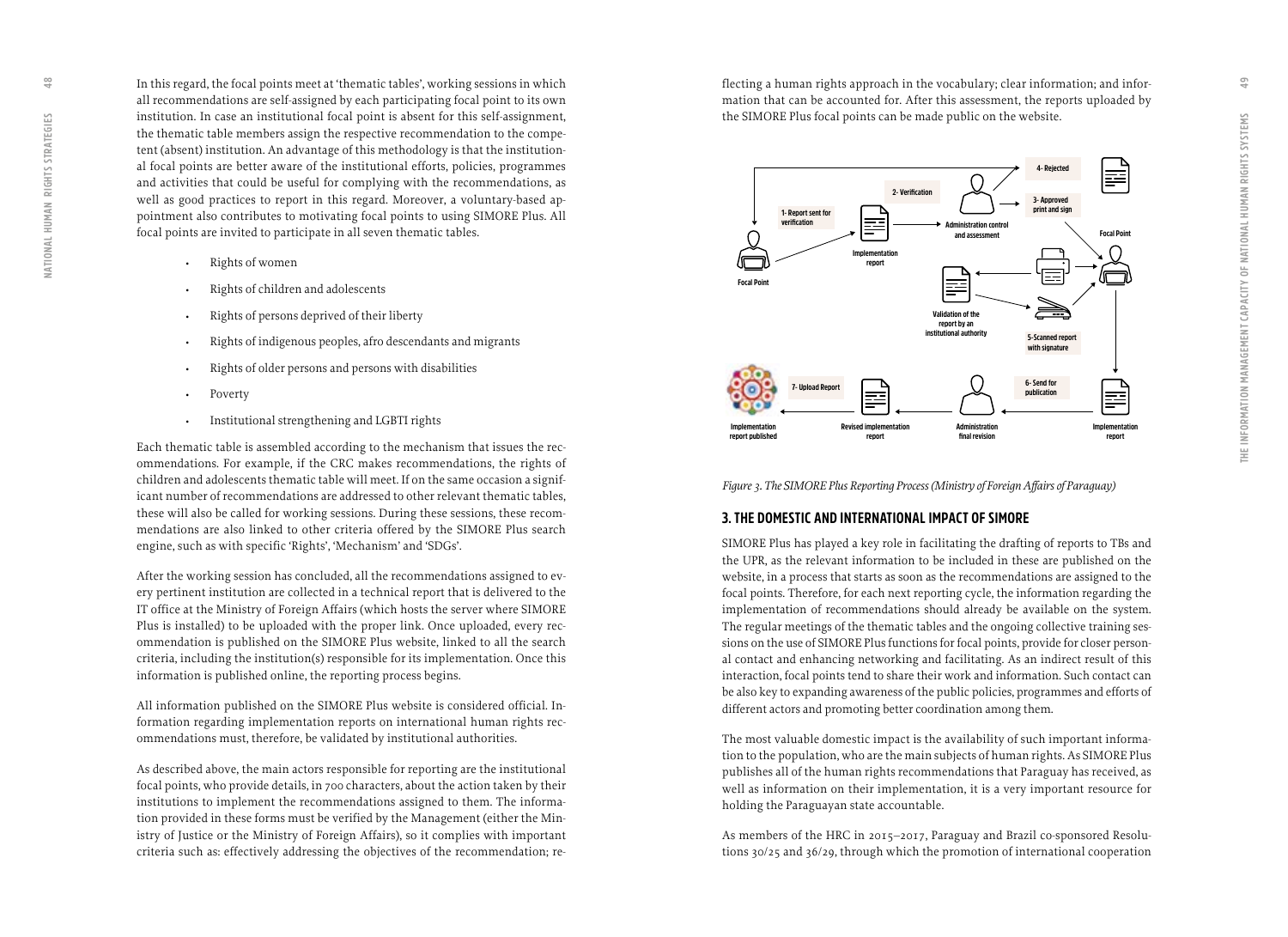<span id="page-25-0"></span>to support national human rights follow-up systems and processes was adopted by consensus. In this regard, Paraguay has sought to promote international coop eration for the implementation of national follow-up systems and processes for international human rights recommendations as well as supporting the work of OHCHR. The successful outcome of the seminars given to countries around the world (South America, the Caribbean, Africa, Central Asia and the Pacific) as well as its own experience, motivated Paraguay to develop a cooperation programme, aimed at providing technical assistance and sharing experiences and best practic es, for the development of national follow-up systems for international human rights recommendations, based on the SIMORE Paraguay initiative.

The SIMORE Paraguay Technical Cooperation Programme aims to support the development of national monitoring systems for international human rights rec ommendations. The Programme has been implemented by the Ministry of Foreign Affairs of Paraguay since 2015 and was extended to Chile, the Dominican Repub lic, Guatemala, Honduras, Uruguay, Argentina, Costa Rica and the Inter-American Commission on Human Rights (IACHR). These countries have based their own systems for monitoring international human rights recommendations on Para guay's SIMORE. Experts at the Human Rights Department and Information Tech nology Services of the Ministry of Foreign Affairs have successfully provided train ing and technical assistance for the implementation and operation of the systems in the abovementioned countries. Sharing the experience of the SIMORE Paraguay Programme with these countries represents a successful example of South-South cooperation aimed at contributing to the fulfilment of international human rights obligations and commitments voluntarily accepted by states.

An example of the results of the implementation of the SIMORE Paraguay Techni cal Cooperation Programme is its application by the IACHR. The result of this co operation led to the creation of the Inter-American SIMORE.109 This system shares most of the common features of SIMORE Plus, but the main difference is that the Inter-American SIMORE aims to follow up on the implementation of the human rights recommendations delivered by the IACHR in the Americas. In other words, it has made it possible for the IACHR to receive information on compliance from the OAS Member States. In this particular case, the focal points that report to the Inter-American SIMORE are officials from governments,110 not from specific institutions as is the case with SIMORE Plus. The Inter-American SIMORE does not link the human rights recommendations to the SDGs. Considering this regional example, we can affirm that there has not only been an impact in the trend of implementation of recommendation follow-up systems, but it also has led to innovation in this regard.

## **B. IMPACT OSS**

IMPACT OSS (Integrated Management and Planning of Actions Open Source Soft ware)<sup>111</sup> is an open source human rights tracking tool that is freely available to interested states. Its functions seek to address reporting challenges, harness the synergy between human rights and the SDGs and transform capacity for imple mentation. Having evolved from combining the development efforts for SADATA, Samoa's Database for its NMRF, and New Zealand's National Plan of Action<sup>112</sup> managed by the New Zealand Human Rights Commission, IMPACT OSS is maintained by the Impact Open Source Software Trust.<sup>113</sup> It is a software created to assist states with coordinating and monitoring the implementation of human rights recom mendations and the SDGs, and communicating implementation progress to the public. Although primarily designed to help NMRFs and NHRIs, it can also be used by civil society actors who wish to hold governments accountable.

#### **1. TRACKING IMPLEMENTATION THROUGH REPORTING CYCLES USING IMPACT OSS**

The design of IMPACT OSS was motivated by a desire to turn the ad hoc reporting situation on its head and enable states to achieve best practice by facilitating effec tive implementation and addressing the reporting burden through its functional ity. IMPACT OSS is a tool for making a complex system easier to manage. Its func tions are designed to reflect the reporting and implementation cycle, addressing challenges and barriers to building a national implementation plan.



*Figure 4. The IMPACT OSS demo site landing page*

**<sup>109</sup> See Organization of American States (OAS) and Inter-American Commission on Human Rights (IACHR), 'About Inter-American SIMORE', [https://www.oas.org/ext/en/human-rights/simore/About-](https://www.oas.org/ext/en/human-rights/simore/About-SIMORE)[SIMORE](https://www.oas.org/ext/en/human-rights/simore/About-SIMORE) (last accessed 16 January 2021).**

**<sup>110</sup> OAS and IACHR, Inter-American System for Monitoring Recommendations: General Terms and Conditions of Use, pp 3-4. [https://www.oas.org/ext/Portals/25/SIMORE\\_General\\_Terms\\_and\\_Conditions\\_](https://www.oas.org/ext/Portals/25/SIMORE_General_Terms_and_Conditions_of_Use.pdf?ver=2020-06-04-115230-010) [of\\_Use.pdf?ver=2020-06-04-115230-010](https://www.oas.org/ext/Portals/25/SIMORE_General_Terms_and_Conditions_of_Use.pdf?ver=2020-06-04-115230-010) (last accessed 16 January 2021).**

**<sup>111</sup> See Impact Open Source Software Trust, 'About Impact OSS',<https://impactoss.org/impactoss/> (last accessed 16 January 2021).**

**<sup>112</sup> See The New Zealand National plan of Action,<https://npa.hrc.co.nz/>(last accessed 16 January 2021).** 

**<sup>113</sup> See Impact Open Source Software Trust, 'The Impact Open Source Software Trust', [https://impactoss.](https://impactoss.org/trust/) [org/trust/](https://impactoss.org/trust/)**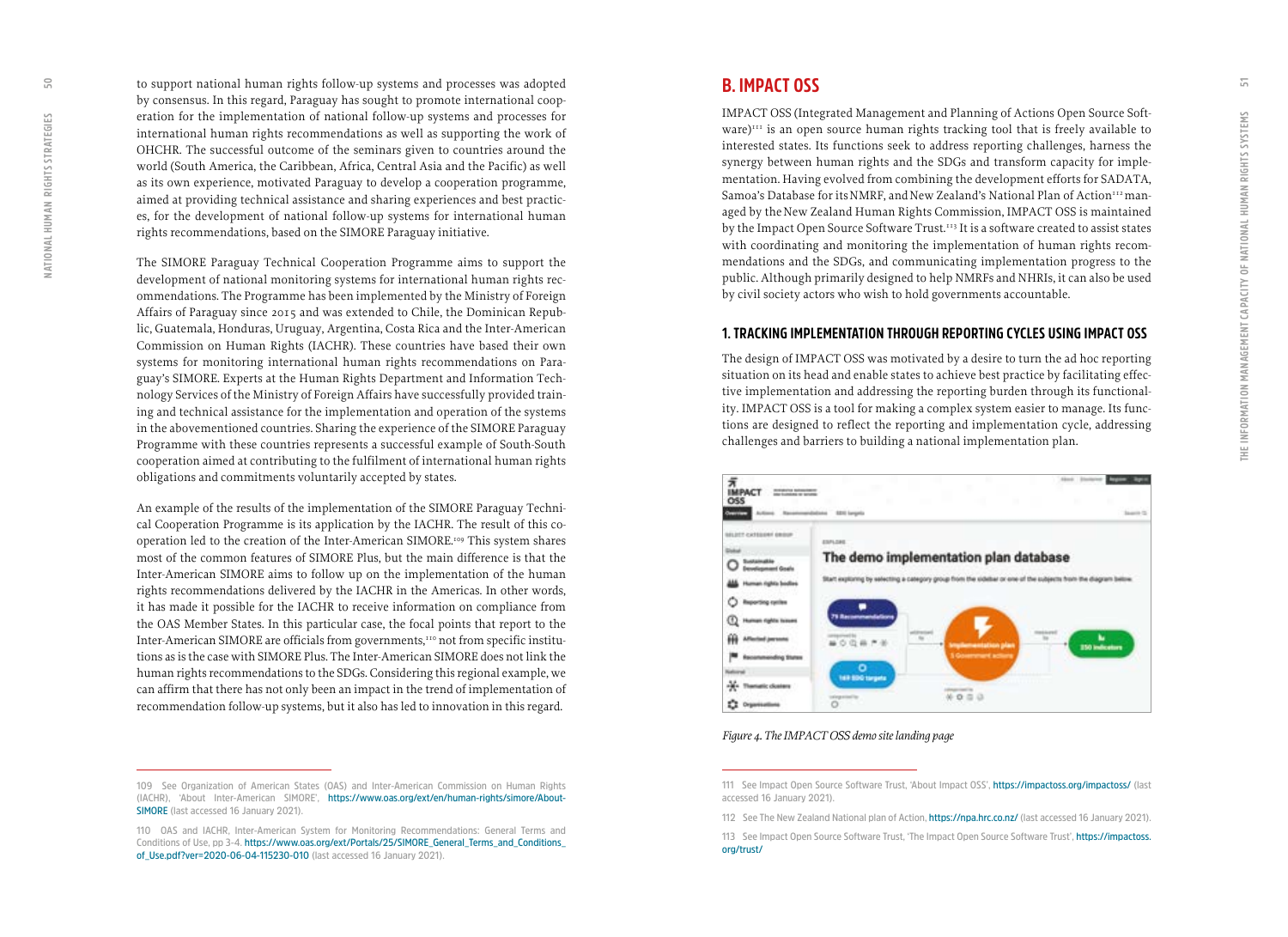<span id="page-26-0"></span>IMPACT OSS acts as a database of received recommendations that can be filtered by keyword, convention, affected persons and more. This then enables greater stakeholder engagement with the international human rights framework and the implementation of recommendations. Without an easy-to-use national database, too many implementing actors simply do not know where to go to find and ex plore this information, which precludes any chance of engagement. IMPACT OSS seeks to address this fundamental barrier at the outset.

| <b>ENGINEERING</b> |                                                                                                                                                                                                                                                                                                                                                                                            | <b>Daniel</b>                                              |
|--------------------|--------------------------------------------------------------------------------------------------------------------------------------------------------------------------------------------------------------------------------------------------------------------------------------------------------------------------------------------------------------------------------------------|------------------------------------------------------------|
|                    | <b>Constitution of the Constitution of the American</b><br><b>Distribut Ladiese</b>                                                                                                                                                                                                                                                                                                        | time &                                                     |
| ۰                  | <b>79 Recommendations</b>                                                                                                                                                                                                                                                                                                                                                                  |                                                            |
| п                  | <b>Ensured by 2 tumer rights testings</b>                                                                                                                                                                                                                                                                                                                                                  |                                                            |
| ٠                  | THE CHANNEL GROUP OF A THE                                                                                                                                                                                                                                                                                                                                                                 |                                                            |
| ٠<br>٠             | <b>Becommendations determined by on This band</b>                                                                                                                                                                                                                                                                                                                                          | <b><i><u>Separator</u></i></b>                             |
| ٠                  | CRC Committee on the Rights of the Child                                                                                                                                                                                                                                                                                                                                                   |                                                            |
|                    | Without reporting confer<br><b>Homewood</b> in L.<br>Raifly all spinsed protocols to the Turnantian on the Rights of the Child<br><b>CHARGE COMPANY</b><br>Reconcession of Hills, CASE (2)<br>Columnia a Para Principles complaint transition Number Rights Institution with a manuface for the projection and phonocococial the<br>NATIONAL ARRANGEMENT<br><b>CALIFORNIA DE L'ANNO 10</b> |                                                            |
|                    | ٠<br>$\frac{\hbar}{\sigma}$                                                                                                                                                                                                                                                                                                                                                                | Structly Hemel Apricancy #  Subplicated Reporting Aprill # |

*Figure 5. A screenshot of the recommendations tab of the IMPACT OSS demo site*

Once a set of recommendations has been added to a national version of IMPACT OSS, the administrator $114$  is able to cluster and organise recommendations to make them more manageable by mapping overlap. This process can be semi-automated using the IMPACT OSS filtering system to cluster recommendations thus streamliming data collection. For example, if a state has received six recommendations to esta blish an NHRI across its UPR and most recent CEDAW and CRC reviews, any data uploaded will be tracked against each recommendation, eliminating duplication. IMPACT OSS also strikes a balance between automation and the need for human inputs and consequently the clustering system can accommodate directly and par tially overlapping recommendations, and distinct recommendations.

Once all recommendations have been clustered, the administrator can then add implementing actions. States currently using IMPACT OSS have taken a staged approach to this task. First, actions planned and budgeted for within exisiting na tional, sector and ministerial plans are entered. Second, using another feature of IMPACT OSS, implementation gaps are identified $115$  and additional implementing activities to address these gaps are entered. Without tools such as IMPACT OSS, conducting a comprehensive gap analysis of recommendation implementation would be a substantial task. IMPACT OSS can carry out this task in seconds and the scope of the analysis can be defined by the user – a state's entire human rights obligations, by convention, affected persons, ministry or more. Alongside the ac tions that are uploaded, a state enters indicators and timeframes for implemen tation. IMPACT OSS therefore becomes a comprehensive data source that can be easily explored using the filtering system. This serves a wide variety of purposes including reviewing implementation progress, policy/programme research, deve lopment partner engagement or holding government to account.



*Figure 6. A section of the IMPACT OSS demonstration site action plan*

This ongoing data collection, review and addition of actions to address emerging gaps continues throughout the implementation period until the state receives a new set of recommendations. These are then uploaded and clustered into pre-existing or newly added groups, additional actions are added where required and the process continues. When a report is due, the NMRF, or reporting committee, simply filters the implementation plan by treaty or UPR and has all the recommendations and data at its fingertips, leaving it with only the report narrative to be written.

#### **2. OTHER IMPLEMENTING ACTORS AND IMPACT OSS**

IMPACT OSS is primarily designed as a tool for an NMRF or government as the body responsible for the coordination, tracking and implementation of human rights recommendations, obligations and development goals. However, the flex ibility of IMPACT OSS means it can also be hosted by other entities, particularly

**<sup>114</sup> Different user roles are enabled by IMPACT OSS. 'Administrators' have access to the full range of functionality and can add/edit all recommendations and content, as well as create other users and ma nage page content. 'Managers' are responsible for data collection. They are able to upload data and ap prove uploads made by 'Contributors', who may be NGOs, national human rights institutions or any other implementing entity. This tiered system of users enables a collaborative approach across ministries and with external stakeholder engagement. User types can be adapted to suit any particular country context.** 

**<sup>115</sup> This is achieved by filtering the database to see only recommendations that don't have any asso ciated actions, and can be achieved in two clicks.**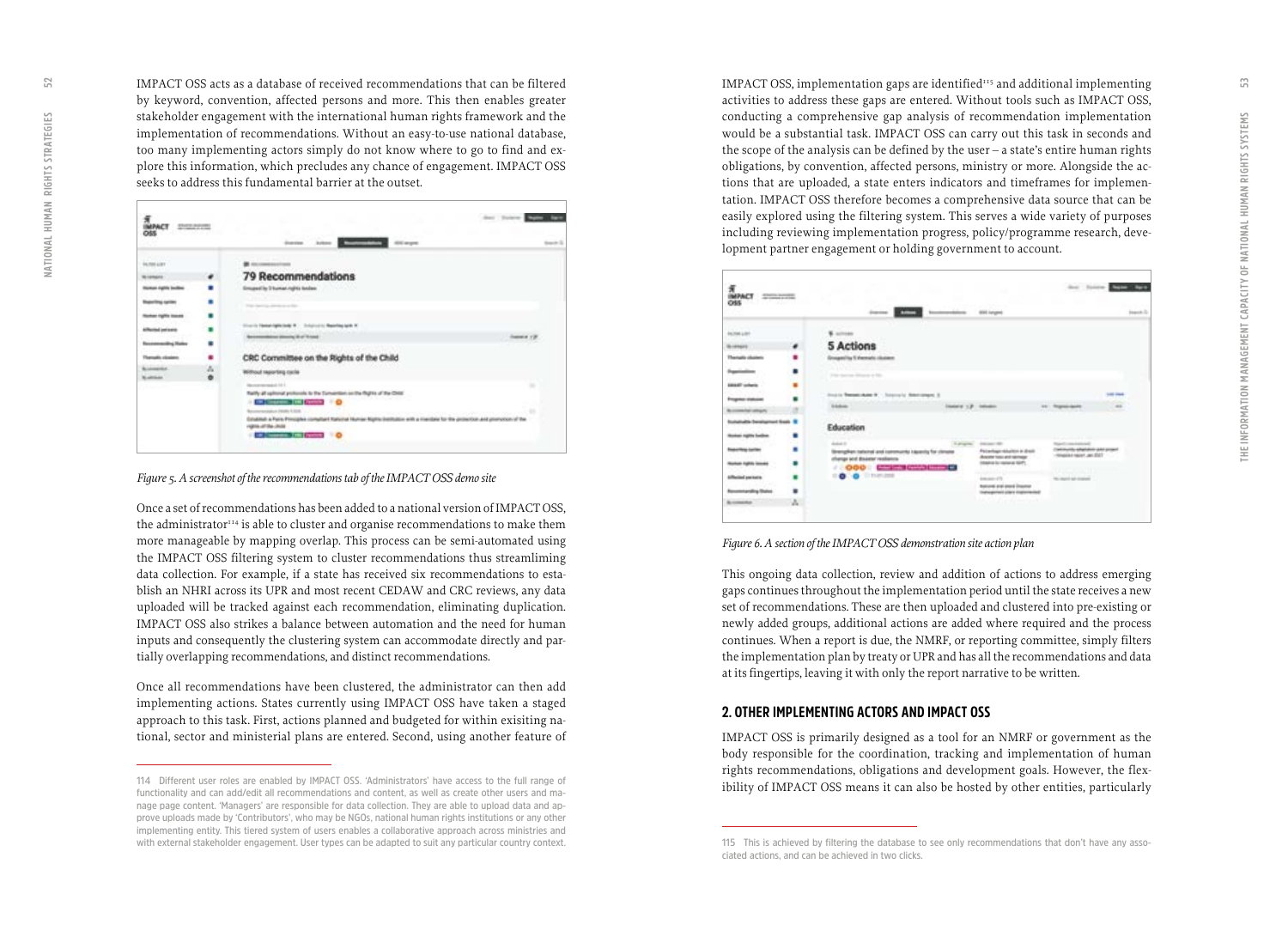<span id="page-27-0"></span>other implementing actors, if such a tool is not already being used by the NMRF or government. These include, but are not limited to, NHRIs, ombudsman offices, NGO coalitions and regional human rights bodies. IMPACT OSS can be adapted to meet the needs of these actors. It can remain a tracking tool for human rights, national development plans and the SDGs (or any combination thereof), or it can be modified to track other frameworks, goals and commitments.

There are a number of ways in which IMPACT OSS can be used by these actors. The first, referred to above, is contributing their own data to the national database. This has multiple benefits – enabling greater collaboration and coordination with gov ernment and other implementing actors, fostering stronger partnerships, avoiding duplication of actions and strengthening the tool as a source of information for policy making, research, etc.

This use of IMPACT OSS – as a source of data – speaks to its second utility for other implementing actors. They can use the tool as a means of identifying and analys ing government priorities, actions, human rights recommendations and imple mentation gaps. Actors can thus align their work programmes to be complementa ry, which in turn may attract funding and help establish partnerships. The overall result is a more holistic implementation of recommendations and obligations and stronger relationships with government. Furthermore, the data can be used for the broader aims of implementing actors. For instance, the private sector may use it to explore national human rights obligations and commitments to ensure compli ance. Alternatively, parliamentarians or the judiciary might use it to research the latest situation and planned government activities on specific topics.

A fundamental role of civil society and NHRIs is to hold government to account. This can be difficult when recommendations, obligations, targets and progress are not easily accessible. IMPACT OSS changes this and by its very nature is a tool that enables and encourages transparency and accountability. Through IMPACT OSS, any actor can assess current performance in relation to obligations and commit ments and identify gaps or missing data, thus transforming its capacity to hold duty-bearers to account instantly.

Four other demographic groups are worth mentioning as having a stake in IM - PACT OSS, although they are not necessarily classified as implementing actors. These are donors, development partners, TB committees and special procedures, all of whom have an interest in the national situation in relation to implementa tion progress of national plans, the SDGs and human rights, as well as an interest in planned future activities. For donors and development partners this can be an asset in identifying priority areas for investment or tracking progress in areas of interest. For TB committees and special procedures, having a live record of imple mentation instantly accessible and open to explore prior to a review or visit is in valuable. IMPACT OSS makes all of this possible.

#### **3. SADATA – A CASE STUDY OF IMPACT OSS FUNCTIONALITY AND OUTCOMES**

In its version of IMPACT OSS – SADATA – Samoa claims to have one of the most comprehensive tracking tools in the world. Through this platform, the govern ment tracks 920 human rights recommendations and obligations, 691 of which have been published.<sup>116</sup> These derive predominantly from the international human rights mechanisms – the UPR, TB and special procedure recommendations. However, Samoa has also chosen to include recommendations made by its NHRI and its Law Reform Commission as well as the substantive articles of the core con ventions to which it is party. Furthermore, it is currently in the process of expand ing the database to track its national development plan and the SDGs. SADATA will then map the overlap between the respective frameworks to minimize dupli cation and coordinate and track the implementation of all three frameworks.

Whilst it is still relatively early days for SADATA, the tool has already begun to demonstrate its potential for building national capacity for implementation of hu man rights and development goals. Early successes include:

- Creating reporting efficiencies: SADATA used the IMPACT function ality to create 11 clusters for the 691 public recommendations. The Samoan NMRF then added 56 actions taken directly from sector- and ministry-level plans. These actions partially or wholly address 470 rec ommendations and obligations, succinctly demonstrating the value of clustering to identify overlap, create reporting/data collection effi ciency and eliminate duplication.
- Gap Analysis: a Gap analysis was undertaken on SADATA, which highlighted the recommendations that do not yet have associated implementing actions. This analysis was almost instantaneous and was used to produce a report to the NMRF members who were then required to propose additional activities to fill the identified imple mentation gaps.
- Civil society and private sector mobilisation and coordination: the establishment of SADATA has mobilised and enhanced coordination among implementing actors, particularly between government, civil society and the private sector. Interest in the innovative software as a new entry point has contributed to the sustained engagement of civil society, the private sector and others with the establishment of the NMRF, development of the implementation plan and data collection.
- Submission of overdue reports: SADATA has been a catalyst for the submission of overdue reports due to its ability to effectively plan, co ordinate and track. The NMRF committed to bringing Samoa up to date with its reporting obligations in order to enjoy the full benefits of having SADATA and adopting a coordinated and proactive imple -

**<sup>116</sup> IMPACT OSS allows a user/state to work on draft recommendations, actions and indicators prior to their publication.**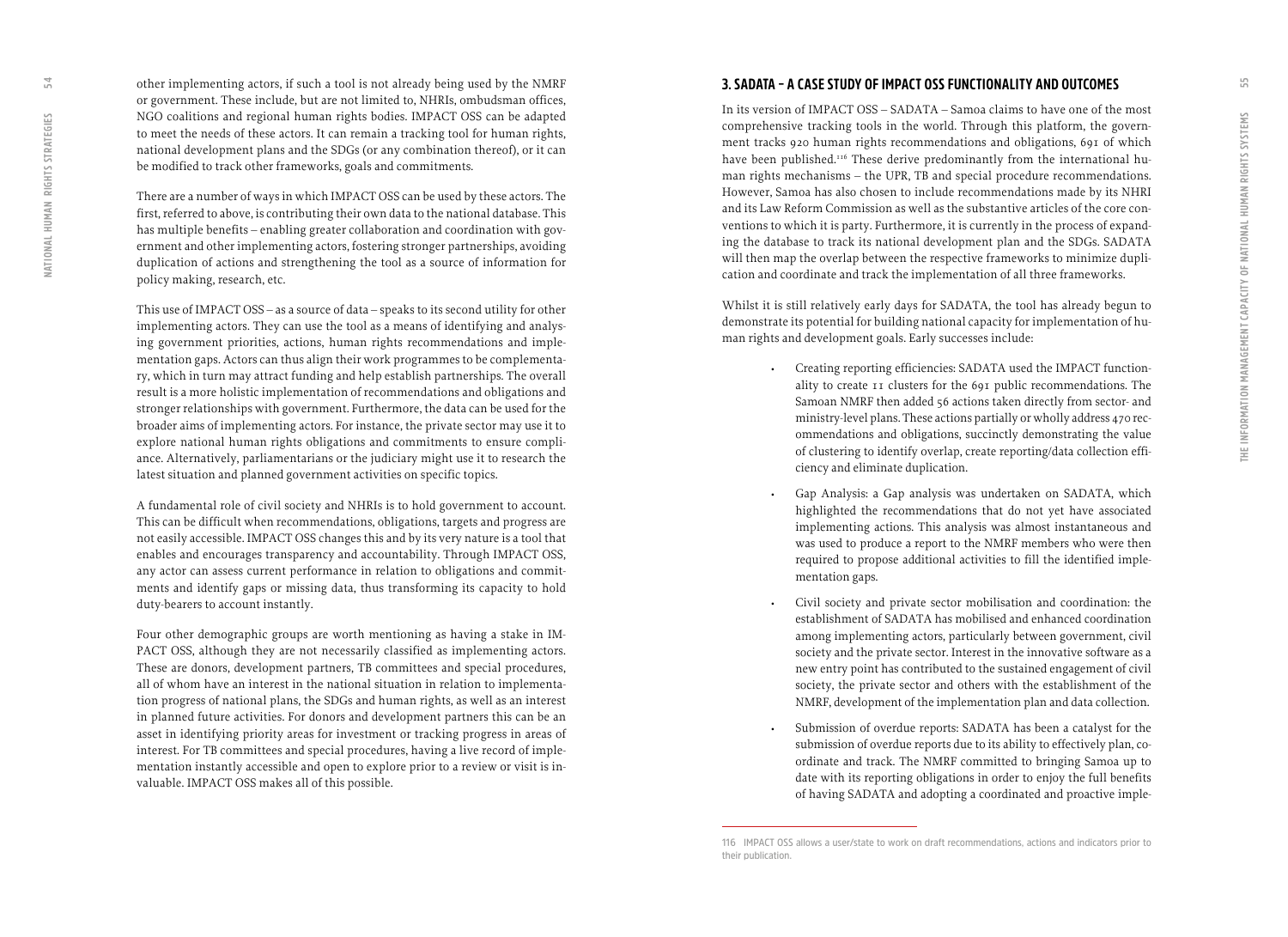<span id="page-28-0"></span>mentation approach. Consequently, following the establishment of the NMRF and installation of IMPACT OSS, Samoa submitted its over due CRC and CEDAW reports.

• NMRF impetus: in a similar manner, SADATA helped to establish an awareness of the newly established NMRF and fuel the momentum on which its early successes have been built. Despite scarce human resources and competing priorities, in the initial years after establish ment the NMRF met on an almost quarterly basis, the work enabled by SADATA (e.g. gap analysis) being a driving force of the commit ment to meet.

#### **4. THE ROLE OF IMPACT OSS AT THE INTERNATIONAL LEVEL**

It is not only at the national level that IMPACT OSS is generating interest and act ing as a driver of change, reflecting a deep-seated urgency worldwide to address the reporting burden and give meaningful effect to the implementation agenda. This has manifested itself in several notable ways:

- Global interest in IMPACT OSS: over the past three years there have been a steady and considerable number of inquiries from parties in terested in installing IMPACT OSS at the national level, and there are currently a number of cabinet submissions in the later stages of ap proval which will see this happen. Whilst interest has mainly been from governments/NMRFs, there have also been a number of discus sions with NHRIs, CSO umbrella organizations, ombudsman offices and charitable foundations for whom IMPACT OSS would also be use ful, as described above.
- The Pacific Principles of Practice and HRC Resolution A/HRC/42/L.3: the Pacific Principles of Practice of National Mechanisms for Imple mentation, Reporting and Follow-Up (the Pacific Principles)<sup>117</sup> are an outcome of the Nadi Dialogue at which the Impact OSS Trust presented to Pacific states on the value of technology, alongside rep resentatives of SIMORE Plus and OHCHR. Consequently, the Pacific Principles include Article 3.4, which encourages the use of technology to achieve the outcomes facilitated by IMPACT OSS's functionality. The narrative to support Article 3.4 reads: 'Plans can be effectively developed and tracked through the use of technology designed for these purposes including, but not limited to, the National Recommen dations Tracking Database, IMPACT OSS and SIMORE.<sup>'II8</sup> The Nadi Dialogue and the Pacific Principles contributed to a growing global momentum for the establishment of NMRFs and use of technologies such as IMPACT OSS. HRC Resolution A/HRC/42/L.3 was passed in this context and commits OHCHR to five further dialogues where the Pacific Principles will be a basis of discussions and potentially form

the basis for a set of global NMRF guiding principles (whilst recognis ing that 'no one size fits all' when it comes to NMRFS and technology such as IMPACT OSS).

• IMPACT OSS as a carrot for NMRF establishment: IMPACT OSS, and associated technologies, have also demonstrated their value as an in centive for NMRF establishment. This can happen in two ways. The first is where states see this technology as an enabler of effective im plementation when used as a tool by an NMRF. Where this entity does not exist, the opportunity of utilizing such technology can generate the political will to establish effective NMRFs. The second is a stra tegic approach by NHRIs to utilize technology like IMPACT OSS to publicly monitor government performance on implementation, with the goal of incentivizing government ownership in the longer term in order to have greater control over the process as the primary du ty-bearer.

### **C. FUTURE CHALLENGES FOR HUMAN RIGHTS DIGITAL TRACKING TOOLS**

The development of software like SIMORE and IMPACT OSS is potentially a sig nificant step forward for the realization of human rights at the national level and progress towards the SDGs and other development goals. Proof of their importance lies in the recent efforts by OHCHR to develop its own digital tracking tool, the National Recommendations Tracking Database (NRTD).<sup>119</sup> The NRTD is an online database, developed from the good practices in Paraguay, Samoa and Uganda, which can be customized to enhance specific states' reporting and data collection capacity and facilitate the implementation of the recommendations deriving from the UPR, special procedures and the TBs. It facilitates the clustering of different rec ommendations, the assignment of responsibilities to relevant ministries or other bodies, the monitoring of activities and the allocation of relevant budgets. In addi tion, it can also record national efforts vis-à-vis the SDGs and the status of human rights implementation in real time

Regardless of such important developments, it is still too soon, with little empir ical evidence, to assess the true practical value of such digital tracking tools. Fur ther, there are some immediate challenges to overcome. Tracking tools are often seen as a panacea for the reporting burden – a state can install such a tool and, when a report is due, press a button and the job is done. This is, of course, not the case and it is dangerous to seriously entertain such thoughts. There should always be a level of individual and collective human input to the process of clustering, tracking and reporting. Over-automation would only serve to impede implemen tation in a different manner to that of the reporting burden. This must be guarded against in the process of developing such software with equal veracity.

**<sup>117</sup> The Pacific Principles, supra fn 103.** 

**<sup>119</sup> OHCHR, National Recommendations Tracking Database, <https://nrtd.ohchr.org/login> (last accessed 16 January 2021).**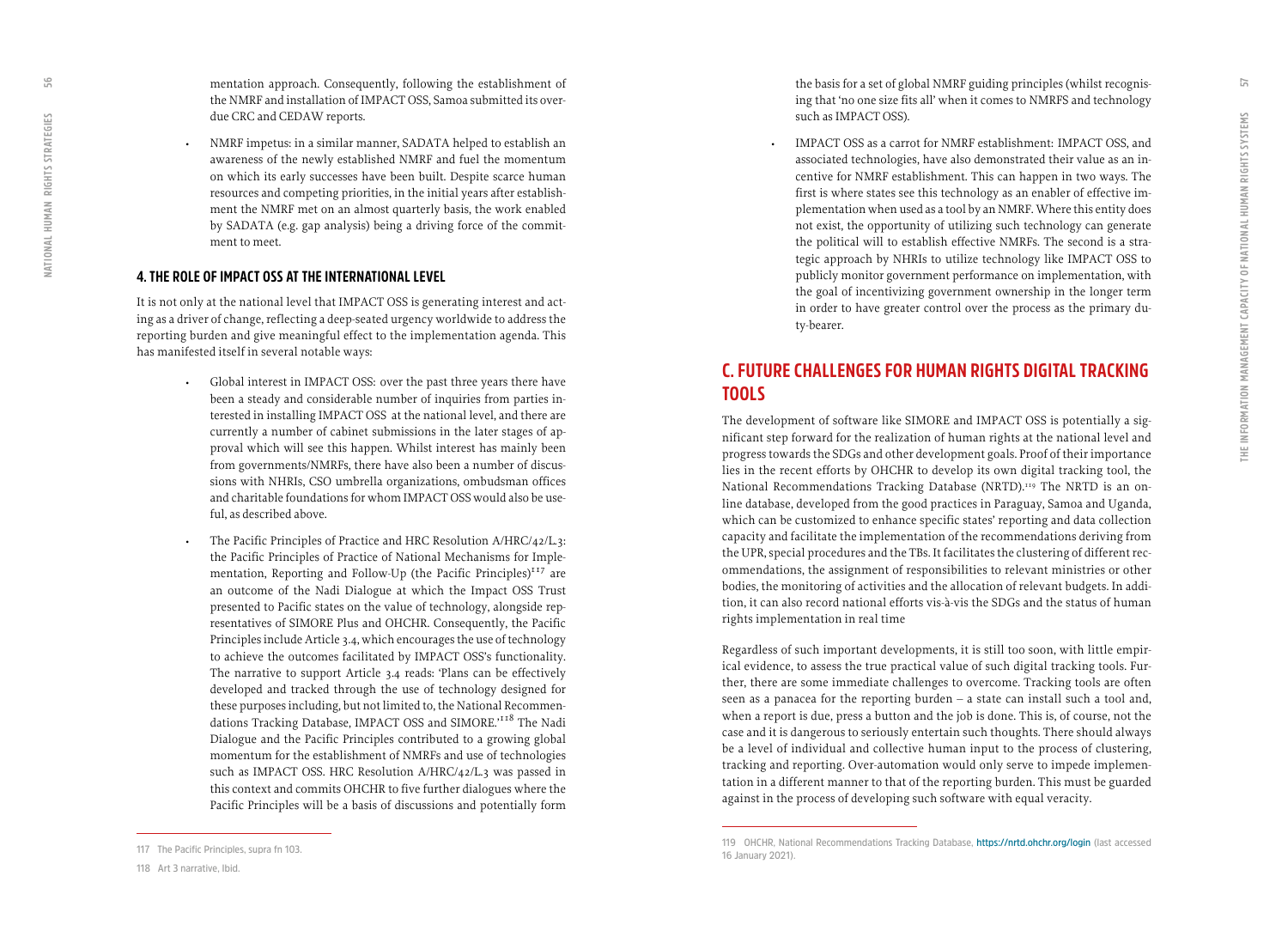<span id="page-29-0"></span>The lack of empirical evidence regarding practical value means there is still an emerging understanding of the best way to refine and evolve the tools which cur rently exist. Countries such as Paraguay and Samoa deserve recognition for blazing a trail, particularly for the comprehensive approach they have adopted and will ingness to increase state accountability and transparency in the process. Lessons are there to be learned but there are also other initiatives in the pipeline which could fragment the conversation around NMRFs and associated technologies: SDG tools, policy tools, closed source human rights tracking tools, all of which are well meaning and have utility. However, there would be great advantage in states not being overwhelmed by many competing tools. Having a small number of open source software options would enable states to benefit from the considerable ad vantages of shared ownership and development and economies of scale. This is not to advocate the prevention of competition; it would simply mean that emerging technologies consider their added value as a separate initiative versus investing resources in existing tools.

A challenge in this regard is the existing capacity of the three most popular track ing tools – SIMORE Plus, IMPACT OSS and the NRTD – to meet global demand. Support to existing users has shown the process of embedding to be long and rel atively intensive. It requires a significant behavioural shift across ministries and other implementing agencies. It cannot happen overnight and is unlikely to hap pen within a year. A timeframe of 2–3 years is more realistic and even this is depen dent on a certain level of political will to sustain the process. To be able to provide this level of support to the number of states who are showing an interest, there needs to be greater investment by development partners and others in SIMORE Plus, IMPACT OSS and the NRTD and an avoidance of a potentially looming sup ply/demand deficit. Currently, there is serious interest in these tools but not yet the critical mass of acceptance required that would result in the investments need ed. The global interest in such software and the maturity of tools such as SIMORE Plus, IMPACT OSS and the NRTD indicate that it is only a matter of time before these are the rule rather than the exception at the national level. Bearing in mind the potential this has for transforming the implementation of human rights and the development agenda, this is an exciting prospect.

## **5. THE PARTICIPATORY CAPACITY OF NATIONAL HUMAN RIGHTS SYSTEMS**

Participation is one of the key procedural facets of a functioning NHRS. This principle entails that in all phases of monitoring and im plementation of international human rights recommendations, from preparation to evaluation, participation as a multi-level multi-agent endeavour, should be active, free and meaningful.

This section will focus on the capacity of NHRSs to foster and lead or provide a plat form for consultations among national actors (e.g. NMRFs, parliament, NHRIs and CSOs), with a view to strengthening the transparency, ownership and accountability of monitoring and implementation processes. Regular consultations among differ ent stakeholders may allow for open discussions on draft reports. This in turn can facilitate a more accurate provision of information on measures taken to address the issues identified by international and regional human rights mechanisms. Co ordination among different state and non-state actors in the implementation phase may increase the chances of meaningful legal and policy reforms and, in turn, reflect the real needs for structural and procedural change. Finally, effective engagement among all relevant domestic stakeholders may also address the necessary steps for adequate resource allocation towards the implementation of specific recommenda tions issued by the different international human rights mechanisms.

## **A. THE INTER-INSTITUTIONAL COMMISSION FOR THE MONI - TORING AND IMPLEMENTATION OF INTERNATIONAL HUMAN RIGHTS OBLIGATIONS OF COSTA RICA AND ITS PERMANENT BODY OF CONSULTATION OF CIVIL SOCIETY ORGANIZATIONS**

The Inter-Institutional Commission for the Monitoring and Implementation of International Human Rights Obligations of Costa Rica (CIIDDHH), was instituted by Executive Decree no 36776RE on 9 August 2011 as Costa Rica's permanent advi sory body of the Executive Branch, attached to the Ministry of Foreign Affairs and Worship. Its mandate is to coordinate the implementation at the national level of international human rights obligations among 33 public institutions and minis tries as well as to coordinate the actions carried out at the international level in the field of human rights. Its main functions include:

1. Compilation, analysis and monitoring of the recommendations formulat ed by international and regional organizations in the field of human rights as well as establishing strategies for their implementation.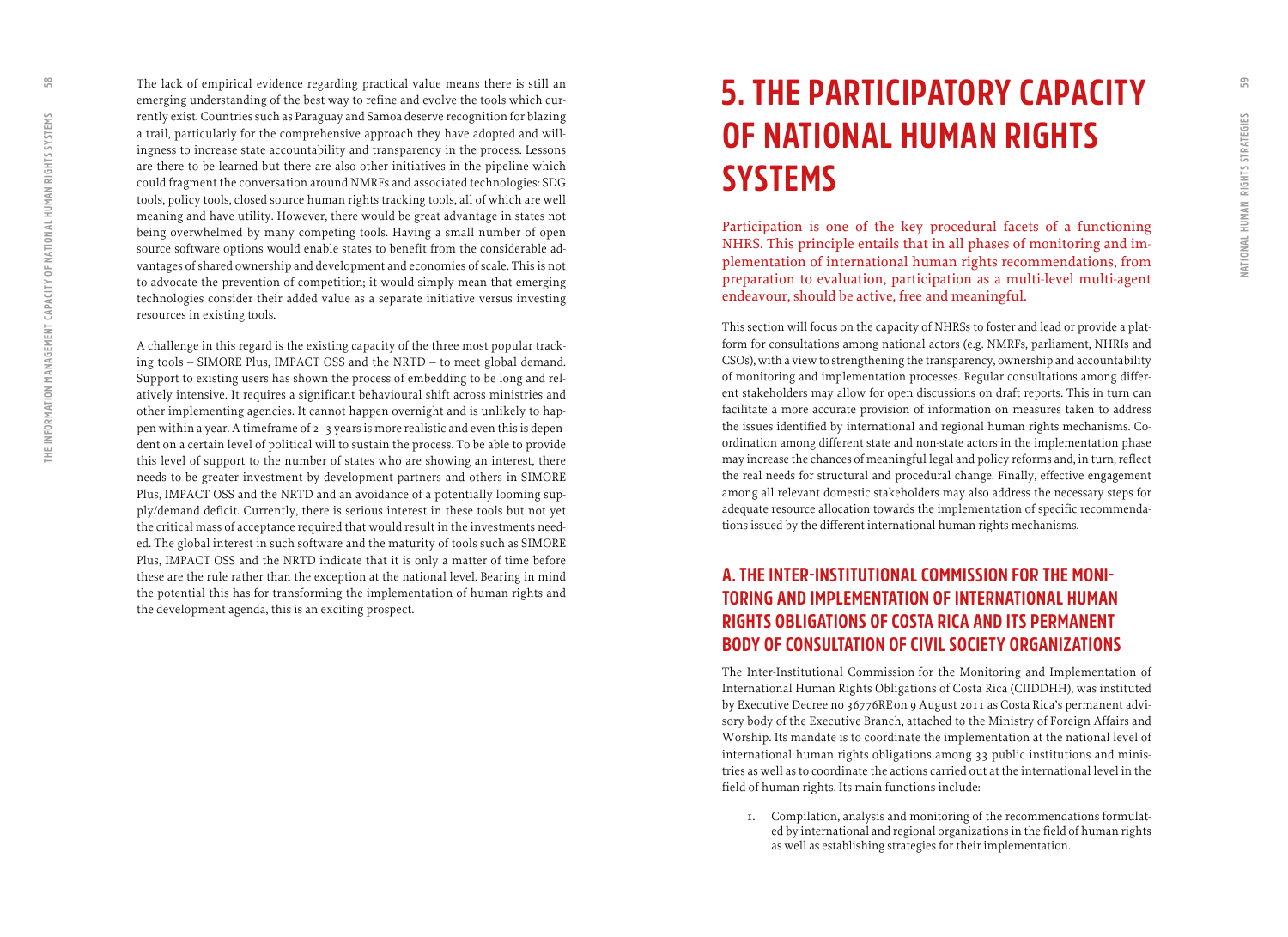- 2. Promotion of cooperation between the state and civil society to strengthen the promotion of and respect for human rights.
- 3. Coordination and design of implementation policies, plans and measures to meet international human rights obligations in the country and design management and evaluation mechanisms that allow the periodic and sys tematic identification of progress and obstacles in their implementation.
- 4. Contribution to the consolidation of institutional mechanisms for the pro tection of human rights, as well as promoting their public dissemination.

Aside from establishing the CIIDDHH, the 2011 Executive Decree established a Permanent Body of Consultation of Civil Society Organizations (EPC), with the objective of allowing the participation of civil society in the processes of discus sion, elaboration of policies, plans and measures of the Commission as well as of reports on monitoring and implementation of international human rights obliga tions. This means that CSO representatives are able to attend and participate in the Commission's ordinary sessions, which take place every two months, thus consti tuting a permanent check on and contribution to the state's strategies for moni toring and implementation of international human rights recommendations. In turn, the failure to address certain recommendations may be also challenged by EPC representatives during the Commission's sessions. Through the EPC, it is also possible for civil society to participate in the development of roadmaps for im plementation, including the identification of responsible public institutions for the follow-up of each recommendation. The presence of civil society during CIID - DHH meetings represents a guarantee of an effective application of institutional processes and is useful for an independent analysis of information and indicators relevant to the implementation of international human rights recommendations. Furthermore, a permanent and interactive dialogue between the CIIDDHH Secre tariat and the EPC is essential for informing state authorities of the realities and needs of rural and disadvantaged communities throughout each reporting cycle.

#### **1. FROM RECOMMENDATIONS TO PUBLIC POLICY**

Recommendations from international human rights mechanisms may face several problems in implementation, due to public policy failures or misinterpretation by public officials. The possibility for CSO representatives to actively participate in CIIDDHH sessions, through the EPC, widens the list of actors involved in monitor ing how recommendations are turned into actual public policy.

Such a process first of all requires an evaluation of whether issued recommen dations conform to existing public policies, plans and measures by Costa Rica's Ministry of National Planning and Economic Policy in conjunction with other rel evant ministries and public institutions. If that is the case, the next step is to verify whether the recommendation is fully complied with or whether there is a need for amendments for more effective compliance.

Otherwise, the implementation of new public policies in accordance with inter national recommendations usually starts with the development of relevant indi cators, through the work of the National Institute of Statistics and Census (INEC). Such indicators enable the measurement of the social, financial and institutional impact of implementation measures through statistical analysis. They are then quantified and their budgetary implications are passed to the offices of the Central Bank of Costa Rica to estimate correct projections of the recommendations' effec tive sustainability. Upon this first approval, the public policy is adopted either by executive decree or by discussion in the Legislative Assembly. In the latter case, the participation of civil society representatives is crucial during the discussion of new public policies, which usually takes place through parliamentary sub-committee meetings before being discussed in plenary. CSOs play a crucial role in positively influencing the approval of any such proposed bills, through lobbying practices in favour of or against specific proposals, a process which may take between 3 to 10 years.

Throughout this process, CSOs are able to offer ministerial officials, statisticians, policy officers and lawmakers useful reminders of their international human rights obligations, including specific recommendations issued by international and regional human rights mechanisms, as well as relevant best practices from other national contexts.

#### **2. WORKING IN COALITIONS**

Aside from the welcome introduction of the EPC, Costa Rican civil society has a rich history of working in coalitions. For CSOs, to work jointly allows action on common positions, strategies and priorities that focuses efforts, promotes tasks, generates reliable data and technical information and enables better support to victims of systematic violations. Coalitions enable CSOs to have a more solid voice and maintain momentum in challenging possible gaps in local human rights policy and jurisprudence.

One best practice in this regard stems from Costa Rica's latest UPR cycle (2019). A large coalition of CSO organizations submitted its Alternative CSO Report to OHCHR.120 Within three weeks of submission, a strategy was drawn up that in volved 'cocktail nights' with embassies and consulates of those states forming part of the relevant troika, with whom a summary of the report with priority points and demands in Spanish and English was presented in order to influence recom mendations to the Costa Rican state. According to CSO representatives, although the Ministry of Foreign Affairs and Worship expected less than 45 recommenda tions, a total of 215 were issued to Costa Rica, thus representing an achievement for the coalition.

<span id="page-30-0"></span> $\overline{6}$ 

**<sup>120</sup> Joint Submission to the UPR Examination of Costa Rica, 3rd cycle (May 2019), Asociación Ciudadana Acceder (Costa Rica); Asociación de Desarrollo Sostenible LGTBIQ Costa Rica – ADS (Costa Rica); Asociación Esperanza Viva (Costa Rica); Asociación MANU (Costa Rica); Centro de Investigación y Promoción para América Central de Derechos Humanos – CIPAC (Costa Rica); Asociación Gerontológica Costarricense – AGECO (Costa Rica); Familias Homoparentales (Costa Rica); Frente por los Derechos Igualitarios – FDI (Costa Rica); Iglesia Luterana Costarricense (Costa Rica); Peras del Olmo (Costa Rica); Instituto Humanista de Cooperación con Países en Desarrollo HIVOS (Costa Rica); Movimiento Diversidad Abelardo Araya (Costa Rica); Asociación Demográfica Costarricense (Costa Rica); ICW Costa Rica (Costa Rica); Colectivo Trans-Parencias (Costa Rica); Colectiva Transcendientes (Costa Rica); Síwo Alâr Hombres Trans Costa Rica (Costa Rica); Iniciativas por los Derechos Sexuales (Argentina).**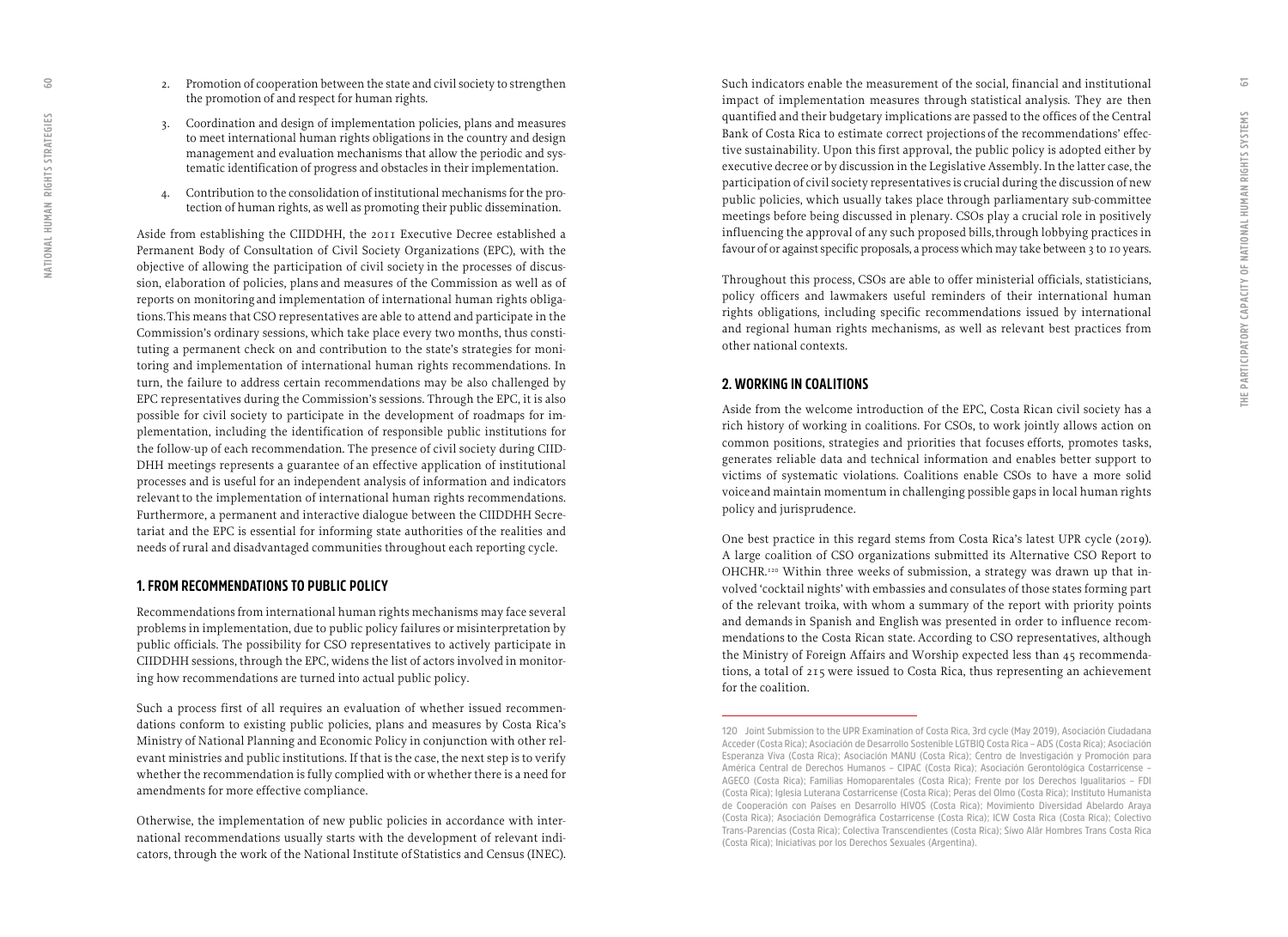## <span id="page-31-0"></span>**B. THE NETWORK OF THE INDEPENDENT COMMISSION OF HUMAN RIGHTS IN NORTH AFRICA**

The Network of the Independent Commission of Human Rights in North Africa (CIDH) is a non-governmental organization based in Morocco which leads a wider network of NGOs in North Africa. Its focus is on protecting and promoting human rights at the national and regional levels through the establishment of partnerships with a wide network of national and international NGOS such as the African Centre for Democracy and Human Rights Studies, Defend Defenders, the International Court of Justice, the CSO Partnership for Development Effectiveness and the Inter national Service for Human Rights. Nationally, the CIDH also launched in 2018 a partnership with the Moroccan NHRI, the CNDH, which aims to train human rights activists and NGOs in advocacy and elaborating human rights reports.

With the aim of following up international human rights recommendations in Morocco and strengthening its partnership with different national and regional mechanisms, the CIDH has adopted the following strategies to pressure or encou rage different national institutions towards positive interactions with the interna tional human rights system.

#### **1. AWARENESS RAISING**

Along with international, regional and national human rights mechanisms, NGOs play a crucial role in the implementation of human rights findings and recommen dations, especially through effective interaction among different national human rights actors and intelligent planning. To this end, the CIDH gives great impor tance to awareness raising. One best practice in this regard was the CIDH's par ticipation in a seminar on best practices for tracking the implementation of UPR recommendations, organized by DIDH in February 2018 as a side event at the 24th session of the International Book and Publishing Fair, and marked by the participa tion of international NGOs, such as UPR Info. In this context, the CIDH focused on the challenges that Morocco faces when responding to UPR recommendations and the complicated process of ratifying and signing conventions and protocols due to the slow legislative process in Morocco. As another example of successful aware ness-raising initiatives, the CIDH is now launching a visual campaign on freedom of assembly and association with the aim of expressing its concern over the sit uation of freedom of assembly and maximizing the impact of recommendations expressed by different human rights mechanisms.

#### **2. WORKING IN COALITIONS**

The CIDH is participating, with three other NGOs, in the preparation of the Joint Report of Civil Society for the UPR on Morocco. Before the UPR examination, scheduled for May 2022, the CIDH, in coalition, has already met with five embas sies to pressure Morocco to implement recommendations and fulfil its obligations towards migrants. If the circumstances are suitable, the CIDH is programming pos sible meetings with 16 other diplomatic missions to raise awareness of concerns about freedom of expression and issues related to migration in Morocco.

Working in coalition enables a push towards relevant recommendations related to common concerns. It also facilitates follow-up and active engagement with the government on their implementation, adopting an advocacy strategy based on naming without shaming. Working in coalition combines efforts to maximize the effects of NGO activity and enhance public visibility and engagement to defend journalists and other victims of violations of the freedom of expression.

#### **3. SEIZING ADEQUATE MOMENTS**

The UPR and country visits of special rapporteurs are the right moments to seize in order to increase pressure and concentrate efforts to make the government and na tional human right mechanisms react positively to human rights recommendations.

The last UPR examination of Morocco took place in May 2017. This was an import ant date for the CIDH to direct attention towards the human rights situation in Morocco. It organized a press conference after three different high-level seminars that were attended by parliament members, high-ranking national security offi cials and the general director of prisons. These were suitable occasions to advocate objectives and issues like freedom of expression and the right to peaceful assembly.

CIDH representatives also met Juan Méndez, the Special Rapporteur on torture and other cruel, inhuman and degrading treatment or punishment, during his country visit to Morocco in 2012. This was a great opportunity to uncover some of the chal lenges that delay implementation of recommendations on torture in Morocco and to submit to the Special Rapporteur CIDH's brief report on the conditions of pris ons in the region. A few months after the visit, the administration started building two new and modern detention facilities in two different cities. Moreover, human rights associations were able to visit prison and detention facilities. In 2019, Mo rocco established a national mechanism on the prevention of torture.

#### **4. PROVIDING EXPERTISE AND CAPACITY BUILDING**

Joining support or study groups enables associations to build a network of rela tionships, which helps them monitor the implementation of recommendations and gives them a voice that is heard by national institutions. Although Morocco has not ratified the African Charter on Human and Peoples' Rights, the CIDH ma naged to engage positively with the African human rights system. As a result, the CIDH was nominated as a member of a support group on freedom of association and assembly in 2018. This group consists of nine well-regarded associations and centres. Acting under the mandate of the Special Rapporteur on Human Right De fenders in Africa, R *é*my Lumbo Ngoy, the CIDH's main objective has been to elabo rate guidelines on freedom of association and assembly. In addition, the CIDH has organized many training sessions to help NGOs and individual activists develop relevant competences to improve their performance based on ideal practices in mo nitoring and elaborating reports, and most importantly to achieve effective interac tion and engagement with national and international human rights mechanisms.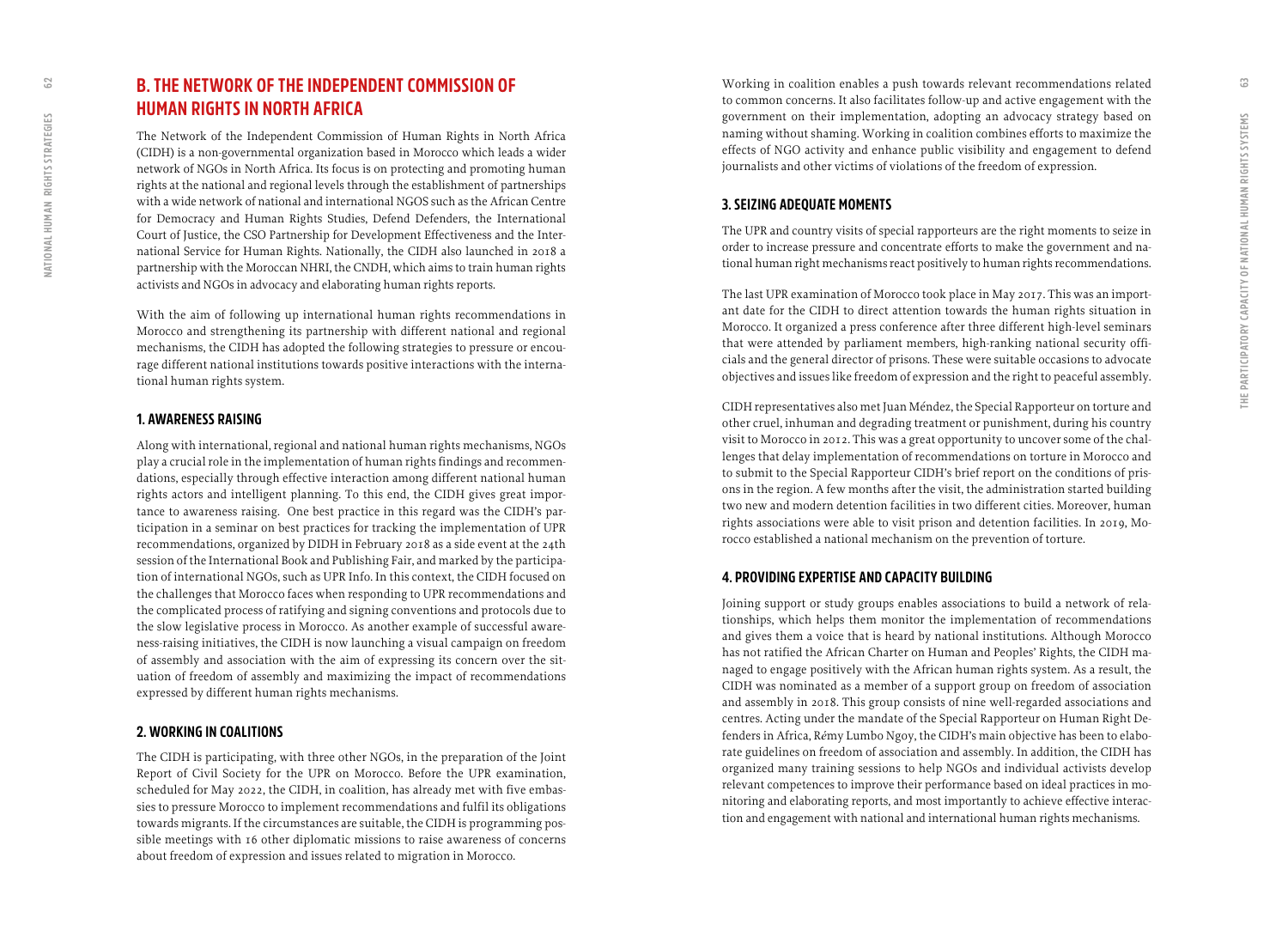### <span id="page-32-0"></span>**C. THE MONGOLIAN HUMAN RIGHTS NGO FORUM**

The Mongolian Human Rights NGO Forum (HRF) combines over 50 NGOs work ing in the human rights field, and is a voluntary network. It was established in 2010 in line with Mongolia's review under the first UPR cycle. The HRF has sent three joint submissions for the first, second and third UPR cycles. Its medium is through monthly meetings among all NGO representatives involved.

The HRF has become an internationally recognized network. For example, UPR Info, an international NGO based in Geneva, has released briefs on the engagement of countries with UPR implementation. Good practices of the HRF in UPR engagement are highlighted in some of these briefs.<sup>121</sup> In addition, the HRF shared its experience with NGO networks working in the Kingdom of Thailand. Moreover, a factsheet<sup>122</sup> published by the Forum containing summaries of its submissions to the HRC has been used by over 10 countries for their UPR implementation advocacy.

No less importantly, the HRF also actively engages with the other UN human rights mechanisms. For example, it sent its shadow reports to the HRCttee (2011, 2015), the CESCR (2015), CAT (2010) and CERD (2019) and conducted face-to-face meetings with some of the committee members. Its concerns about certain human rights issues were reflected in these committees' outcome documents. The HRF has gained credibility by working with UN special rapporteurs and working groups on human rights issues. They include meeting and cooperating with the HRF on their agenda during their fact-finding missions in Mongolia.

As a result of many years of continuous efforts, the HRF's consultation process with the state authorities has reached an unprecedented level. For example, it has started to consult with state bodies not only about the UPR mechanism, but about reporting for other UN TBs. In 2020, the HRF also provided input for and com ments on the government reports to be sent to the CESCR and CAT.

One illustration that the HRF is being recognized at both national and internation al levels is that its members are regularly inducted into the National Coordinat ing Council to implement the UPR recommendations, and the working group for drafting the National Action Plan for Business and Human Rights. Moreover, the Parliamentary Standing Committee on Legal Affairs officially included a member from the HRF in a working group responsible for the nomination and selection process of the commissioners of the NHRCM. Some international organizations

have also acknowledged the HRF's functions and have started to invite HRF mem bers to participate in their decision making. For example, a member of the HRF started to work for the National Coordinating Council of the Global Fund in 2018.

So far, the HRF has provided joint inputs and comments to over 30 laws and regu lations and has submitted around 100 requests, recommendations and surveys to parliament, the Cabinet and agencies in relation to human rights abuses and the prevention of potential human rights violations. In addition, it takes an active role in assessing the impacts of international projects and programmes and provides comments to the draft plans of such projects. It also aspires to be proactive in any emerging situations. For example, it submitted comments to the draft bill on pre venting, combatting and mitigating COVID-19 and the amendment to the Disaster Prevention Law. As a result, its indicators for restricting human rights were clearly contemplated in those laws.

## **D. PARTICIPATION AS A BROADER CONCEPT THAN CONSULTA - TION AND INFORMATION-SHARING**

All stakeholders, including governmental actors, independent state actors and CSOs, should have an opportunity to willingly, knowingly and effectively become involved in the decision-making process in order to reflect their needs and interests. Participation is much more than informing or consulting the people concerned in the monitoring and implementation of specific international human rights rec ommendations. It should be based on the active engagement of all relevant do mestic actors, thus enhancing empowerment of both rights- holders to claim their rights and duty-bearers to meet their obligations. Unlike informing and consulting where government defines the issues, sets the questions, manages the process topdown and takes feedback selectively, in meaningful participation, NHRIs, CSOs, the public and other stakeholders have an opportunity to get genuinely involved in the process of decision making throughout planning. Meaningful participation at the national level is all the more relevant due to the barriers (e.g. of knowledge, capacity, budget, etc.) that certain domestic actors may face in directly contribut ing to the monitoring cycles of international human rights mechanisms.

**<sup>121</sup> UPR Info,** *The Butterfly Effect: Spreading Good Practices of UPR Implementation***, 2016, [https://www.](https://www.upr-info.org/sites/default/files/general-document/pdf/2016_the_butterfly_effect.pdf) [upr-info.org/sites/default/files/general-document/pdf/2016\\_the\\_butterfly\\_effect.pdf](https://www.upr-info.org/sites/default/files/general-document/pdf/2016_the_butterfly_effect.pdf) (last accessed 16 January 2021);** *UPR Mid-term reporting: Optimising Sustainable Implementation. Good Practices for UPR Stakeholders***, 2018, [https://www.upr-info.org/sites/default/files/general-document/pdf/upr\\_midterm\\_](https://www.upr-info.org/sites/default/files/general-document/pdf/upr_midterm_report_web_v1_high.pdf) [report\\_web\\_v1\\_high.pdf](https://www.upr-info.org/sites/default/files/general-document/pdf/upr_midterm_report_web_v1_high.pdf)(last accessed 16 January 2021).** *The Civil Society Compendium: A Comprehensive Guide for Civil Society Organizations Engaging in the UPR***, 2017, [https://www.upr-info.org/sites/default/](https://www.upr-info.org/sites/default/files/general-document/pdf/upr_info_cso_compendium_en.pdf) [files/general-document/pdf/upr\\_info\\_cso\\_compendium\\_en.pdf](https://www.upr-info.org/sites/default/files/general-document/pdf/upr_info_cso_compendium_en.pdf) (last accessed 16 January 2021).**

**<sup>122</sup> The Mongolian Human Rights Forum,** *Information on the Status of Human Rights Submitted to the United Nations Human Rights Council***, 2020, [http://www.forum.mn/res\\_mat/2020/](http://www.forum.mn/res_mat/2020/Informationonthestatusofhumanrights%20submittedtotheUNHRcounsil.pdf) [Informationonthestatusofhumanrights%20submittedtotheUNHRcounsil.pdf](http://www.forum.mn/res_mat/2020/Informationonthestatusofhumanrights%20submittedtotheUNHRcounsil.pdf) (last accessed 16 January 2021).**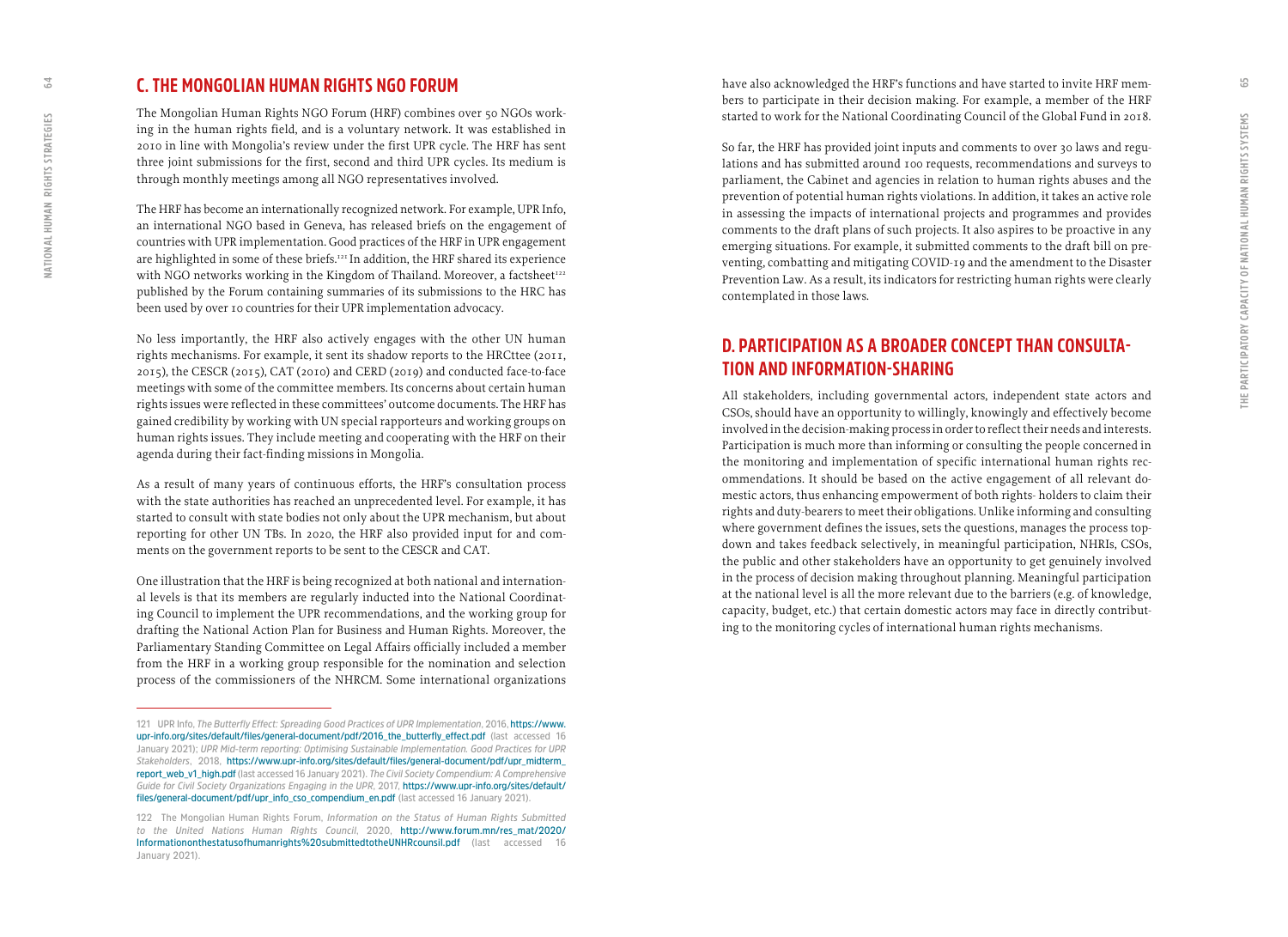## **6. CONCLUSIONS AND RECOMMENDATIONS**

A functioning NHRS is characterized by the coexistence of actors, in teractions and frameworks, including more or less formalized process es that link all actors of the system together.

The international human rights system does not prescribe strict measures of im plementation to be adopted by states: all actors – governmental, independent and non-state actors – have a role to play. A systems-thinking approach enables this broadness to be reduced to a collection of components organized around a com mon purpose. This common purpose, which in the present case is the implementa tion of ratified UN human rights treaties, holds the system together.<sup>123</sup>

The NHRS concept posits that the coordination of human rights implementation

- makes a crucial contribution to, inter alia:<br>• Better management of human rights initiatives and the increased ability to prioritize strategically and create synergies
	- The systematic and explicit integration of accountability, non-dis crimination and transparency as guiding principles for action
	-
	- Avoiding duplication of mandates<br>• Reducing the risk of isolating human rights in one dedicated body or having blind spots in human rights implementation
	- More democratically regulated institutional mandates and thereby the enhancement of accountability and the rule of law<sup>124</sup>

It should be clear that the NHRS concept is not a fix-all solution to the compli ance gap. Resources, political will and the overall capacity of each state will all continue to affect human rights implementation efforts. What is crucial in this respect, however, is that an NHRS is a prerequisite for impact, in that 'when all actors, framework and procedures are in place at the domestic level, the state will be in a better position to comply with all its human rights obligations'.<sup>125</sup>

The conceptualization of an NHRS may be considered as substantially tied to obli gations stemming from the UN human rights treaty system itself. More specifical ly, ensuring the operation of an NHRS may be implied by the obligation of each state party to take steps/measures to ensure the realization of the rights enshrined in each treaty. This idea is not novel. In fact, by conducting a textual analysis of all the human rights conventions, general comments, reports and concluding observations, recent literature has found that 'under the nine core human rights conventions … states parties have the obligation to adopt a plan of action for im plementing all the rights embodied in the conventions'.126 By considering NHRAPs as one example of possible NHRS interactions, one could easily apply this finding to the NHRS concept itself.

Regardless of whether one agrees with this conclusion or not, to apply a systemic approach to human rights implementation efforts is, at least, methodologically useful. Understanding why states implement and comply with international hu man rights recommendations is a complex endeavour – particularly given their non-binding nature –resting on disparate logics of influence such as persuasion and socialization.<sup>127</sup> Understanding why states implement and comply with such recommendations based on the interaction between different NHRS actors is even more challenging, as the variables in potential influences rise drastically. Instead of taking a narrow approach and looking only at state or UN activity, the NHRS concept helps us analyse the 'use' of international human rights recommendations by all relevant domestic actors and see how that can influence states' actions and behaviours through formal or informal interactions. In other words, '*use* is there fore part of implementation …. Although implementation focuses on the State, to comprehend the bigger picture one needs also to look at the use of findings not only by States but by a wider range of actors.<sup>128</sup>

By considering how different strategies are used within the NHRS, 'we can iden tify factors that can assist in determining the mechanisms for implementation of those recommendations as well as what might then be the most appropriate tools of follow-up and monitoring of that implementation by other actors'.129 The NHRS framework may help in identifying more detailed information on the process of implementation and compliance by the state, which can in turn assist in determi ning the effectiveness of any follow-up and monitoring mechanisms employed by both the wider array of domestic institutional partners and international human rights monitoring bodies. In doing this, we can also analyse the role of the various actors that make up the domestic 'compliance coalition' within each NHRS.

As mentioned at the outset of this report, the past decade has witnessed the in creased involvement of national human rights actors in accessing the internation al human rights system and, in turn, monitoring the implementation of recom mendations stemming from the UN human rights bodies. It is therefore timely to

<span id="page-33-0"></span>66

**<sup>123</sup> See A. Chalabi, 'Law as a System of Rights: A Critical Perspective,' 15** *Human Rights Review* **2 (2014) 120.**

**<sup>124</sup> The Danish Institute for Human Rights,** *National Human Rights Systems and State Human Rights Infrastructure***, supra fn 26, p 7.**

**<sup>125</sup> Lagoutte, 'The Role of State Actors Within the National Human Rights System', supra fn 29, 184.**

**<sup>126</sup> Chalabi, 'The Nature and Scope of States' Obligation to Adopt a National Human Rights Action Plan', supra fn 57, 405.** 

**<sup>127</sup> See e.g., H. H. Koh, 'Transnational Legal Process' 75** *Nebraska Law Review* **(1996); J. T. Checkel, (ed)**  *International Institutions and Socialization in Europe***, Cambridge University Press, 2007; M. Perloff,** *The Dynamics of Persuasion: Communication and Attitudes in the 21st Century***, 2nd edn, Lawrence Erlbaum Associates, 2003.**

**<sup>128</sup> Murray and Long,** *The Implementation of the Findings of the African Commission on Human and Peoples' Rights***, supra fn 63, p 43.**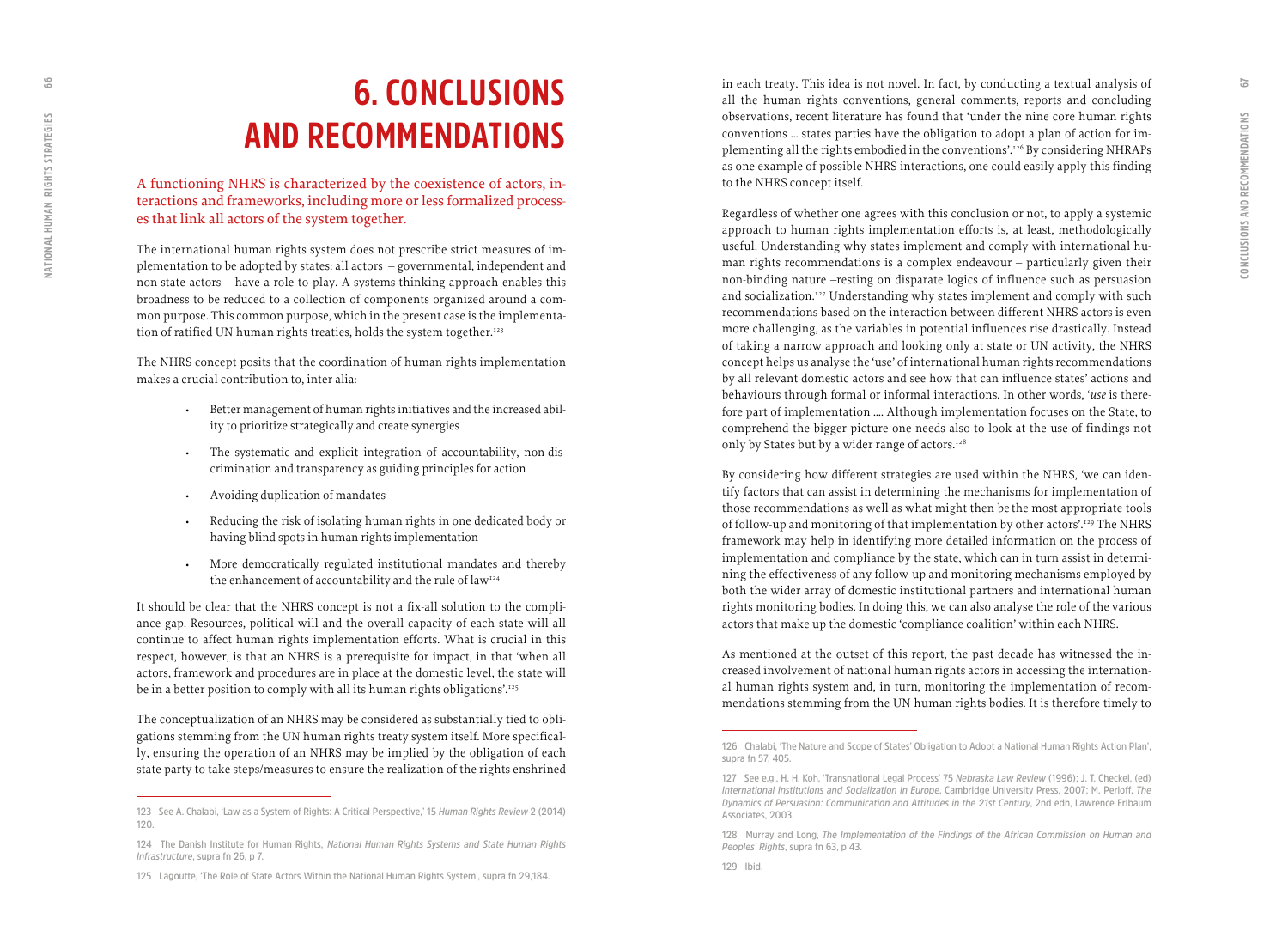explore the potential for more consolidated national human rights systems aimed at rationalizing the monitoring, implementation and follow-up of recommenda tions emanating from the UN human rights system. Within such understanding, it is important to map all relevant actors and determine obstacles as well as good practices that can guide the process towards a consolidated NHRS. Such a mapping exercise represents a useful first step in order to reduce the workload of national actors and duplication in reporting to the UN human rights bodies through a com mon monitoring methodology.

#### Two main initiatives are worth highlighting as further possible steps in this direction.

Firstly, it may be useful to start thinking of a process that leads to a standardized set of *principles for effective NHRSs*. This would require developing a series of guide lines towards more consolidated NHRSs, taking stock of different stakeholders' roles in implementation, monitoring and follow-up of international human rights recommendations. A number of principles are currently available, which relate ei ther to the overall functioning of specific national institutions or to the modalities of engagement between specific institutions. Notable examples include, inter alia:

- The Paris Principles Relating to the Status of National Human Rights Institutions;
- The General Observations of the Sub-Committee on Accreditation of the Global Alliance of National Human Rights Institutions;
- The Belgrade Principles on the Relationship between National Hu man Rights Institutions and Parliaments;
- The Kandy Program of Action Cooperation Between National Insti tutions and Non-Governmental Organisations and the Kandy-Plus Program of Action;
- The Pacific Principles of Practice of National Mechanisms for Imple mentation, Reporting and Follow-Up.

Also useful for this sort of exercise are the various TB-specific papers or statements on their engagement with different national human rights actors (NHRIs, parlia ment, CSOs, etc.). OHCHR guidelines on domestic stakeholder engagement would also be a useful set of instruments to draw inspiration from.

In light of the above list, the idea is to start thinking of a series of overarching principles that are relevant for the effective functioning of all NHRSs. This process would firstly require the identification of the different roles that specific national human rights actors play in the broader national system. On this basis, it will then be possible to determine a number of guiding principles, including specific sec tions on broad characteristics such as *institutional design, effective interactions among national human rights actors, meaningful participation of all relevant stakeholders, trans parency and accountability in the decision-making process, availability of resources*, as well as *accessibility and digitalization.*

Secondly, introducing a generally applicable monitoring matrix,<sup>130</sup> with a view to consolidating each national actor's efforts in monitoring the implementation of recommendations from the wider UN human rights system, would be of value. Some of this work is already taking place through tracking tools and databases developed by different governmental state actors, NHRIs and CSOs to systematize the implementation of UPR recommendations. Such tools reinforce efforts towar ds the implementation of recommendations from both the TBs and special proce dures mandate holders. If the foundation that has now been established by the UPR can be fully utilized (through the creation of multi-stakeholder consultative mechanisms, NHRAPs and different monitoring tools), this will lead to a more coherent and coordinated UN human rights system. In addition, such a consoli dated approach may help establish more efficient NHRSs that will significantly reduce the reporting burden on all domestic stakeholders.

In conclusion, it is undeniable that Geneva-based human rights mechanisms are shaping the global discussion on human rights standard-setting and monitoring processes. However, the reality check occurs when domestic human rights actors actively engage both with international human rights mechanisms as well as with each other in order to best monitor and implement human rights standards on the ground. If we are to better integrate international human rights law and policy in the day-to-day workings of realities on the ground, an answer could be found by looking at the connectivity between the international and national human rights systems. This, in turn, requires a more thorough and systematic understanding of domestic institutionalization processes worldwide.

**<sup>130</sup> Adapted from Annex F, 'Monitoring Matrix for Treaty Body Concluding Observations', in M. Kothari,**  *The Universal Periodic Review (UPR) Mid-Term reporting process: Lessons for the UN Treaty Bodies***, Research Brief, Geneva Academy, November 2019, [https://www.geneva-academy.ch/joomlatools-files/](https://www.geneva-academy.ch/joomlatools-files/docman-files/The%20Universal%20Periodic%20Review%20.pdf) [docman-files/The%20Universal%20Periodic%20Review%20.pdf](https://www.geneva-academy.ch/joomlatools-files/docman-files/The%20Universal%20Periodic%20Review%20.pdf) (last accessed 16 January 2021).**